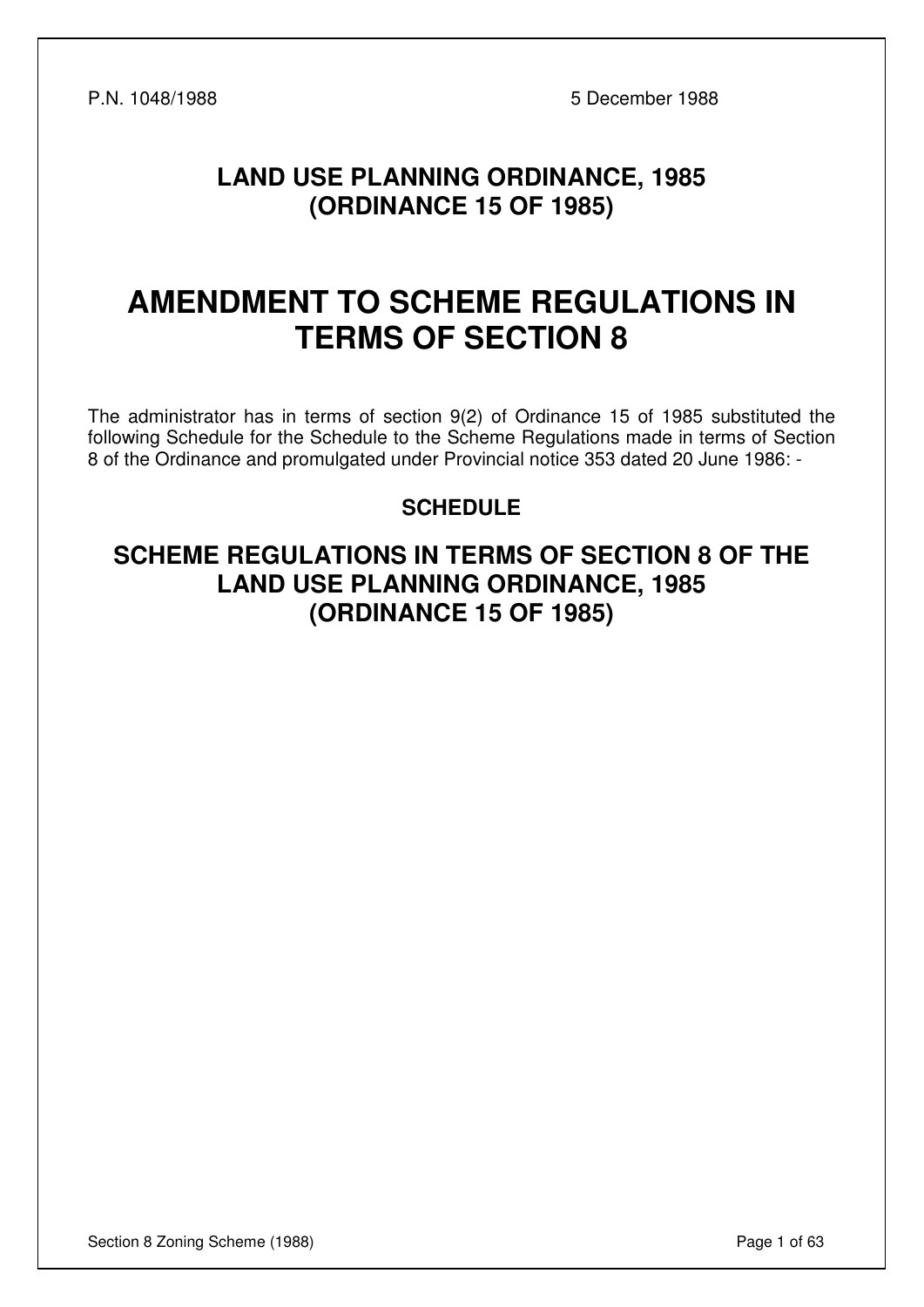# **SECTION 8 SCHEME REGULATIONS**

**(1988)** 

# **CONTENTS**

| 1 |      | <b>DEFINITIONS</b>                               | 4  |
|---|------|--------------------------------------------------|----|
| 2 |      | <b>LAND USE</b>                                  | 14 |
|   | 2.1  | Area of zoning Scheme                            | 14 |
|   | 2.2  | Zoning according to utilisation                  | 14 |
|   | 2.3  | Components of the zoning scheme                  | 14 |
|   | 2.4  | Zoning of land in specified use zones            | 14 |
|   |      | Table A                                          | 14 |
|   | 2.4  | Erection of buildings and utilization of land in |    |
|   |      | specified use zones                              | 15 |
|   |      | Table B                                          | 16 |
| 3 |      | <b>PLANNING CONTROL</b>                          | 18 |
|   | 3.1  | Agricultural zone I                              | 18 |
|   | 3.2  | Agricultural zone II                             | 19 |
|   | 3.3  | Residential zone I                               | 20 |
|   | 3.4  | <b>Residential zone II</b>                       | 22 |
|   | 3.5  | <b>Residential zone III</b>                      | 24 |
|   | 3.6  | Residential zone IV                              | 25 |
|   | 3.7  | Residential zone V                               | 26 |
|   | 3.8  | Business zone I                                  | 28 |
|   | 3.9  | <b>Business zone II</b>                          | 31 |
|   | 3.10 | <b>Business zone III</b>                         | 34 |
|   |      | 3.11 Business zone IV                            | 37 |
|   | 3.12 | Business zone V                                  | 38 |
|   | 3.13 | Industrial zone I                                | 40 |
|   | 3.14 | Industrial zone II                               | 42 |
|   | 3.15 | Industrial zone III                              | 44 |
|   | 3.16 | Institutional zone I                             | 45 |
|   | 3.17 | Institutional zone II                            | 45 |
|   | 3.18 | Institutional zone III                           | 46 |
|   | 3.19 | Resort zone I                                    | 47 |
|   | 3.20 | Resort zone II                                   | 47 |
|   | 3.21 | Open space zone I                                | 48 |
|   | 3.22 | Open space zone II                               | 48 |
|   | 3.23 | Open space zone III                              | 48 |
|   | 3.24 | Transport zone I                                 | 49 |

Section 8 Zoning Scheme (1988) **Page 2 of 63**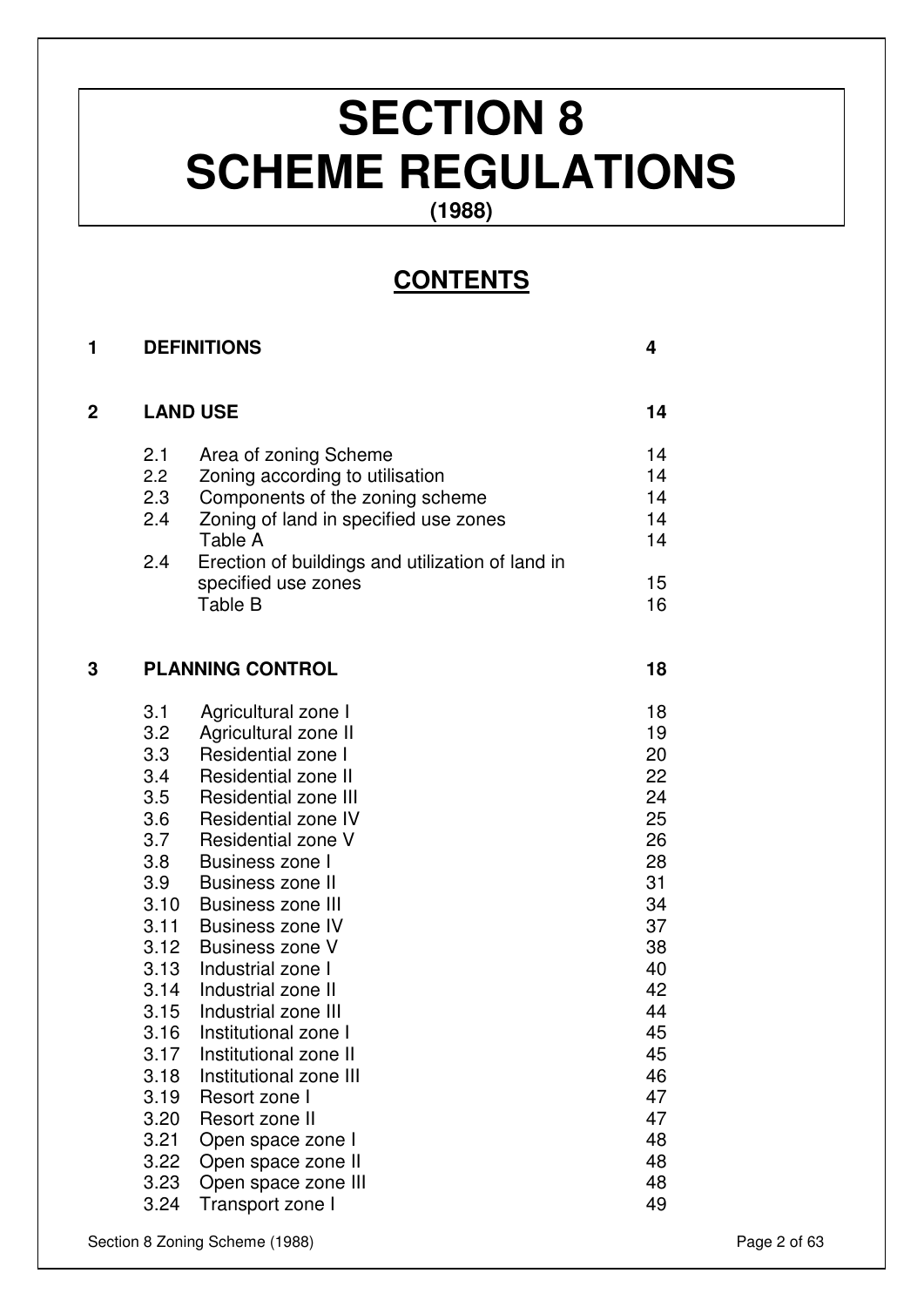| 3.25 Transport zone II  | 49. |
|-------------------------|-----|
| 3.26 Transport zone III | 49  |
| 3.27 Authority zone     | 50  |
| 3.28 Special zone       | 50  |
| 3.29 Undetermined zone  | 50  |

| 4 |      | <b>GENERAL</b>                                           | 51 |
|---|------|----------------------------------------------------------|----|
|   | 4.1  | Utilisation of zoned land                                | 51 |
|   | 4.2  | Reservation of remainder                                 | 51 |
|   | 4.3  | Imposed conditions                                       | 51 |
|   | 4.4  | Compliance with regulations                              | 51 |
|   | 4.5  | Non-conforming sites                                     | 52 |
|   | 4.6  | Applications for consent use                             | 52 |
|   | 4.7  | Advertisement of intended application for consent use 52 |    |
|   | 4.8  | Conditions applicable to consent uses                    | 53 |
|   | 4.9  | Occupational practice and other rights                   | 53 |
|   | 4.10 | Combined use buildings                                   | 54 |
|   | 4.11 | External appearance of buildings                         | 54 |
|   | 4.12 | Loading and off-loading facilities                       | 54 |
|   | 4.13 | Uses of outbuildings                                     | 55 |
|   | 4.14 | Carports                                                 | 55 |
|   | 4.15 | Council's duties                                         | 55 |
|   |      | 4.16 Service of documents                                | 56 |
|   | 4.17 | Townships and minor subdivisions in terms of the         |    |
|   |      | Township Ordinance (No.33 of 1934)                       | 56 |
|   | 4.18 | Aesthetics and landscaping                               | 56 |
|   |      |                                                          |    |

### **5 APPROVAL OF DEPARTURES AND SUBDIVISIONS BY COUNCIL** 57

| 5.1 Departures              | 57  |
|-----------------------------|-----|
| 5.2 Subdivisions            | .57 |
| 5.3 Removal of Restrictions | 59  |

| -6 | AMENDMENT OF SCHEME REGULATIONS | 60 |
|----|---------------------------------|----|
|    | Informal Residential zone       |    |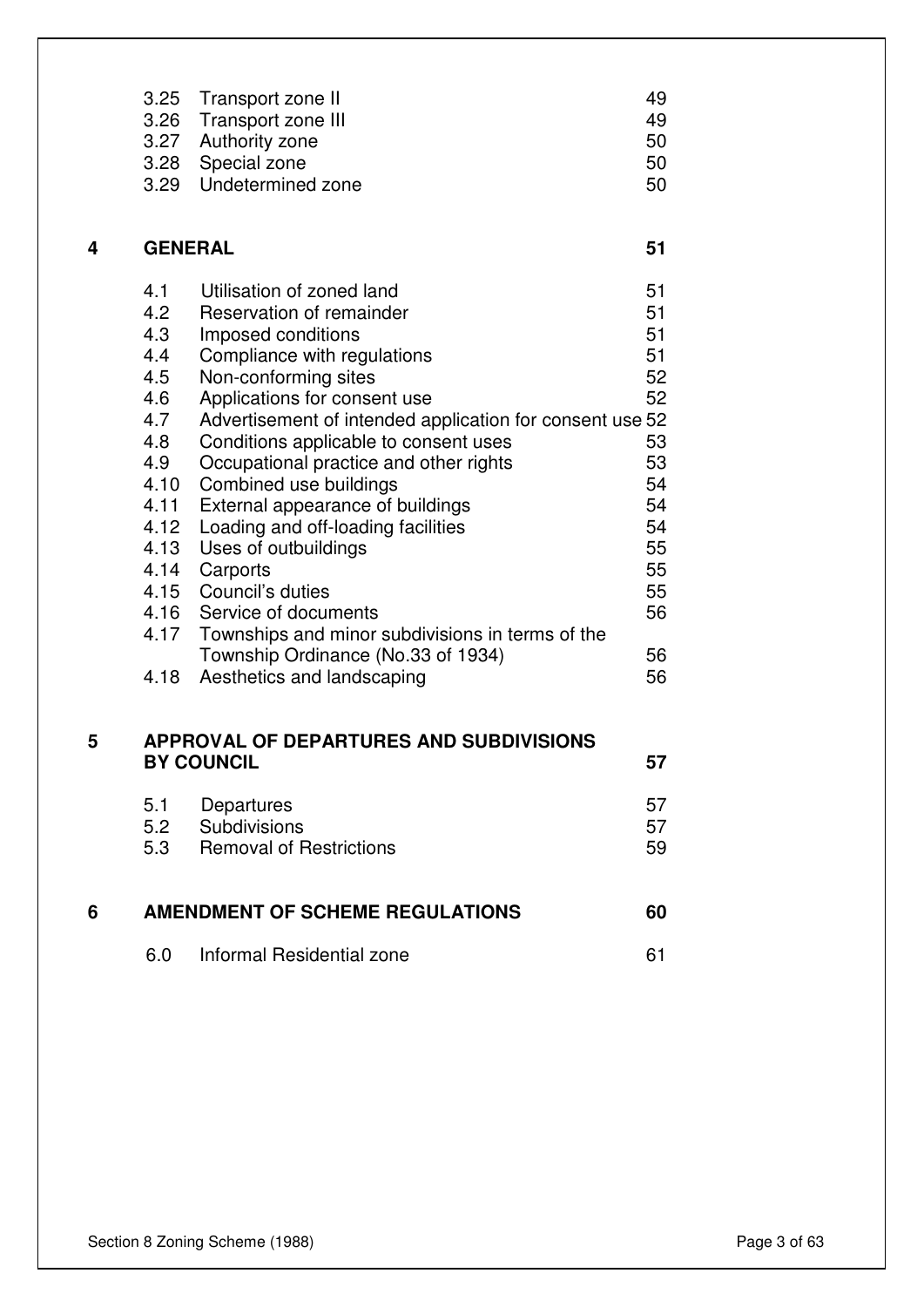# **1. DEFINITIONS**

Unless the context otherwise indicates, the under mentioned words shall have the following meanings:

A. **"Additional dwellings units"** means dwelling units that may be erected with the consent of the Council on a land unit in agricultural zone I or residential zone I; provided that the units shall remain on the same cadastral unit as the primary unit; provided further that in residential zone I the unit shall be smaller than the primary unit and that in agricultural zone I one additional unit in all cases and further units with a density of one unit per 10ha up to a maximum of five additional units per land unit may be allowed and that no such unit shall be erected within 1 km of the high – water mark of the sea.

**"Advertise"** has the meaning assigned thereto in the Ordinance.

**"Agricultural industry"** means an enterprise or concern for the processing of agricultural products on a farming unit owing to the nature, perishableness and fragility of such agricultural products and includes, inter alia, wineries and farm pack stores, but does not include service trades.

**"Agriculture"** means the cultivation of land crops and plants or the breeding of animals, or the operation of a game farm on an extensive basis on the natural veld or land, and includes only such activities and buildings as are reasonably connected with the main farming activities of the farm, but does not include the consent uses applicable to agricultural zone I.

**"Authority usage"** means a use which is practised by a public authority and of which the locality factors are such that it cannot be classified or defined under other uses in these regulations, and includes uses practised by –

- (a) the State, such as military training centers and installations, telecommunication facilities, police stations and jails;
- (b) the Province, such as road stations and road camps, and
- (c) a local authority, such as fire services, sewage farms, dumping grounds, reservoirs, composting installations and water purification works.
- B. **"Basement"** means that portion of a building, the finished floor level of which is at least 2 m below, or the ceiling of which is at most 1 m above, a level halfway between the highest and lowest natural levels of the ground immediately contiguous to the building.

**"Bottle-store"** means a shop in which mainly alcoholic beverages are sold in the retail trade and includes an off-sales facility which is under the same management as a licensed hotel.

**"Building"** means, in addition to the meaning assigned thereto in paragraphs (a) and (b) of section 2(viii) of the Divisional Councils Ordinance, 1976 (Ordinance 18 of 1976), any structure or erection whatsoever, irrespective of its nature or size.

**"Building line"** means the line delimiting the area measured from the boundary of a land unit, or from a setback, if any, within which no building or other structure except a boundary fence may be erected.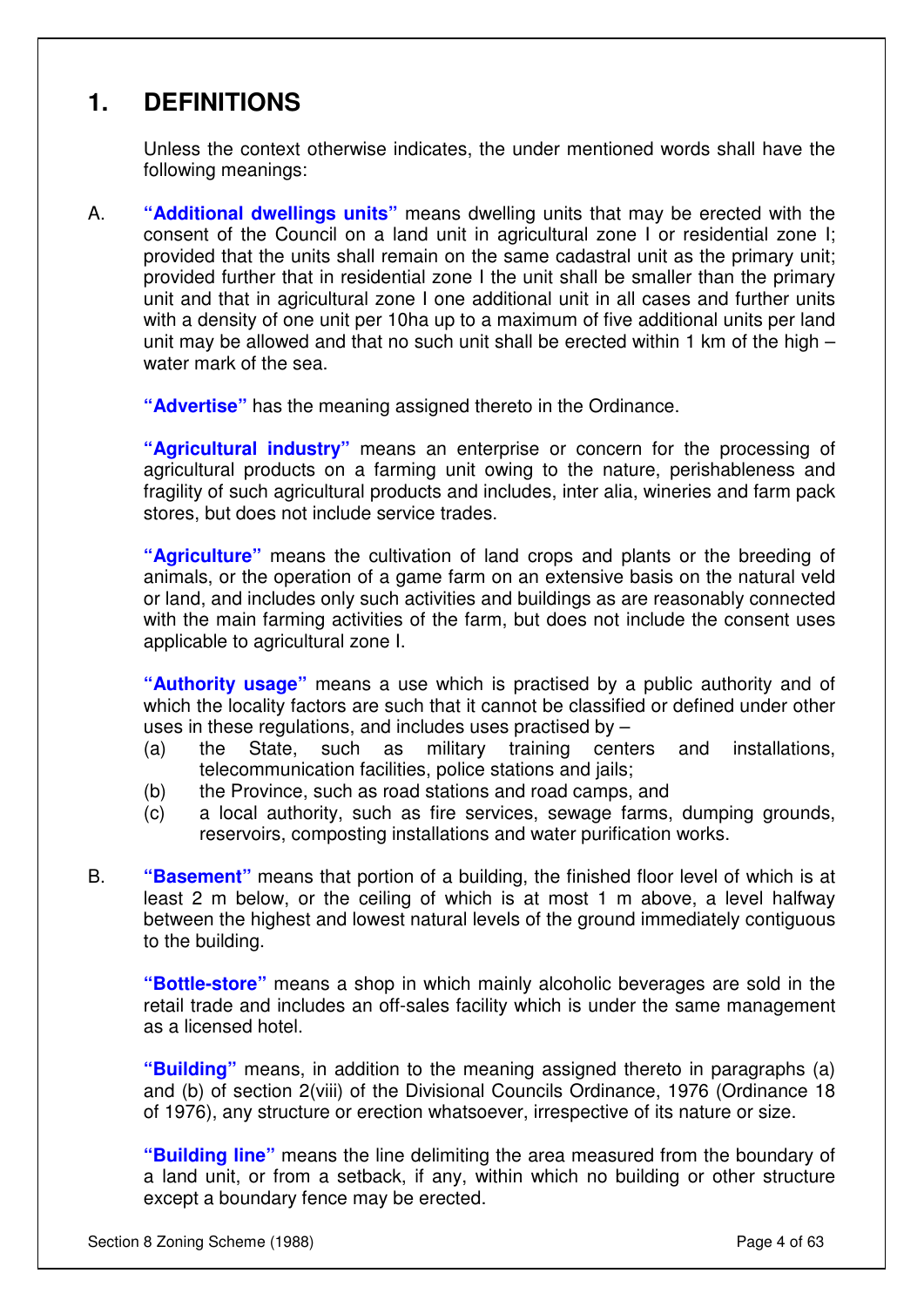**"Business premises"** means a site or building or structure on or in which business is done and includes shops, offices, financial institutions or restaurants or sites, buildings or structures for similar uses, but does not include places of assembly or entertainment, institutions, service stations, public garages, industries, noxious trades, bottle-stores or supermarkets.

C. **"Camping site"** means a property or part of a property which is utilized for the erection of tents or the parking of caravans and includes ablution, cooking, barbecue and other facilities which, together with the amenity of the site, serve as features of attraction.

**"Caravan"** means any vehicle permanently fitted out for use by people for living or sleeping purposes, whether or not such vehicle is a trailer.

**"Conservation usage"** means any use of a building or site or part thereof which, in the opinion of the council or, on appeal or objection, the Administrator, whose decision shall be final, is worthy of preservation.

**"Council"** means the council of the local authority to whose area of jurisdiction these regulations apply.

**"Coverage"** means the total percentage area of a site that may be covered by buildings that are covered by a roof or projection, as measured over the exterior walls thereof; provided that the area covered by the first metre (as measured from the outside of the exterior wall concerned) of an eave or other projection shall not be included in the calculation of the permissible coverage

D. **"Departure"** has the meaning assigned thereto in the Ordinance.

**"Dwelling-house"** means a detached building containing only one dwelling unit.

**"Dwelling unit"** means a self-contained interleading group of rooms with not more than one kitchen, used only for the living accommodation and housing of a single family, together with such outbuildings as are ordinarily used therewith.

- E. **"Existing use"** means the use or uses which, in the opinion of the council, is or are practised actually and lawfully on or in a property, structure or building or part thereof.
- F. **"Farm stall"** means a building or structure which does not exceed 100m² in floor space, including storage facilities, where a farmer sells products produced and processed on his farm (in other words not products which are purchased), whether to his own employees or to the general public.

**"Farm store"** means a building or structure which does not exceed 100m² in floor space, including storage facilities, where a farmer sells goods, whether to his own employees or to the general public.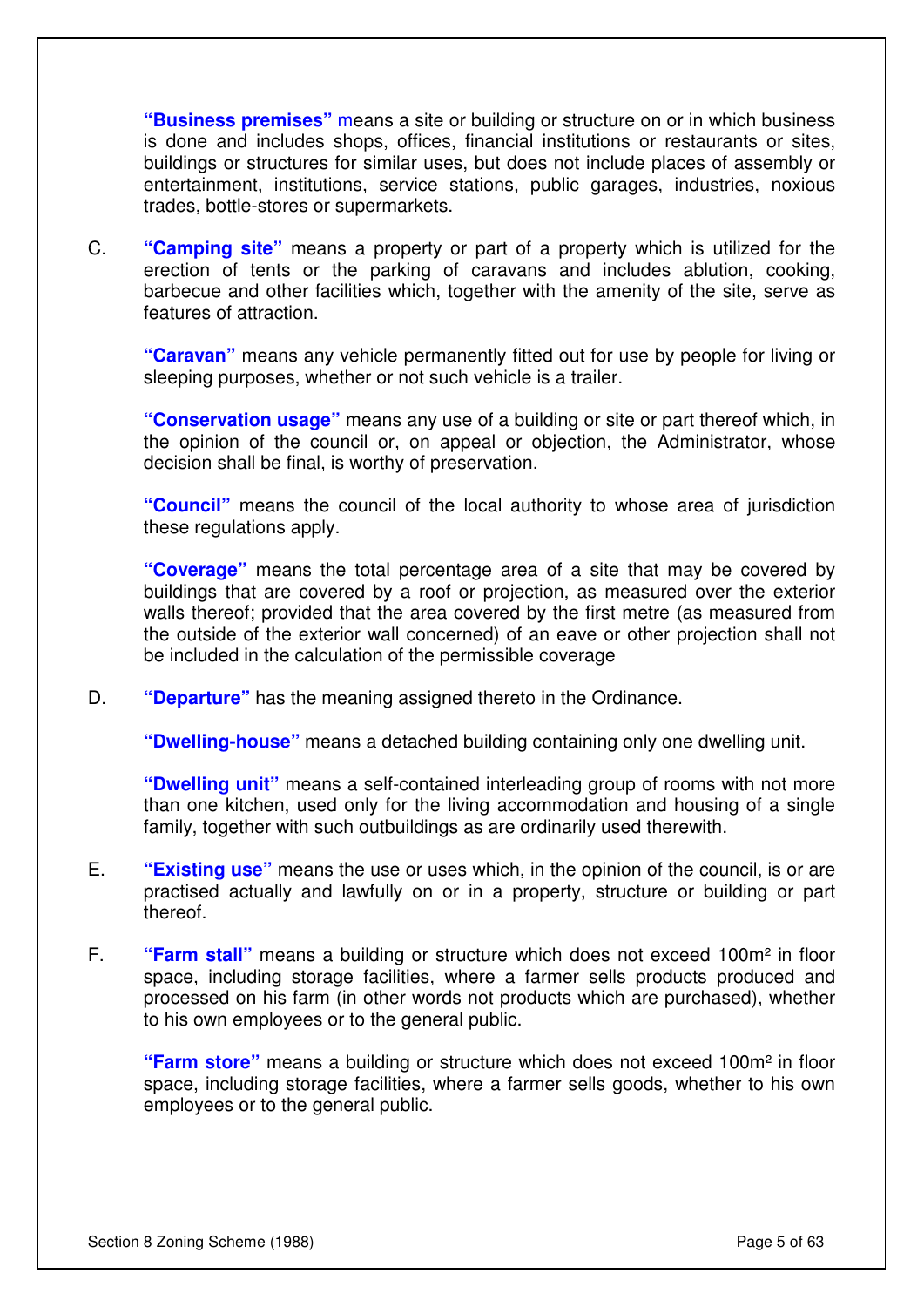**"Flats"** means a building containing three or more dwelling units for human habitation, together with such outbuildings as are ordinarily used therewith; provided that in those zones where flats are permissible, fewer than three dwelling units shall also be permissible whether or not with the special consent of the council, in a building approved for other purposes than for flats.

**"Floor factor"** means the factor (expressed as a proportion of 1) which is prescribed for the calculation of the maximum floor space of a building or buildings permissible on a land unit; it is the maximum floor space as a proportion of the net erf area.

**"Floor space"** in relation to any building or structure means the area covered by a roof, slab or projection, excluding a projection not exceeding 1 m over an exterior wall or a similar support; provided that the area which is covered by a canopy or projection on the street side of business premises in business zone I to V shall not be regarded as floor space. Floor space shall be measured from the outer face of the exterior walls or similar supports of such building or structure, and where a building or structure consists of more than one storey, the total floor space for the purposes of the definition of "maximum floor space" shall be the sum of the floor space of all the storeys, including that of basements.

G. **"Gross parking space"** means an area or areas which incorporates or incorporate one parking bay plus circulation and landscaping space for one parking bay.

**"Ground floor"** means the lowest floor of a building which is not a basement.

**"Group house"** means a dwelling unit which forms part of a group housing scheme.

**"Group housing"** means a group of separate and/or linked dwelling units planned, designed and built as a harmonious architectural entity and arranged around or inside a communal open space in a varied and ordered way, of which every dwelling unit has a ground floor; such dwelling units may be cadastrally subdivided.

**"Group housing site"** means one or more land units on which a group housing scheme has been or is to be erected.

H. **"Holiday accommodation"** means a harmoniously designed and built holiday development in a unique natural environment with an informal clustered layout which may include the provision of a camping site, mobile homes or dwelling units, whether in private or public ownership, which comprises a single enterprise and which shall only be marketed by means of short-term renting or time sharing, but does not include hotel or motel.

**"Holiday housing"** means a harmoniously designed and built holiday development with an informal clustered layout which may include the provision of a camping site, mobile homes or dwelling units, and where the housing may be rented out or may be separately alienated by means of time sharing, sectional title division, the selling of block shares or the subdivision of the property on condition that a home owners association be established, but does not include a hotel or motel.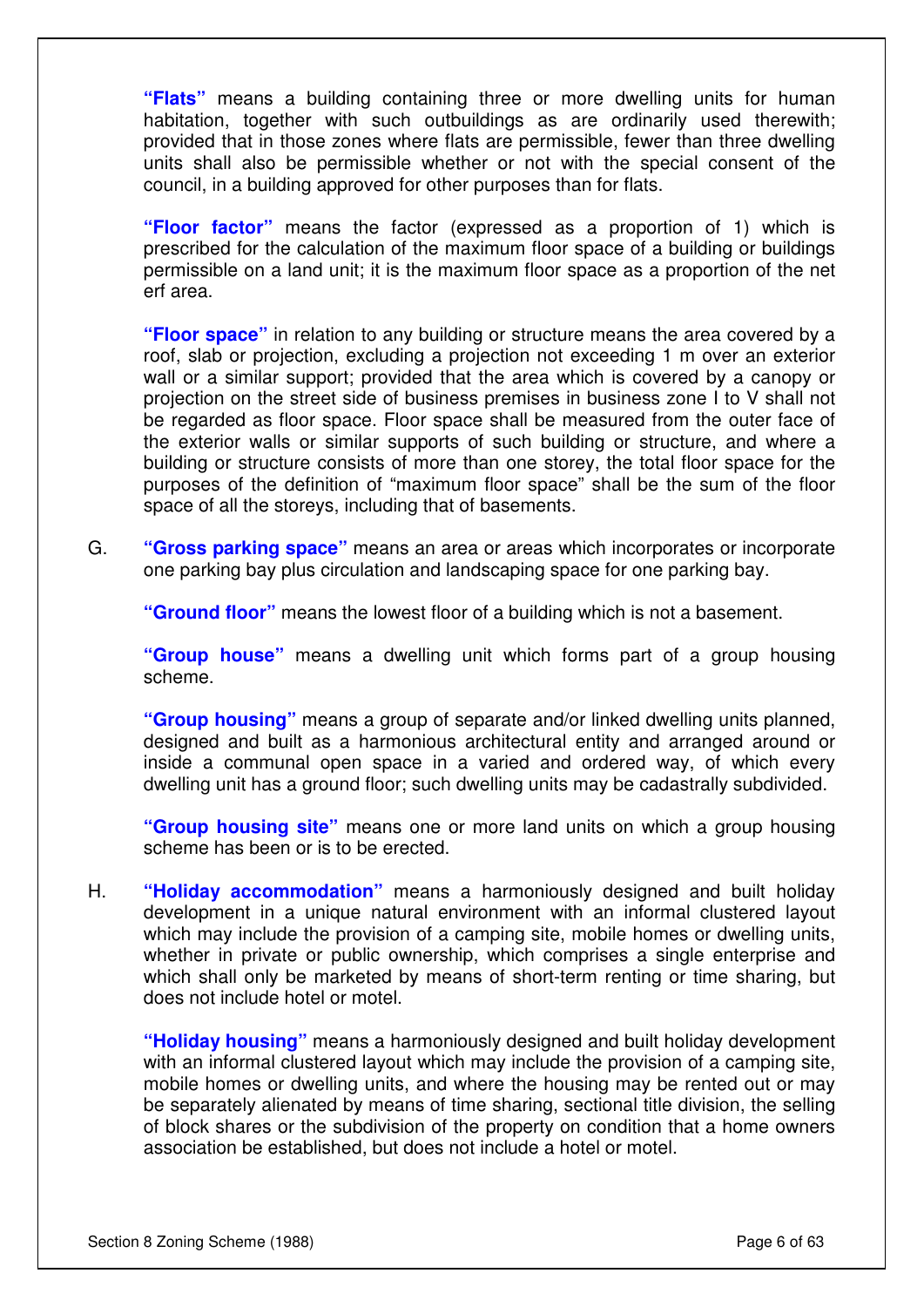**"House of worship"** means a church, synagogue, mosque, temple, chapel or other place for practicing religion, and includes any building in connection therewith, but does not include a funeral parlor with related chapel.

I. **"Industrial café"** means a building or structure which does not exceed 100 m² in floor space, including storage facilities, and where delicacies and fast foods are sold to employees only.

**"Industry"** means an enterprise as defined in the regulations made in terms of section 35 of the Machinery and Occupational Safety Act, 1983 (Act 6 of 1983), which is not included under the definition of "service trade" or "noxious trade", and includes a caretakers dwelling, an office, an industrial café and any other use incidental to an industry.

**"Institution"** means a building or portion of a building utilized or intended to be utilized as a social or welfare institution or for the administration thereof and includes a hospital, clinic, reformatory or place of detention, whether private or public, but does not include a jail.

**"Intensive-feed farming"** means the keeping, feeding and breeding of animals or poultry on an intensive basis.

L. **"Land"** has the meaning assigned thereto in the Ordinance.

**"Land unit"** has the meaning assigned thereto in the Ordinance.

**"Land use restriction"** has the meaning assigned thereto in the Ordinance.

**"Licensed hotel"** means a building designed to comply with the requirements of a hotel as laid down in the Hotels Act, 1965 (Act 70 of 1965), but does not include an off-sales facility.

**"Linked"** in relation to the definitions of "town housing" and "group housing", means to be connected by means of a boundary wall or garage.

- M. **"Maximum floor space"** means the greatest total floor space which is allowed for a building or buildings with all its or their floors on a site; such floor space is calculated by multiplying the floor factor by the net erf area of the site or that portion of the site which is situated within a particular zone; provided that where a site is situated within two or more zones to which different floor factors apply, the maximum floor space for the whole site shall be the total of the maximum floor space for each portion of the site; provided further that, in determining the permissible floor space of a building-
	- (a) any area, including a basement, which is reserved solely for the parking of vehicles, shall be excluded
	- (b) any area required for external fire escapes shall be excluded
	- (c) subject to (d) below, any balconies, terraces, stairs, stairwells, verandahs, common entrances and common passages covered by a roof shall be included, except in the case of a residential building on a residential site, where it shall be excluded;
	- (d) any stairwells, lift wells or other wells, in the case of multi-storey buildings, shall only be calculated once, and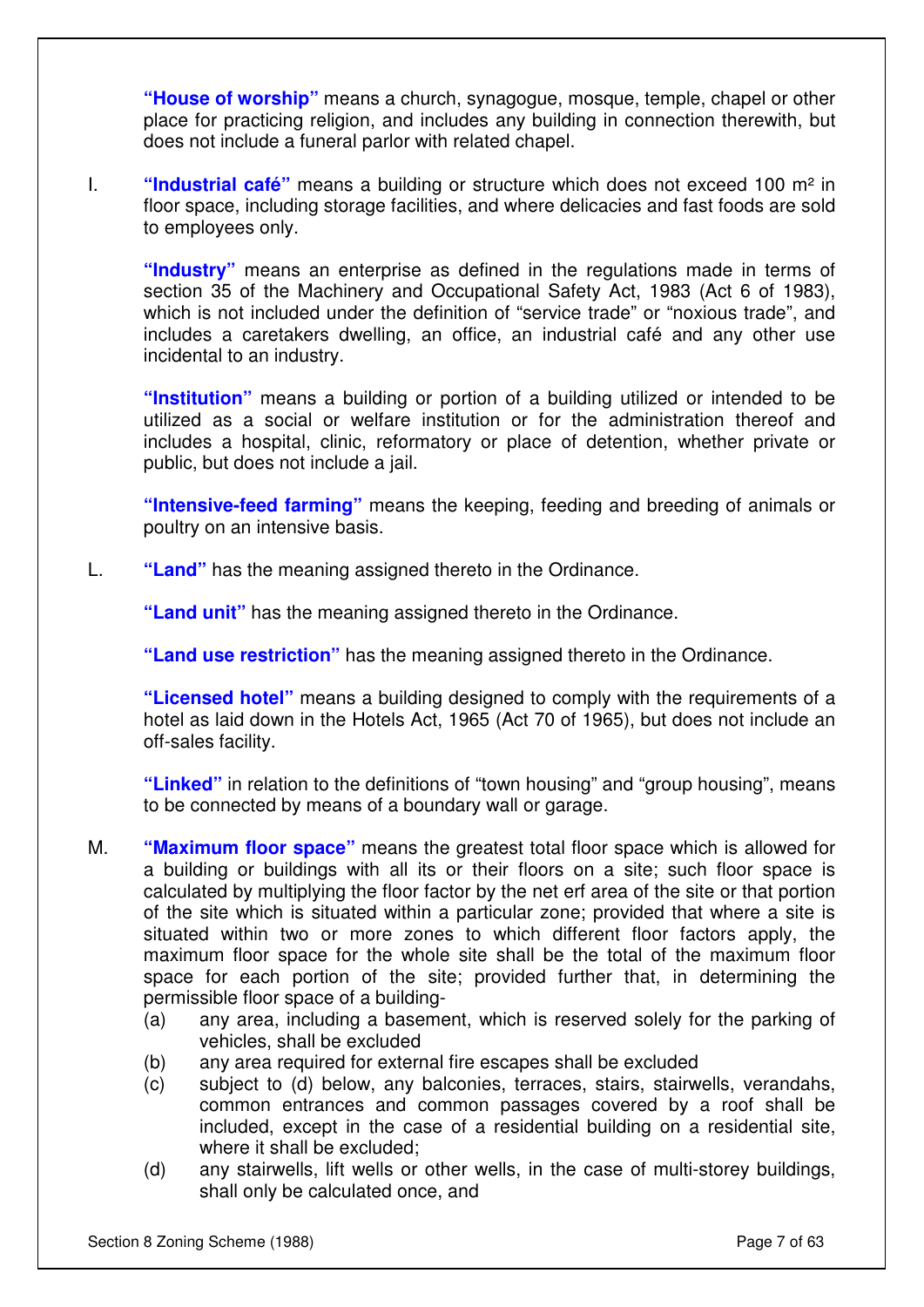(e) any arcade, with a minimum width of 2 m, which at all times provides access through the building concerned from the public parking or a pavement or a public parking or some other public road, street or open space and which at all times is open to the public by means of a servitude, as well as any other covered walkway, the roof of which allows light to pass through, shall be excluded.

**"Mining"** means an enterprise, which practices the extraction of raw materials, whether by means of surface or underground methods, and includes the removal of stone, sand, clay kaolin, ores, minerals or precious stones.

**"Mobile home"** means a factory-constructed structure, approved by the council and with the necessary service connections, which is designed so that it can be used as a permanent dwelling.

**"Motel"** means a licensed hotel, which is specially adapted for the convenience of the motoring public by means of the provision of parking facilities at every unit and includes other facilities of a hotel.

**"Motor vehicle"** means a vehicle designed or intended for propulsion by other than human or animal power and includes a motor cycle and a trailer or caravan, but does not include a vehicle moving exclusively on rails.

N. **"Nature reserve"** means a national park, or some other nature park which is in the ownership of a public authority or has been declared as such in terms of legislation and remains in private ownership, it consists of an area which is utilized as a game park or reserve for fauna and flora in their natural habitat and includes accommodation facilities for tourists or holidaymakers.

**"Net erf area"** means the total area of land unit, excluding all land zoned or needed for public purposes.

**"Noxious trade"** means an offensive use or other use which constitutes a nuisance as envisaged in regulations which are promulgated from time to time in terms of sections 33 and 34 of the Health Act. 1977 (Act 63 of 1977) read with paragraphs (f) and (g) of the definition of "nuisance" in section 1 of the said Act, and includes the operation of a scheduled process, as defined in section 1 of the Air Pollution Prevention Act, 1965 (Act 45 of 1965), and the manufacture of explosives, as defined in section 1 of the Explosive Act, 1956 (Act 26 1956).

**"Nursery"** means a property or part thereof, which is utilized for the sale of plants and gardening products.

O. **"Occupant"** means any person who physically inhabits a building, a structure or land.

**"Occupation practice"** means the practicing of an occupation, or a trade, or the conducting of an enterprise from a dwelling unit by one or more occupants of the dwelling unit concerned and his or their assistants, without disturbances such as noise, traffic congestion, air pollution, the congregation of people, excessive traffic generation or a lowering of aesthetics being caused; provided that a general medical practitioner shall be exempt from the condition with regard to occupancy.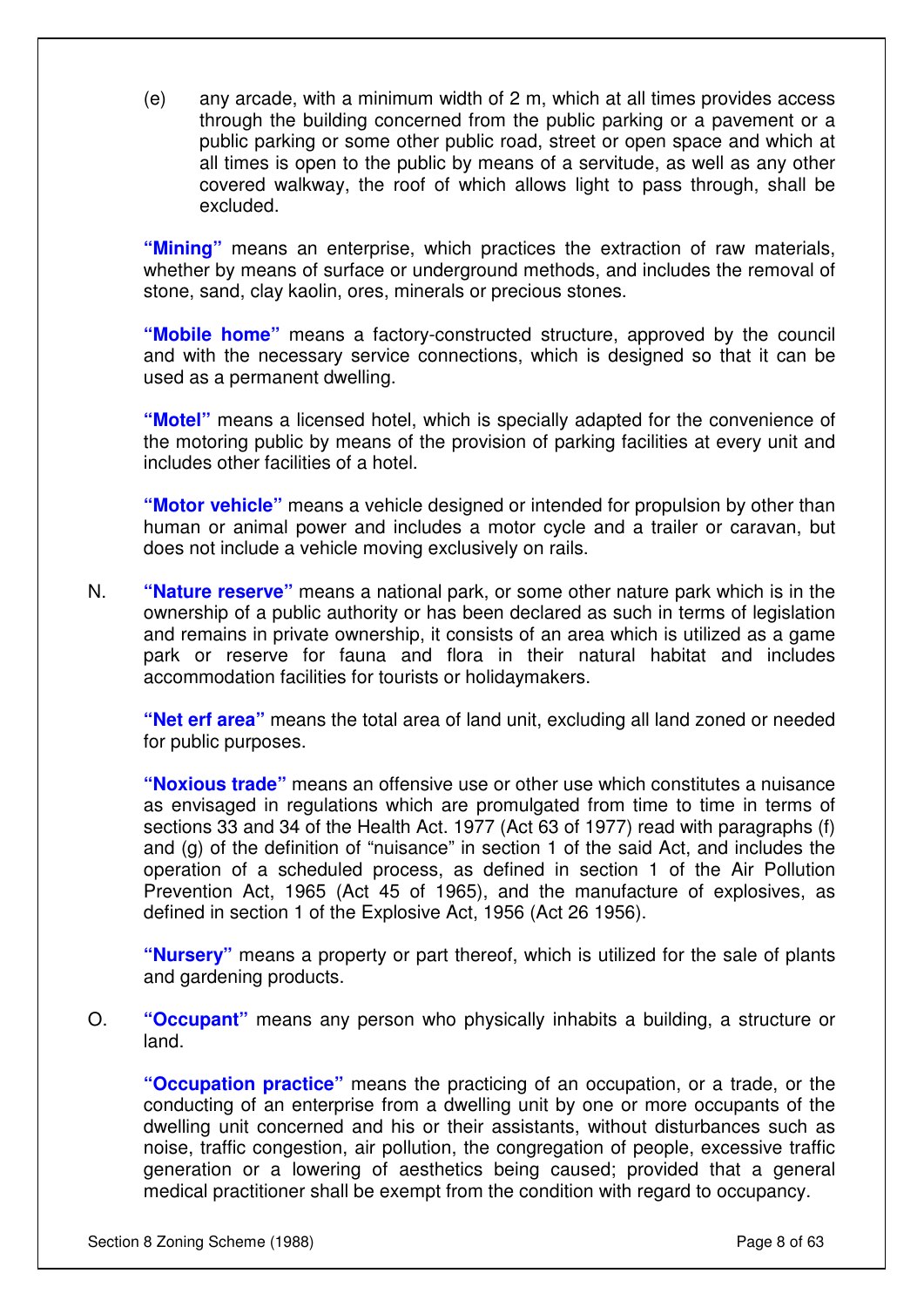**"Offices"** means a room or set of rooms or a building utilized for the performance of an administrative function or the conducting of an enterprise and includes a post office, magistrates offices or professional usage.

**"Outbuilding"** means a structure, whether attached to or separate from the main unit, which is designed to be normally utilized for the housing of servants, for the garaging of motor vehicles and for storage purposes in so far as these uses are usually and reasonable required in connection with the main structure, but does not include additional dwelling units.

P. **"Parking bay"** means an area measuring not less than 5,5 m by 2,5 m which is clearly outlined and demarcated for the parking of one motor vehicle and which is accessible to the satisfaction of the local authority.

**"Parsonage"** means a dwelling house for the accommodation of a spiritual leader, who is a full-time employee of an organization, which practices religion in a house of worship, including the accommodation of the spiritual leaders family, and includes a monastery or convent.

**"Place of assembly"** means a public hall, a hall for social functions, a music hall, a concert hall or an exhibition hall which is not directly related to a commercial undertaking, or a town hall or civic centre.

**"Place of entertainment"** means a theatre, a cinema, a dance hall, an amusement park, a sports centre, a billiard-room, a skating rink or similar place.

**"Place of instruction"** means a crèche, pre-primary school, primary school, high school, college, technikon, university, research centre, convent, public library, public art gallery, or museum or some other centre which is utilized for instruction purposes and includes a hostel appertaining thereto, but does not include a building or land unit which is mainly utilizes as a certified reformatory or industrial school or as an institution.

**"Private open space"** means any land which has been set aside in this scheme for utilization primarily as a private site for sports, play, rest or recreational facilities or as an ornamental garden or a pleasure garden and includes public land which is or will be leased on a long-term basis and a cemetery, whether public or private.

**"Private parking"** means a site or building or part of a building, which is utilized for parking purposes under the control of a private individual or agency.

**"Professional usage"** means such type of use as is normally and reasonably associated with people such as doctors, dentists, architects, engineers and town planners, where the rendering of a service, as against the carrying on of a business, is one of the distinguishing factors.

**"Public authority"** means a State department, local authority or semi-state agency or the Provincial Administration, the South African Transport Services or the Department of Posts and Telecommunications.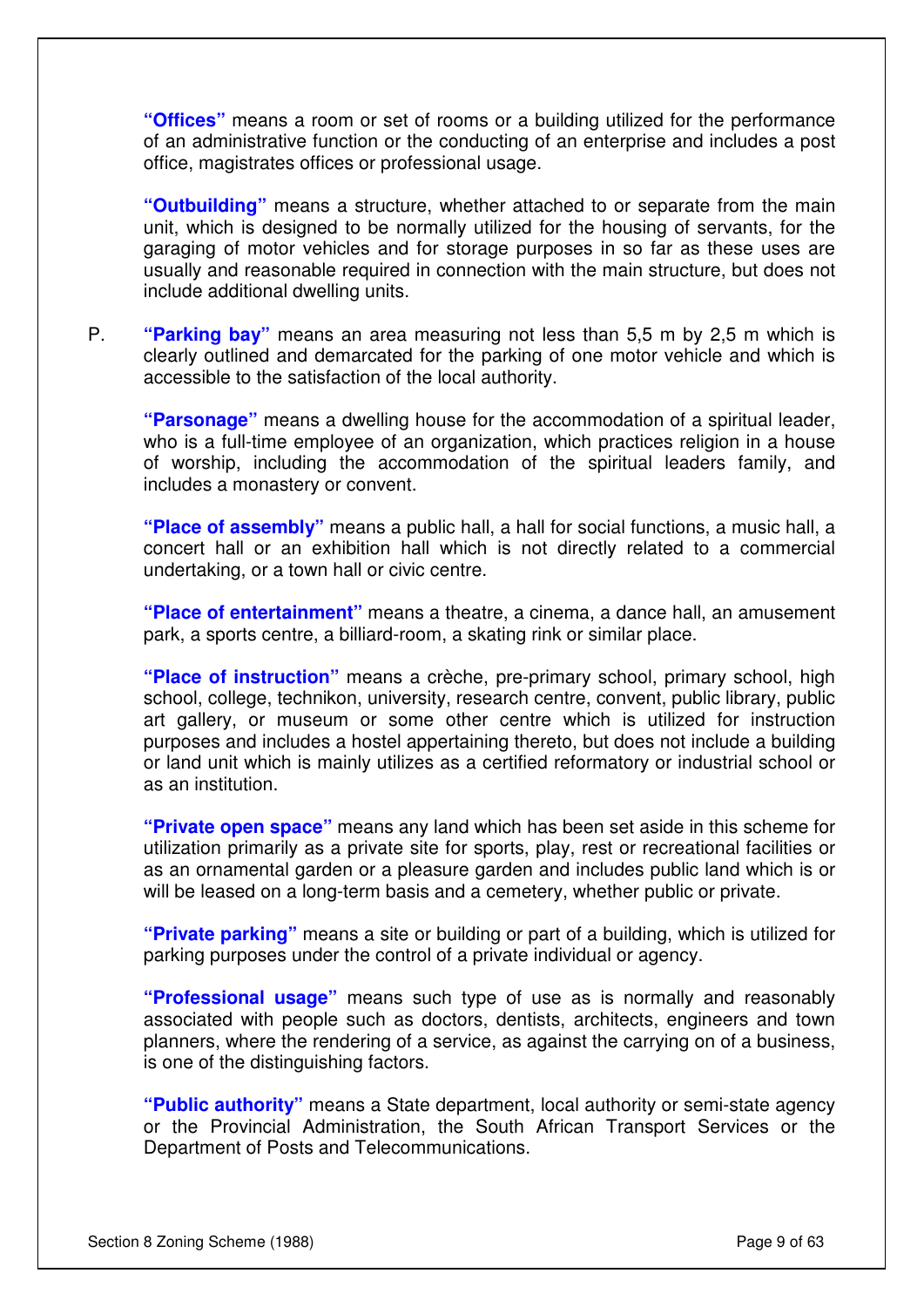**"Public garage"** means a business or concern where motor vehicles are provided with fuel for payment or reward and includes trading in motor vehicles, oil, tires or motor spares, the repair or overhauling of motor vehicles, a restaurant or café, spray painting, panel beating, blacksmithery or body work.

**"Public housing"** means dwelling units which are erected with funds voted by a State department or the Provincial Administration or a council.

**"Public open space"** means land which is under or will be under the ownership of a local authority, which is not leased nor will be leased on a long term basis, and which is utilized as an open space or a park, garden, picnic area, playground or square and includes a public place.

**"Public parking"** means land or a building or part thereof that is accessible to the general public for parking purposes.

**"Public place"** has the meaning assigned thereto in the Ordinance.

**"Public road"** means any road or street for public use or any land intended for such purposes.

**"Public street"** has the meaning assigned thereto in the Ordinance

**"Publish in the press"** has the meaning assigned thereto in the Ordinance.

R. **"Register"** has the meaning assigned thereto in the Ordinance.

**"Residential building"** means a building (other than a dwelling house, group house, town house or flats) for human habitation, together with such outbuildings as are normally used therewith, and includes a boarding house, residential rooms, a licensed hotel (excluding an off-sales facility), an old age home, a children's home and a hostel, but does not include buildings mentioned, whether by means of inclusion or exclusion, in the definitions of "place of instruction" or "institution".

**"Resort shop"** means a shop, which does not exceed 100 m² in floor space, including storage space.

**"Retirement Village"** means group housing (if permitted in residential zone II) or town housing (if permitted in residential zone III) that conforms to the following additional conditions:

- (a) Each dwelling unit shall only be occupied by an elderly person or by a family of which at least one member is an elderly person;
- (b) A full spectrum of care and other recreational facilities shall be provided to the satisfaction of the Council, and
- (c) Land use restrictions other than those applicable in residential zone II or residential zone III, as the case may be, may in respect of a retirement village be determined by the Council

**"Riding school"** means a place or enterprise for hiring out horses for payment and includes the care and stabling of such horses.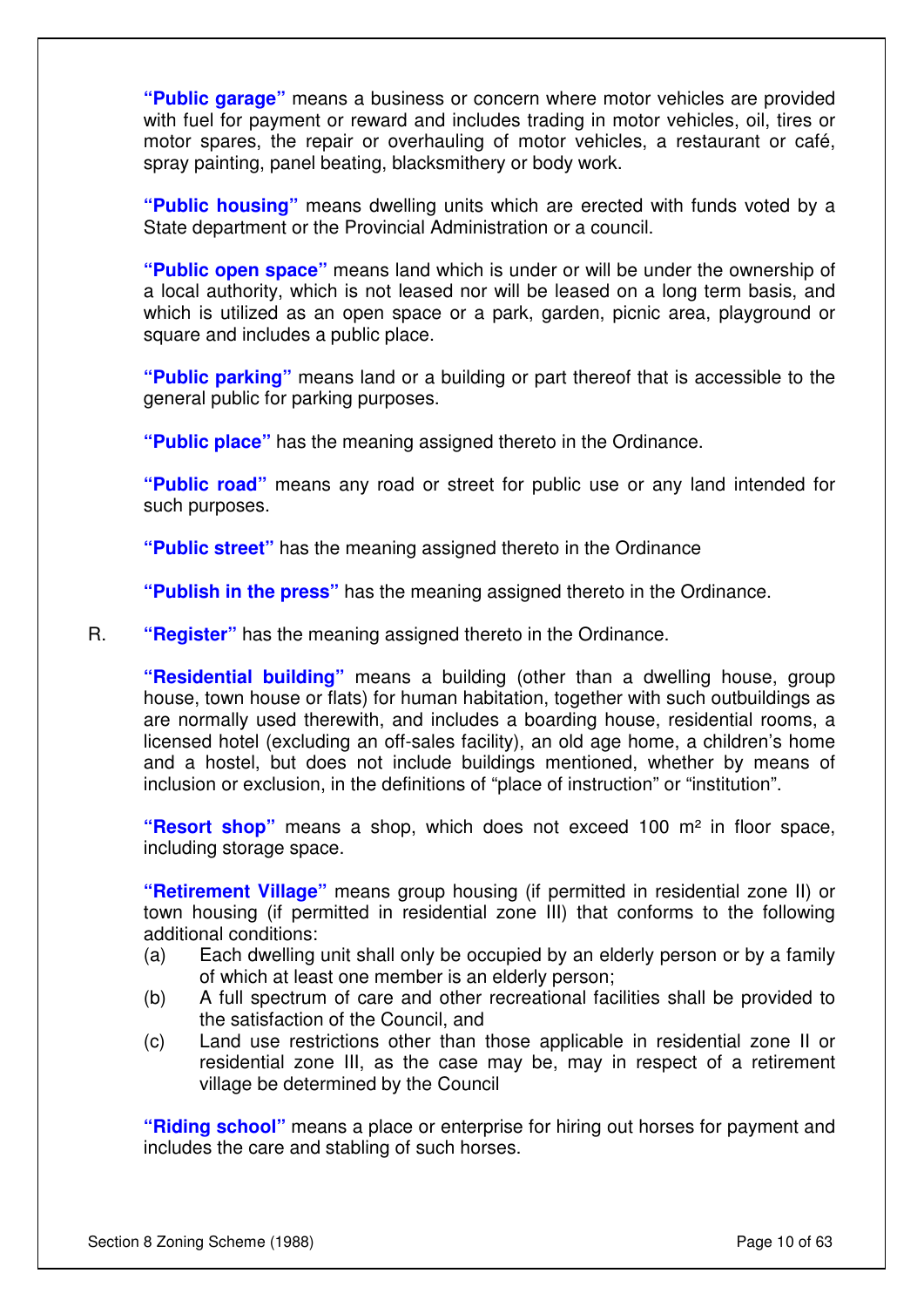#### S. **"Scheme regulations"** has the meaning assigned thereto in the Ordinance.

**"Scrap yard"** means a building or land, which is utilized for one or more of the following purposes:

- (a) the storing, depositing or collecting of junk or scrap material or articles the value of which depends mainly or entirely on the material used in the manufacture thereof;
- (b) the dismantling of second hand vehicles or machines to recover components or material, and
- (c) the storing or sale of second-hand pipes, poles, steel sections, wire, lumber, tyres, bricks, containers or other articles which are suitable to be left in the open without any serious damage being incurred.

**"Service station"** means a business or concern where motor vehicles are provided with fuel for payment or reward and includes trading in motor vehicles, oil, tyres or motor spares, the repair or overhauling of motor vehicles, or a restaurant or café, but does not include spray painting, panel beating, blacksmithery or body work.

**"Service trade"** means the utilization of a building or of premises for an enterprise which is primarily involved in the rendering of a service for the local environs and employs at most ten people and which is exempted from section 2 of the Physical Planning Act, 1967 (Act 88 of 1967), but does not include an abattoir, a brick making site, sewage works, a service station or a public garage.

**"Setback"** means the line delimiting the area measured from the centre line of a particular street, within which no building or other structure, including a boundary fence, may be erected.

**"Shop"** means a site or building or structure utilized for the purpose of carrying on a retail concern and includes a nursery, restaurant, laundrette, dry-cleanette or retail concern where goods which are sold in such concern are manufactured or repaired; provided that the floor space relating to such manufacture or repair shall not comprise more than one-third of the floor space of the shop; "shop" does not include an industry or public garage, service station, bottle-store or supermarket.

**"Side boundary"** means any boundary of a land unit, which does not constitute a common boundary of such land unit and a public street or public road.

**"Special usage"** means a use which is such, or in respect of which the land use restrictions are such, that it is not catered for in these regulations, and which is set out in detail, and in respect of which the land use parameters are set out in detail, by means of conditions of approval or by means of conditions applicable to the special zone, and includes a conservation usage.

**"Storey"** means a single level of a building, excluding a basement, which does not exceed a height of 4 m, measured from finished floor level to finished floor level or the top of the ceiling in the case of the top storey.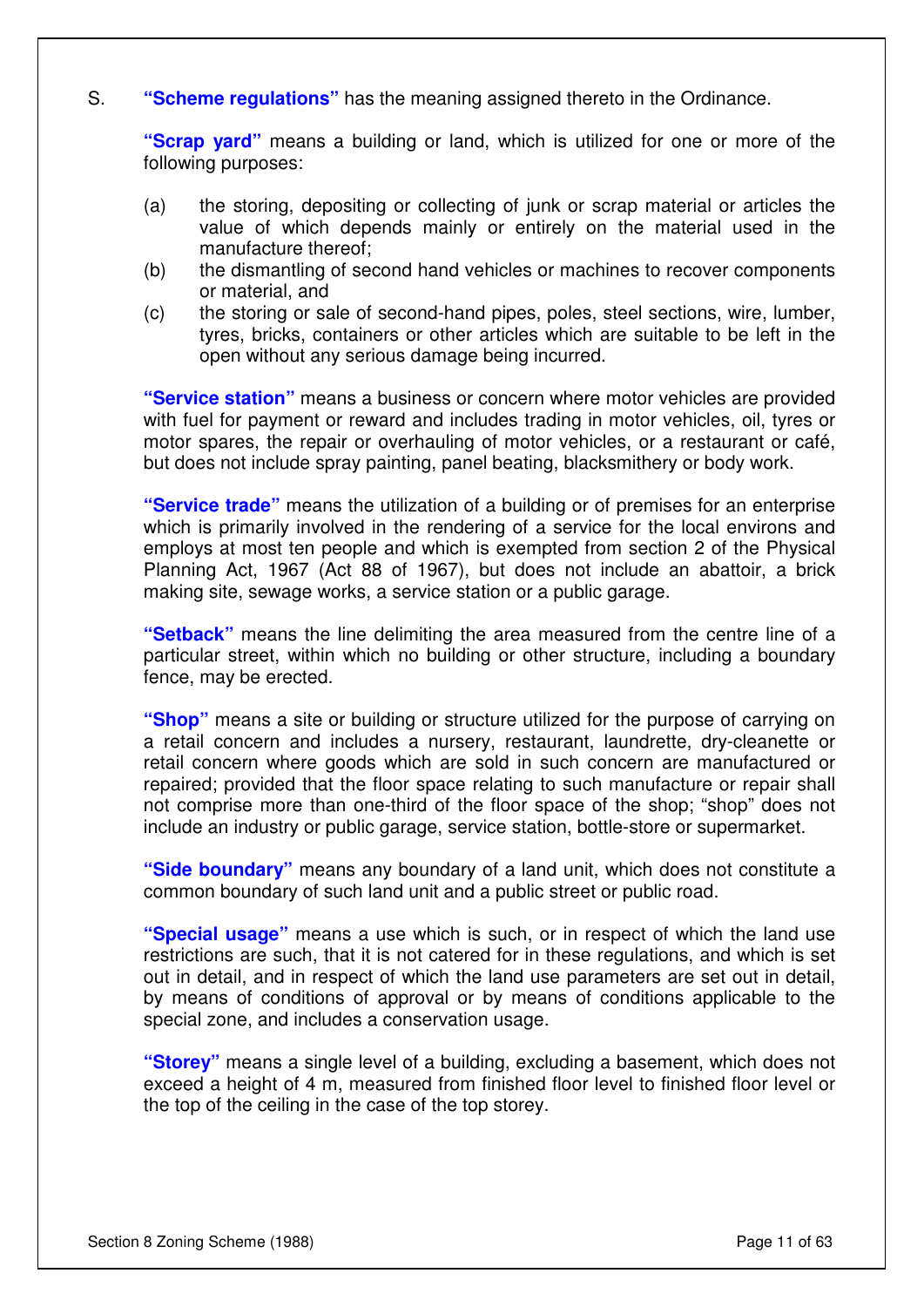**"Street boundary"** means the common boundary of a site or land unit and a street; provided that where a portion of a site or land unit is reserved for purposes of a new street or street widening in terms of the zoning scheme or any other law, the street boundary of the site or land unit shall be the boundary of such proposed new street or proposed street widening.

**"Subdivide and subdivision"** have the meanings assigned thereto in the Ordinance.

**"Subdivisional area"** means land contemplated by section 22(1)(a) of the Ordinance which, in terms of section 14(4), 16 or 18 and subject to-

- (a) a density requirement;
- (b) the conditions and stipulations contained in these regulations;
- (c) the planning stipulations of any applicable structure plan, and
- (d) any other conditions laid down at the time of the approval of the zoning,

has been rezoned to a subdivisional area.

**"Supermarket"** means a retail concern with a net retail floor space of not less than 350 m2, which is utilized for sales on a basis of self-service and where goods for sale fall in one or more of the following categories:

- (i) foodstuffs;
- (ii) toiletries, and
- (iii) household cleansing agents.
- T. **"The Ordinance"** means the land Use Planning Ordinance, 1895 (Ordinance 15 of 1985).

**"Tourist facilities"** means amenities for tourists such as lecture rooms, restaurants, gift shops and restrooms permitted by the Council as a consent use, but does not include overnight accommodation.

**"Town house"** means a dwelling unit, which forms part of a town housing scheme.

**"Town house"** means a row or group of linked and/or attached dwelling units planned, designed and built as a harmonious architectural entity, of which every dwelling unit has a ground floor; such dwelling units may be cadastrally subdivided.

**"Town housing site"** means one or more land units on which a town housing scheme has been or is to be erected.

**"Transport usage"** means a transport undertaking based on the provision of a transport service and includes public and private undertakings.

W. **"Warehouse"** means a site, building or room where goods are stored or a wholesale business or service trade is conducted.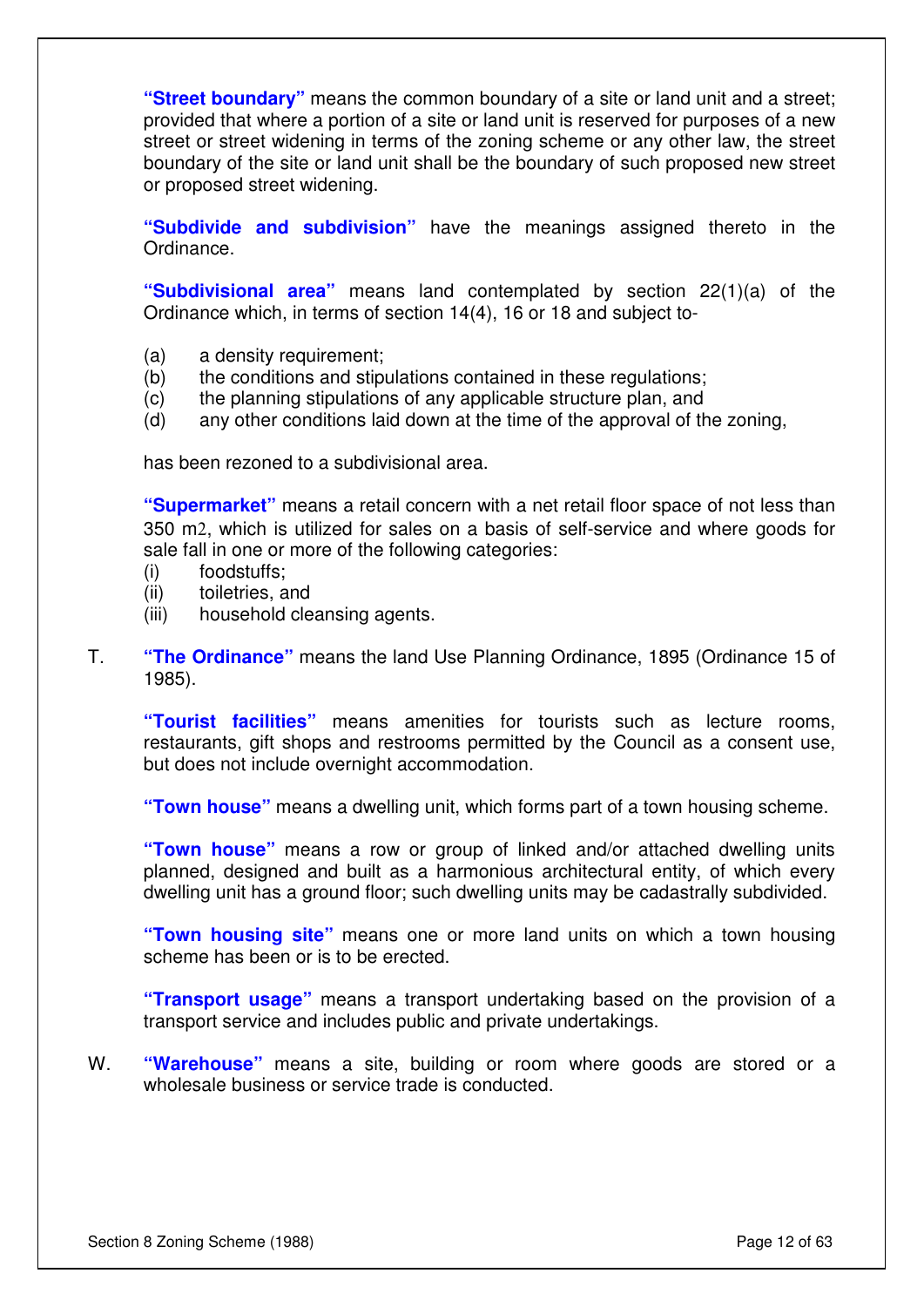Z. **"Zone"** used both as a noun and a verb has the meaning assigned thereto in the Ordinance.

**"Zoning"** has the meaning assigned thereto in the Ordinance.

**"Zoning map"** has the meaning assigned thereto in the Ordinance.

**"Zoning scheme"** has the meaning assigned thereto in the Ordinance.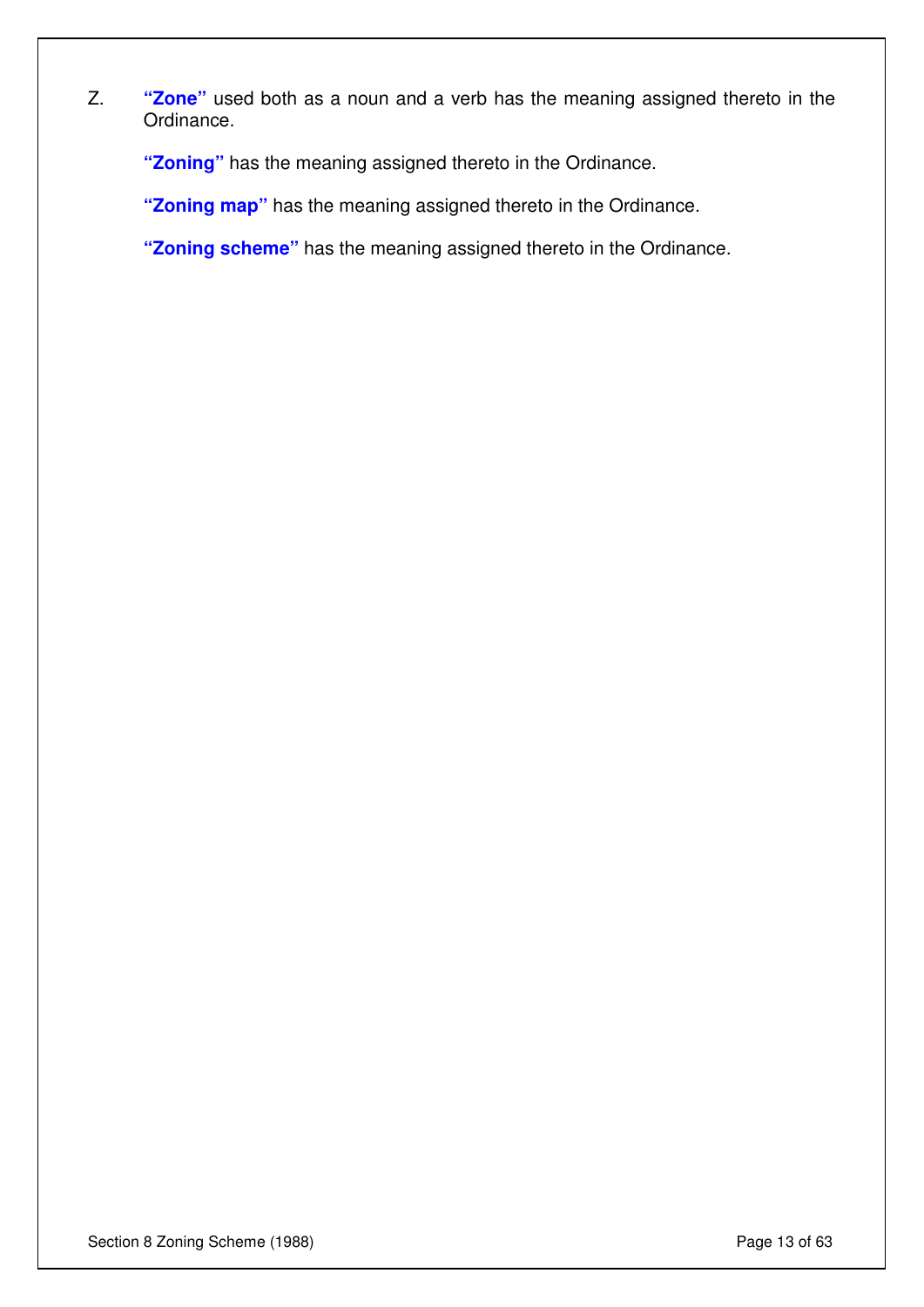# **2. LAND USE**

### **2.1 Area of zoning scheme**

The extent of the zoning scheme is indicated on the zoning map(s) in so far as the zoning scheme is mapped.

### **2.1 Zoning according to utilization**

Notations on the zoning map are intended to indicate land use and not land ownership. Land falling under the ownership of a public authority shall only be included in the authority zone if the utilization thereof is such that no other zone in Table B is appropriate. If any other zone in Table B is appropriate, the land shall be indicated for that purpose, whether or not it is owned by a public authority.

### **2.3 Components of the zoning scheme**

This zoning scheme consists of three components:

- The scheme requilations.
- The zoning map(s) in so far as the scheme is mapped, and
- Register in so far as any departures exist.

### **2.4 Zoning of land as specified use zones**

The land shown on the zoning map, as indicated in column 2 or 3 of Table A, is zoned for the respective purposes set out in column 1 of Table A and shall, subject to any provisions to the contrary in the Ordinance and these regulations, not be utilized for any other purpose.

| <b>TABLE A</b>              |                                        |  |
|-----------------------------|----------------------------------------|--|
| <b>ZONING</b>               | <b>COLOUR NOTATION</b>                 |  |
| Agricultural zone I         | Yellow-green outline                   |  |
| Agricultural zone II        | <b>Yellow</b> green                    |  |
| <b>Residential zone I</b>   | Yellow                                 |  |
| <b>Residential zone II</b>  | Yellow with black hatching             |  |
| <b>Residential zone III</b> | Yellow with black cross-line hatching  |  |
| <b>Residential zone IV</b>  | Orange                                 |  |
| <b>Residential zone V</b>   | Orange with black hatching             |  |
| <b>Business zone I</b>      | <b>Blue</b>                            |  |
| <b>Business zone II</b>     | <b>Blue with black hatching</b>        |  |
| <b>Business zone III</b>    | Blue with black cross-line hatching    |  |
| <b>Business zone IV</b>     | <b>Blue-purple</b>                     |  |
| <b>Business zone V</b>      | <b>Blue-purple with black hatching</b> |  |
| Industrial zone I           | <b>Red-purple</b>                      |  |
| <b>Industrial zone II</b>   | Red-purple with black hatching         |  |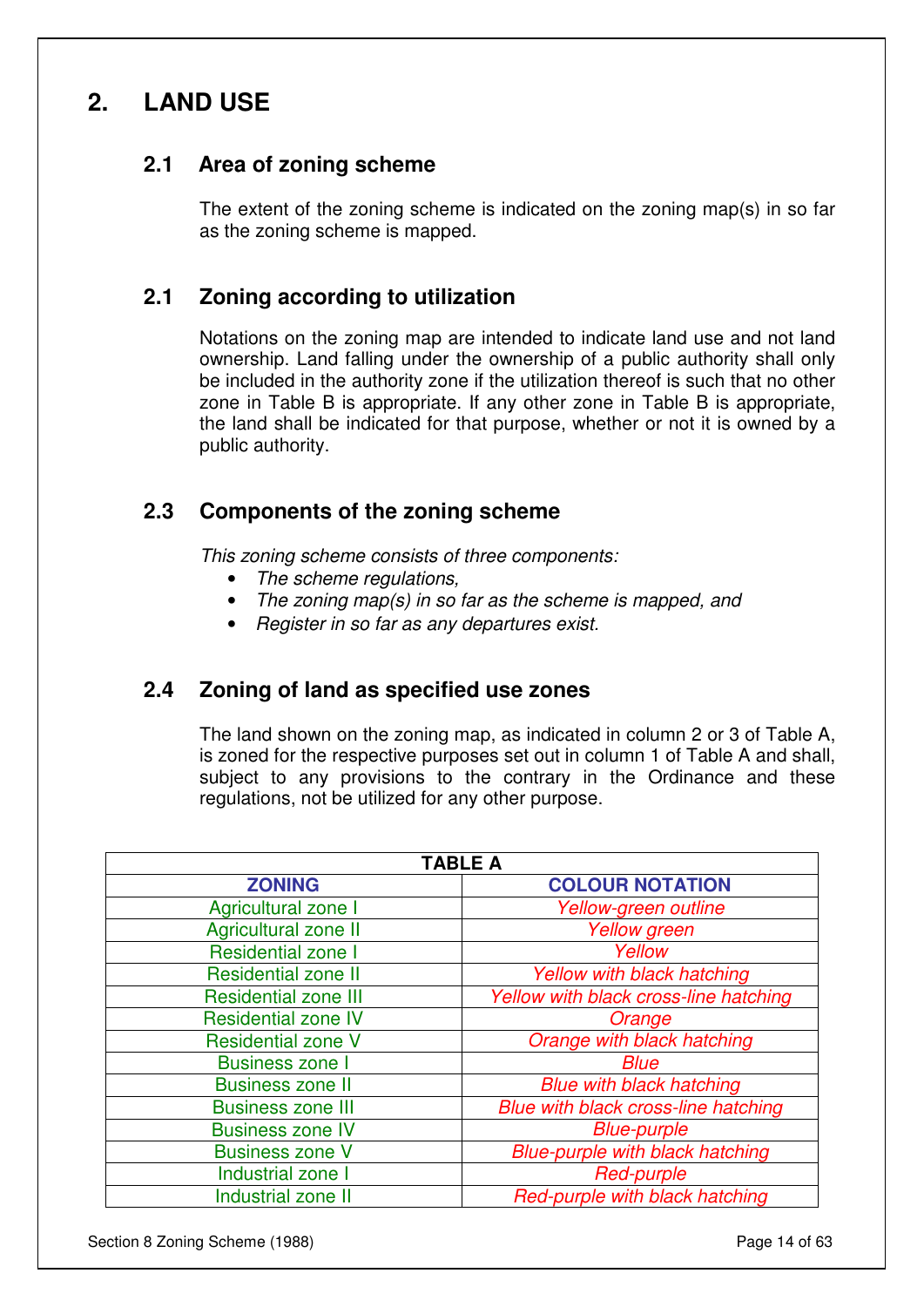| Industrial zone III             | Red-purple with black cross-line hatching |
|---------------------------------|-------------------------------------------|
| Institutional zone I            | Grey                                      |
| Institutional zone II           | <b>Grey with black hatching</b>           |
| Institutional zone III          | Grey with black cross-line hatching       |
| Resort zone I                   | <b>Pink</b>                               |
| <b>Resort zone II</b>           | Pink with black hatching                  |
| Open Space zone I               | Dark green                                |
| Open Space zone II              | Dark green with black hatching            |
| Open Space zone III             | Dark-green outline                        |
| <b>Transport zone I</b>         | Dark-brown                                |
| <b>Transport zone II</b>        | Light-brown                               |
| <b>Transport zone III</b>       | Light-brown with black hatching           |
| <b>Authority zone</b>           | Red                                       |
| Special zone                    | <b>Blue-green</b>                         |
| <b>Undetermined zone</b>        | Blue-green with blue-purple outline       |
| Subdivisional area              |                                           |
| <b>Local Authority boundary</b> |                                           |

### **2.5 Erection of buildings and utilization of land in specified use zones**

The purposes, called primary uses, for which land may be utilized in the various zones indicated in column 1 of Table B are shown in column 2 of Table B. The purposes, called consent uses, for which land may be utilized or buildings may be erected with the consent of the Council in the various zones indicated in column 1 of Table B are set out in column 3 of Table B. Any use not reflected in column2 or 3 shall, subject to any provisions to the contrary in the Ordinance and these regulations, not be permitted in the zone concerned.

In the case of land that was vacant on 1 July 1986, the utilization thereof shall, for purposes of zoning as contemplated by section 14(1) of the Ordinance, be deemed to be the use which is permitted in terms of title conditions imposed by the Administrator, or, where more than one use is so permitted, one of such uses as determined by the council concerned.

It must be noted that the buildings and uses which are permitted in terms of Table B or may be approved with the consent of the council may be subject to departures, which may in effect make the right attached to a land unit more or less restricted than is apparent from the notation on the map. In such cases the relevant information relating to the land unit shall be recorded in the register kept for this purpose (see regulation 2.3).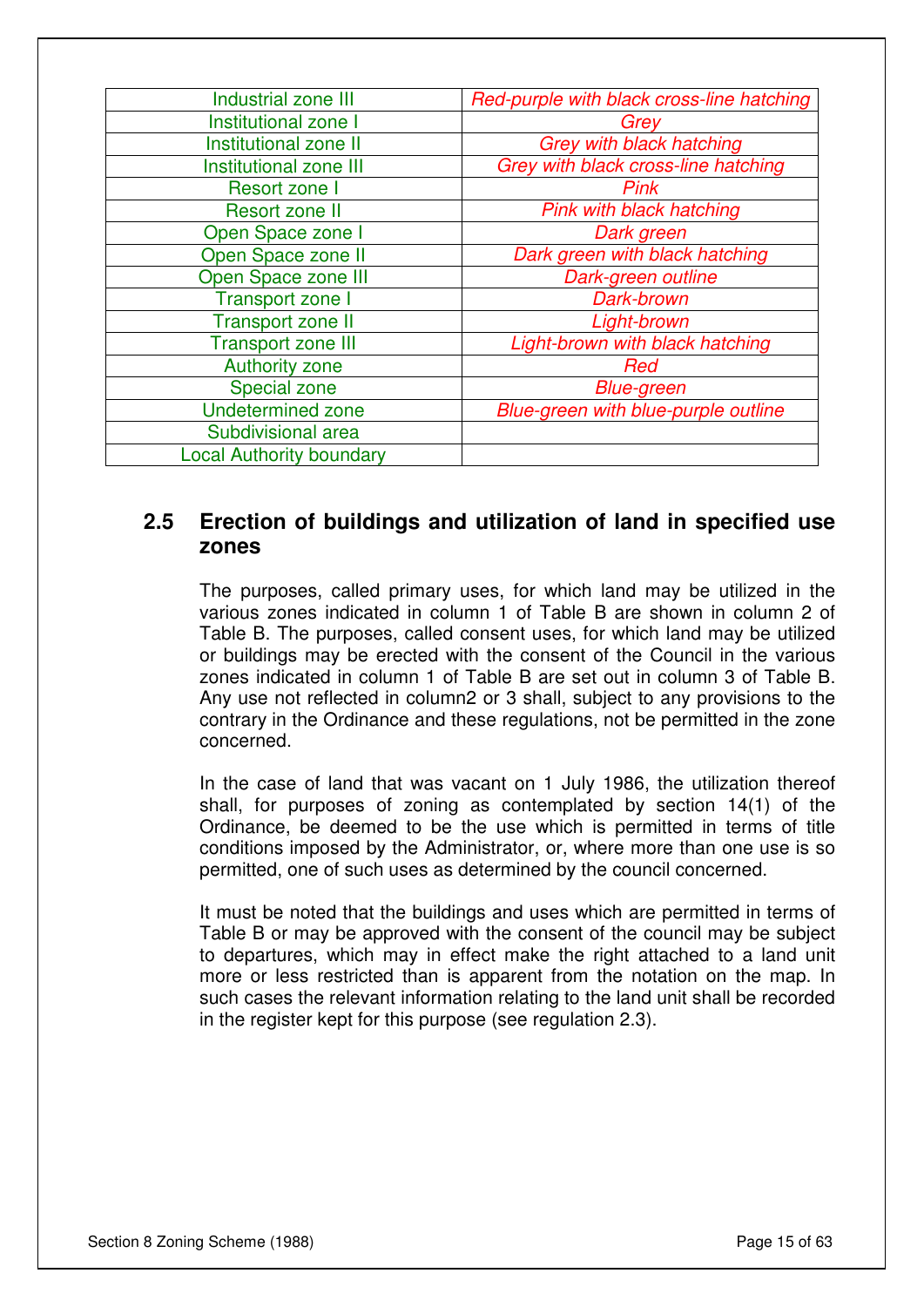| <b>TABLE B</b>               |                              |                                                                                                                                                                                     |  |  |
|------------------------------|------------------------------|-------------------------------------------------------------------------------------------------------------------------------------------------------------------------------------|--|--|
| Zoning                       | <b>Primary Uses</b>          | <b>Consent Uses</b>                                                                                                                                                                 |  |  |
| <b>Agricultural Zone I</b>   | <b>Agriculture</b>           | Additional dwelling units,<br>farmstore, farmstalls,<br>intensive-feed farming,<br>riding school, nursery,<br>service trade, tourist<br>facility                                    |  |  |
| <b>Agricultural Zone II</b>  | <b>Agricultural industry</b> | <b>Tourist facilities, farmstore</b>                                                                                                                                                |  |  |
| <b>Residential Zone I</b>    | <b>Dwelling-house</b>        | <b>Additional dwelling unit</b>                                                                                                                                                     |  |  |
| <b>Residential Zone II</b>   | <b>Group House</b>           | Dwelling-house,<br>retirement village                                                                                                                                               |  |  |
| <b>Residential Zone III</b>  | <b>Town House</b>            | Dwelling-house, group<br>house, retirement village                                                                                                                                  |  |  |
| <b>Residential Zone IV</b>   | <b>Flats</b>                 | Dwelling-house, group<br>house, town house,<br>professional usage                                                                                                                   |  |  |
| <b>Residential Zone V</b>    | <b>Residential building</b>  | Group house, town house,<br>flats, public housing,<br>professional usage, place<br>of assembly                                                                                      |  |  |
| <b>Business Zone I</b>       | <b>Business premises</b>     | Town house, flats,<br>residential building, place<br>of assembly, place of<br>entertainment, place of<br>instruction, institutional,<br>bottle-store, supermarket,<br>service trade |  |  |
| <b>Business Zone II</b>      | <b>Shop</b>                  | Town house, flats,<br>residential building, place<br>of assembly, offices<br>supermarket                                                                                            |  |  |
| <b>Business Zone III</b>     | <b>Offices</b>               | Town house, flats,<br>residential building, place<br>of assembly, place of<br>entertainment,<br>supermarket                                                                         |  |  |
| <b>Business Zone IV</b>      | Warehouse                    | Place of assembly, place<br>of entertainment, place of<br>instruction, transport<br>usage, supermarket                                                                              |  |  |
| <b>Business Zone V</b>       | <b>Service Station</b>       | <b>Public garage</b>                                                                                                                                                                |  |  |
| <b>Industrial Zone I</b>     | <b>Industry</b>              | Warehouse, public<br>garage, transport usage,<br>scrapyard                                                                                                                          |  |  |
| <b>Industrial Zone II</b>    | <b>Noxious Trade</b>         | Industry, warehouse,<br>public garage, scrapyard                                                                                                                                    |  |  |
| <b>Industrial Zone III</b>   | <b>Mining</b>                | <b>None</b>                                                                                                                                                                         |  |  |
| <b>Institutional Zone I</b>  | <b>Place of Instruction</b>  | Place of assembly                                                                                                                                                                   |  |  |
| <b>Institutional Zone II</b> | <b>House of Worship</b>      | Parsonage, place of<br>assembly                                                                                                                                                     |  |  |

Section 8 Zoning Scheme (1988) **Page 16 of 63**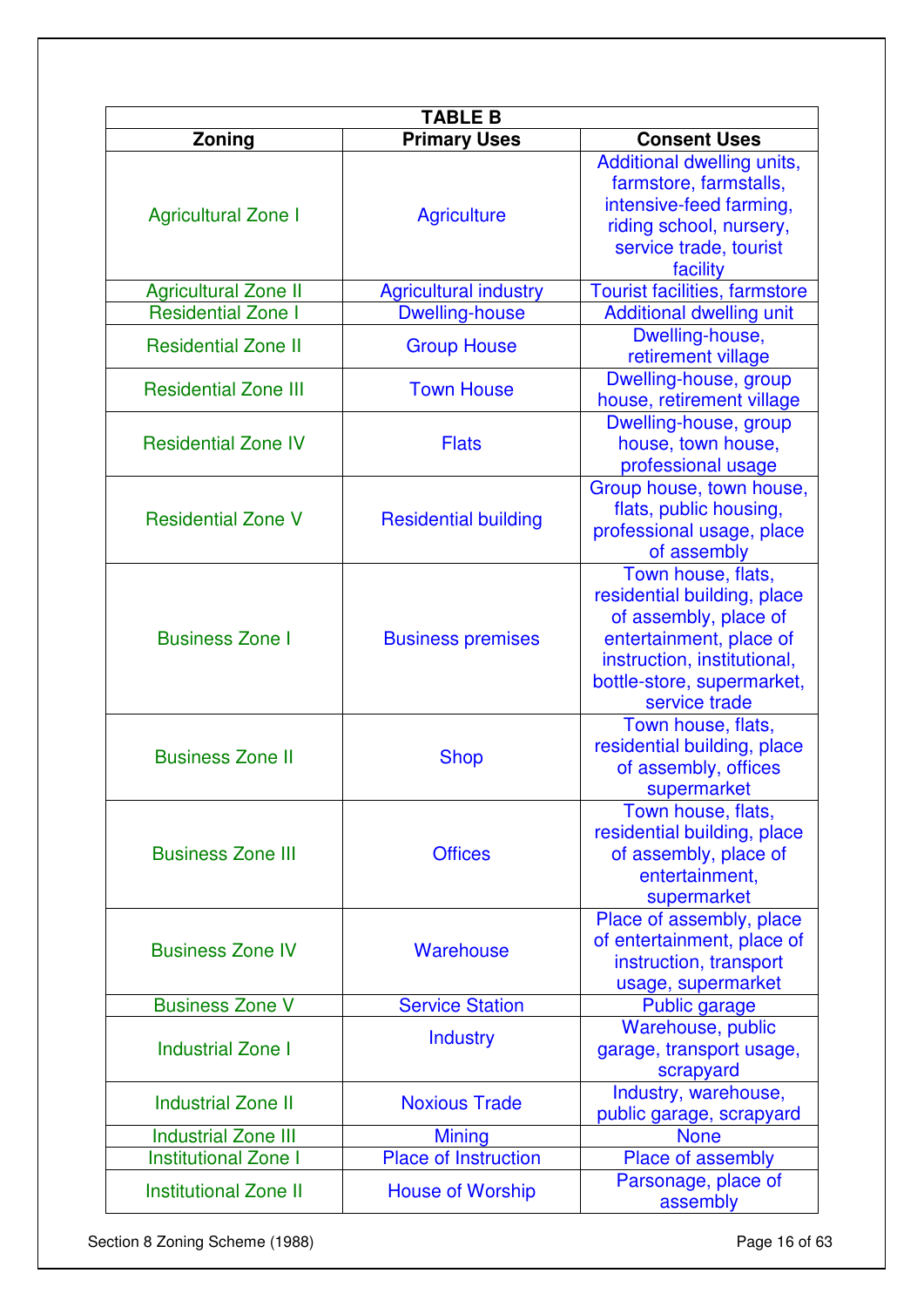| <b>Institutional Zone III</b> | <b>Institutional</b>      | Place of assembly             |
|-------------------------------|---------------------------|-------------------------------|
| <b>Resort Zone I</b>          | Holiday accommodation     | Resort shop, tourist facility |
|                               |                           | Motel, licensed hotel,        |
| <b>Resort Zone II</b>         | <b>Holiday housing</b>    | tourist facilities, resort    |
|                               |                           | shop                          |
| Open Space Zone I             | <b>Public Open Space</b>  | <b>None</b>                   |
| Open Space Zone II            | <b>Private Open Space</b> | <b>None</b>                   |
| Open Space Zone III           | <b>Nature Reserve</b>     | <b>None</b>                   |
| <b>Transport Zone I</b>       | <b>Transport Usage</b>    | <b>None</b>                   |
| <b>Transport Zone II</b>      | <b>Public Road</b>        | <b>None</b>                   |
| <b>Transport Zone III</b>     | <b>Public Parking</b>     | <b>None</b>                   |
| <b>Authority Zone</b>         | <b>Authority Usage</b>    | <b>None</b>                   |
| <b>Special Zone</b>           | <b>Special Usage</b>      | <b>None</b>                   |
| <b>Undetermined Zone</b>      | <b>None</b>               | <b>None</b>                   |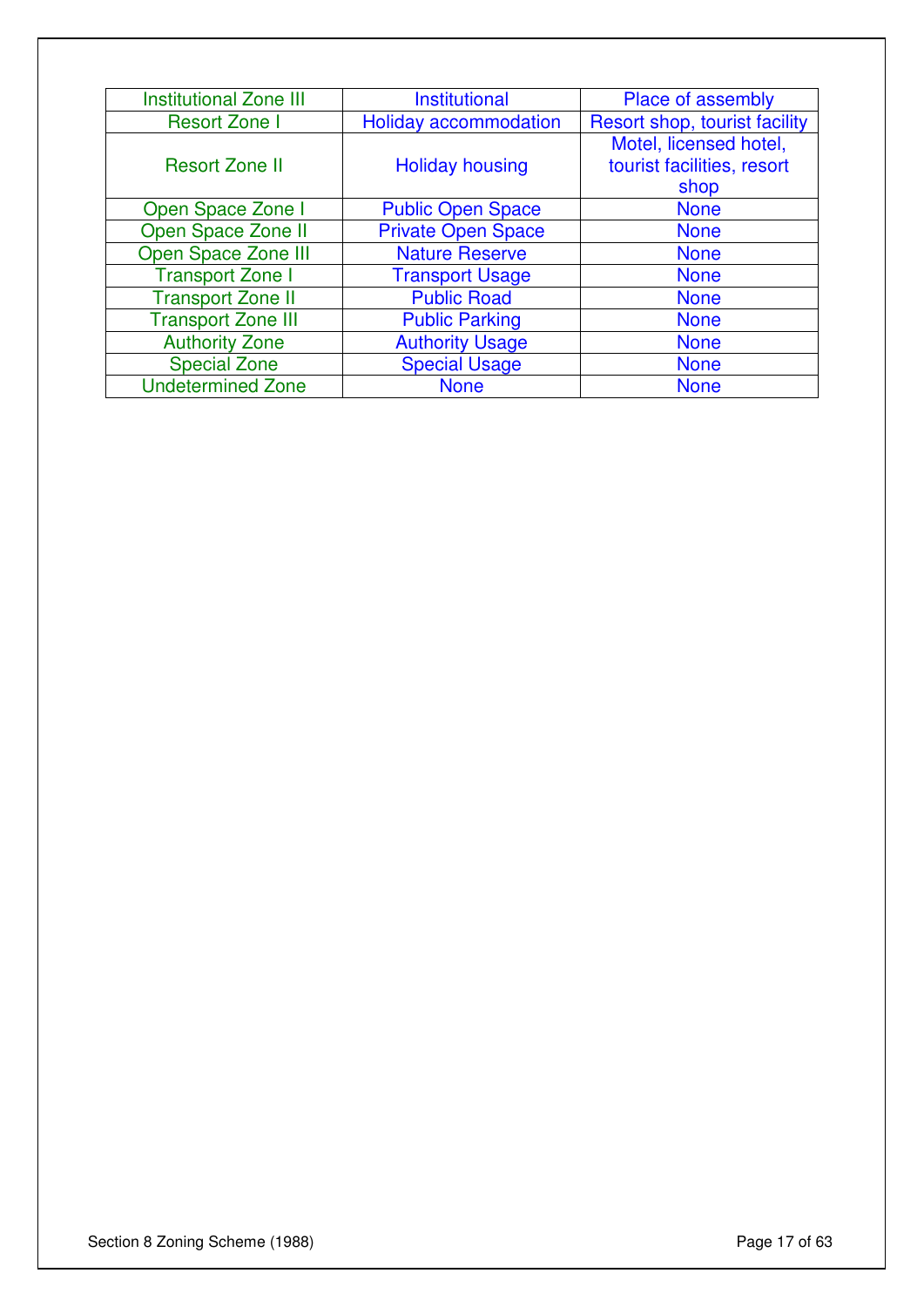# **3. PLANNING CONTROL**

The following provisions shall apply in the relevant zones:

# **3.1 AGRICULTURAL ZONE 1**

#### **3.1.1 Colour notation: Yellow-green outline**

Primary use: agriculture.

Consent uses: additional dwelling units, farm stall, farm store, intensive feed farming, riding school, nursery, service trade, tourist facilities.

#### **3.1.2 Land use restrictions**

Street building line: at least 30 m.

Side building line: at least 30 m.

- 3.1.3 The provisions contained in a relevant guide plan that is in force in terms of section 6A of the Physical Planning Act, 1967 (Act 88 of 1967), shall mutatis mutandis apply as additional land use restrictions in this zone.
- 3.1.4 No farm store, farm stall, nursery, service trade or tourist facilities shall be approved in this zone within 5 km of the border of Bophuthatswana, Transkei or Ciskei without consent of the government of such state.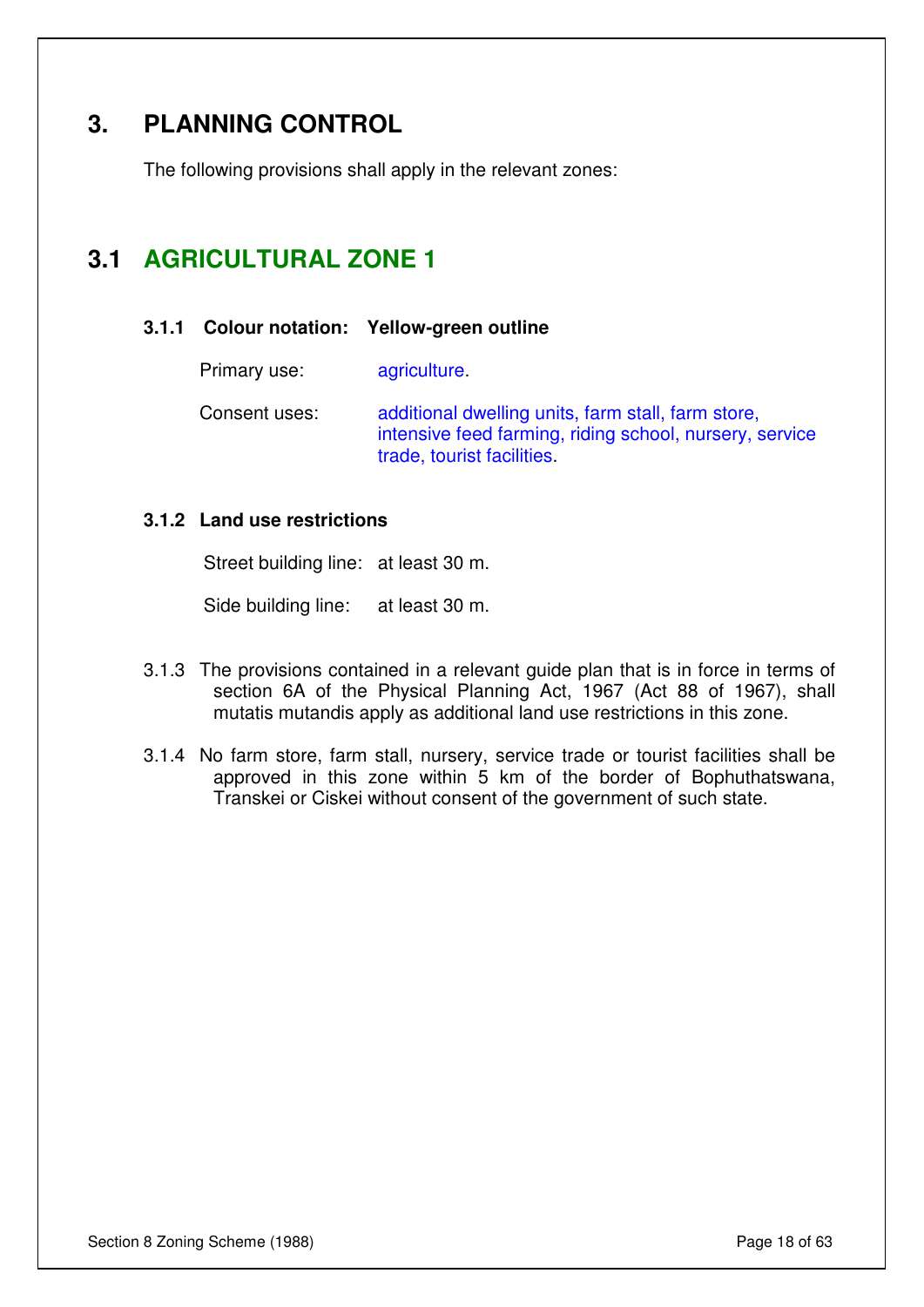# **3.2 AGRICULTURAL ZONE II**

#### **3.2.1 Colour notation: Yellow-green.**

Primary use: agricultural industry.

Consent uses: tourist facilities, farm store.

#### **3.2.1 Land use restrictions**

Street building line: at least 30 m.

Side building line: at least 30 m.

Parking: at least one parking bay per 200 m<sup>2</sup> of the total floor space.

#### **3.2.2 Loading and unloading**

For the purpose of loading and unloading vehicles, at least two bays shall be provided for every 500 m² or part thereof of the area used for the industry.

#### **3.2.4 Additional conditions**

With the rezoning of land to agricultural zone II, the Council may prescribe any special conditions in respect of permissible uses, parking and loading requirements, access, fencing and aesthetic treatment so that the concern will have the minimum impact on the environment.

- 3.2.5 The provisions contained in a relevant guide plan that is in force in terms of section 6A of the Physical Planning Act, 1967 (Act 88 of 1967), shall mutatis mutandis apply as additional land use restrictions in this zone.
- 3.2.6 No farm store or tourist facilities shall be approved in this zone within 5 km of the border of Bophuthatswana, Transkei or Ciskei without the consent of the government of such state.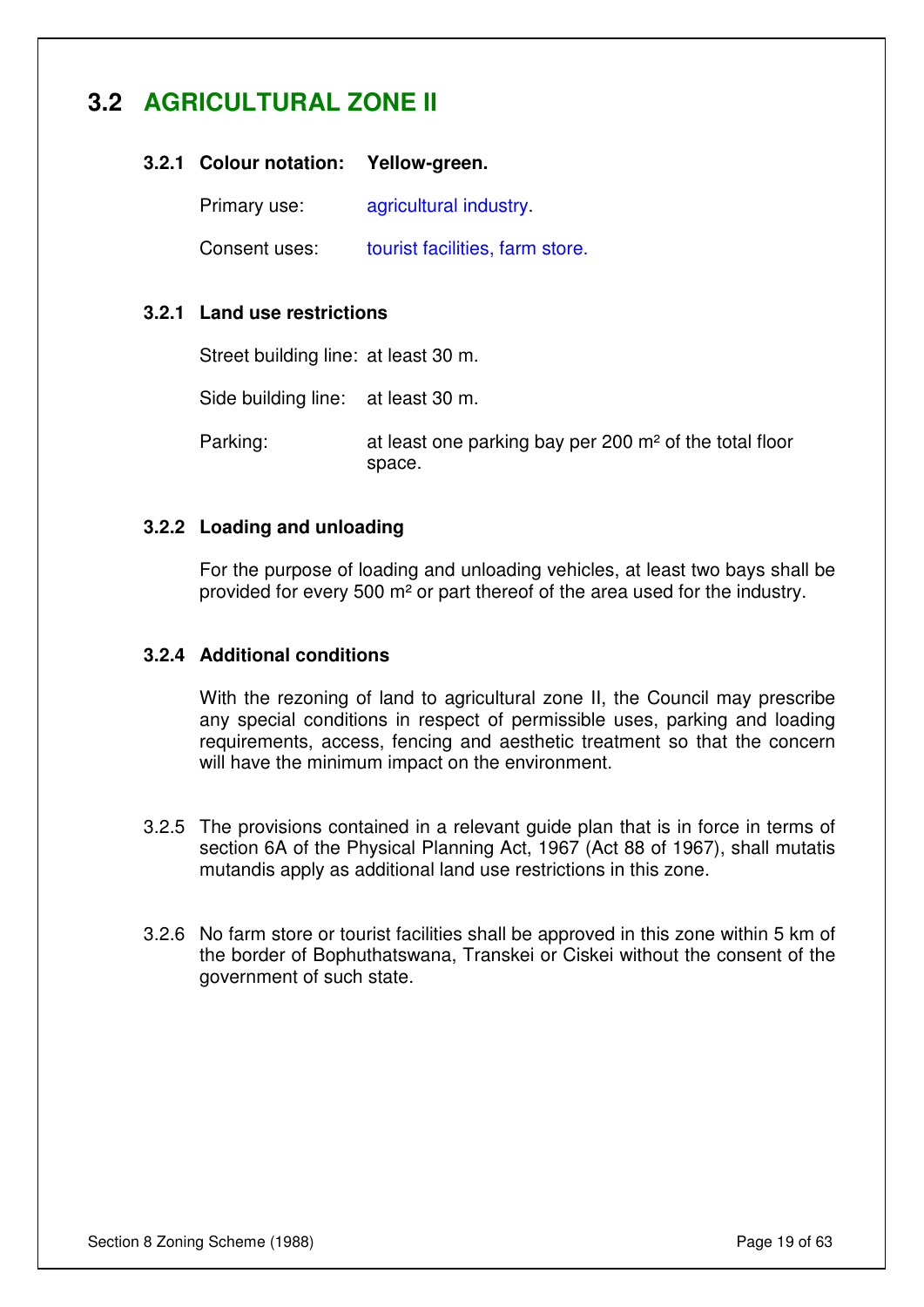# **3.3 RESIDENTIAL ZONE I**

#### **3.3.1 Colour notation: Yellow.**

Primary use: dwelling house

Consent use: additional dwelling unit.

#### **3.3.2 Land use restrictions**

| Coverage: | at most 50%.                                                     |
|-----------|------------------------------------------------------------------|
| Height:   | at most two storeys.                                             |
|           | Street building line: at least 4 m, subject to regulation 3.3.3. |
|           | Side building line: at least 2 m, subject to regulation 3.3.3.   |
| Parking:  | at least one parking bay per land unit, on the land unit.        |

#### **3.3.3 Notwithstanding regulation 3.3.2 -**

- (a) the street building line shall be at least 3 m where the average depth of a land unit (measured at right angles to any street boundary of such land unit) does not exceed 20 m;
- (b) an eaves projection may exceed the prescribed street or side building line by at most 1 m, and
- (c) the council may approve the erection of an outbuilding or additional dwelling unit which exceeds a side boundary line, subject to-
	- (i) compliance with the street building line;
	- (ii) such building not exceeding a height of one storey;
	- (iii) no doors or windows being permitted in any wall of such building which forms onto the side boundary concerned, and
	- (iv) the provisions of an access way, other than through a building and at least 1 m wide, from street to every vacant portion of the land unit concerned, other than a court-yard.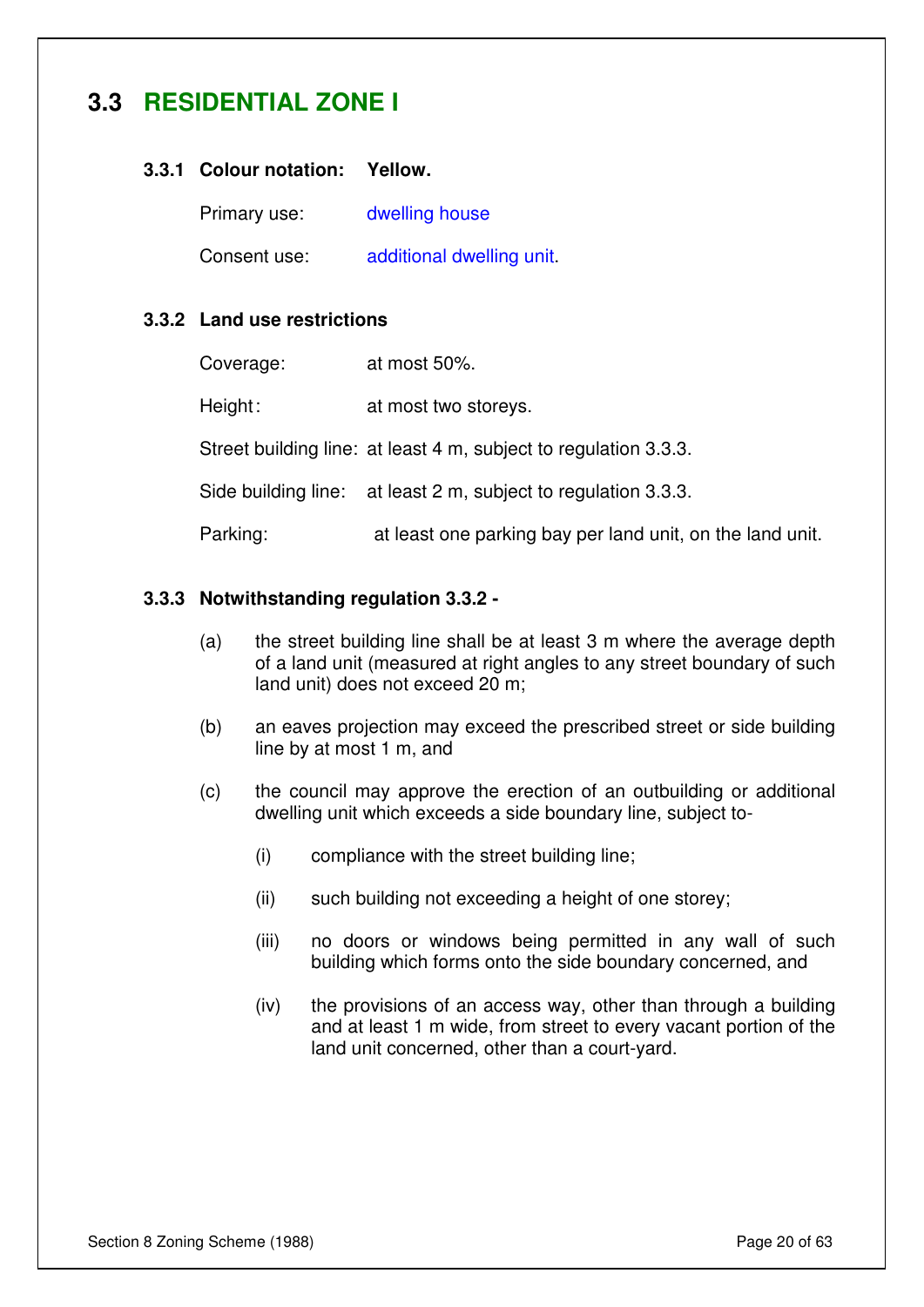#### **3.3.4 Additional dwelling unit**

Notwithstanding regulation 3.3.2, the following land use restrictions shall be applicable with regard to an additional dwelling unit over and above the other land use restrictions, which apply, and shall prevail if the last-mentioned land use restrictions are in conflict therewith:

Coverage: together with all other buildings, at most 66%. Total floor space: at most 120  $m^2$ . Parking: one additional bay on the land unit. Height: at most one storey.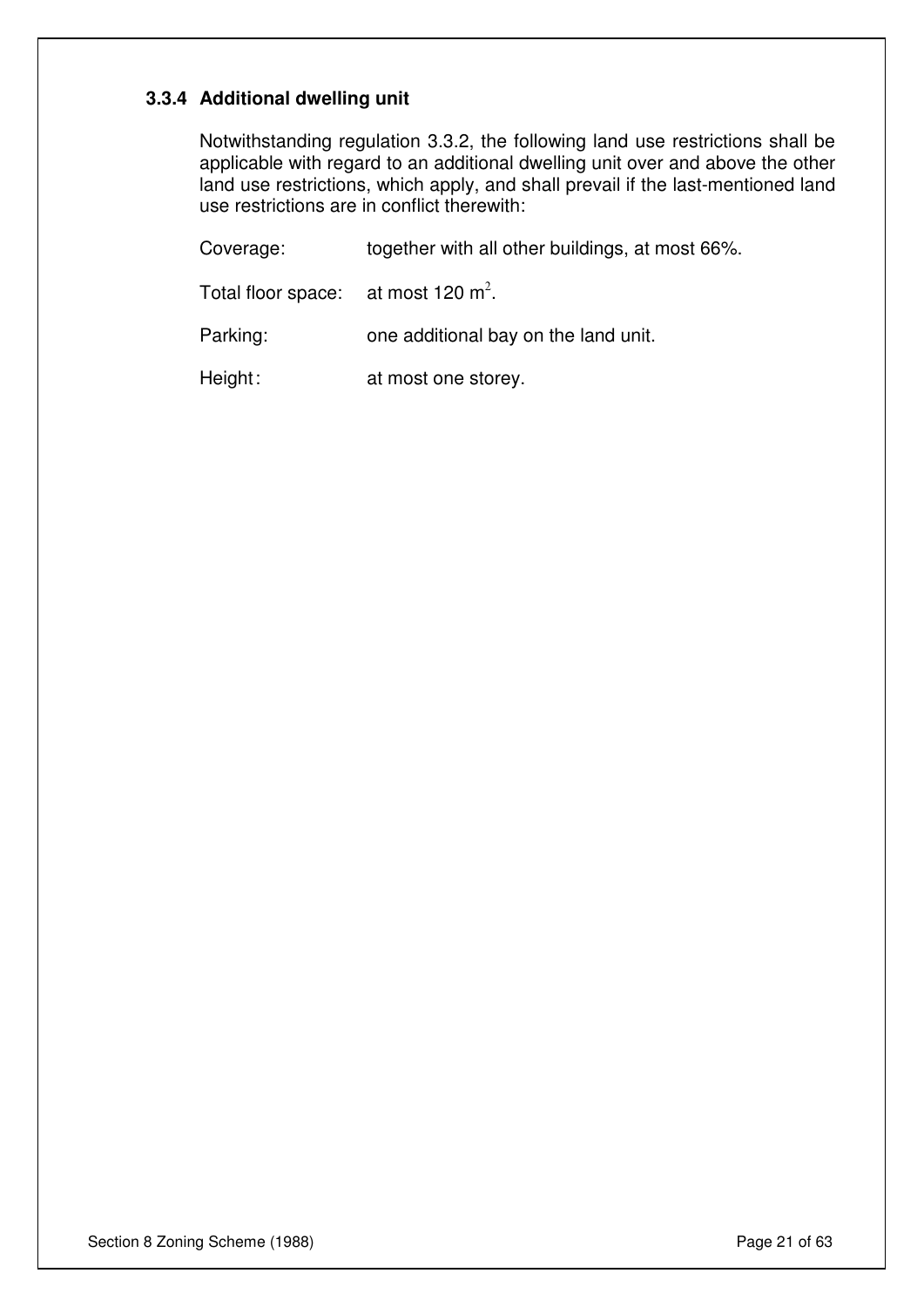# **3.4 RESIDENTIAL ZONE II**

|  |  |  | 3.4.1 Colour notation: Yellow with black hatching. |
|--|--|--|----------------------------------------------------|
|--|--|--|----------------------------------------------------|

| Primary use:  | group housing                       |
|---------------|-------------------------------------|
| Consent uses: | dwelling house, retirement village. |

#### **3.4.2 Land use restrictions**

- Density : as laid down by the council up to a maximum of twenty units per gross hectare or a 3:1 ratio with regard to the gross density of surrounding dwelling units, whichever permits smaller number of units.
- Communal open space: at least 80 m² per dwelling unit.
- Private outdoor space: at least 40% of the gross floor space of the unit concerned, in a form which shall not exceed a ratio of 2:1 (length to width).
- Combined open space: where there is no distinction between communal open space and private outdoor space, the above communal open space and private outdoor space requirements shall be replaced by a combined open space requirement of at least 130m² per dwelling unit.
- Height: at most two storeys.

Street building line: zero, subject to regulation 3.4.4 (b).

- Side building line: zero, subject to regulation 3.4.4. (c).
- Parking: at least two parking bays per group house, both may be provided at such group house, or part of the required number of parking bays at some of the group houses and the remainder in the form of communal parking for the group housing scheme concerned, or the entire requirement in the form of communal parking.
- Street width: normally at least 10 m, or 8 m in a cul-de-sac or loop road of limited length which serves only a few group houses.
- 3.4.3 The objectives reflected in the definition of "group housing' shall be closely followed and implemented.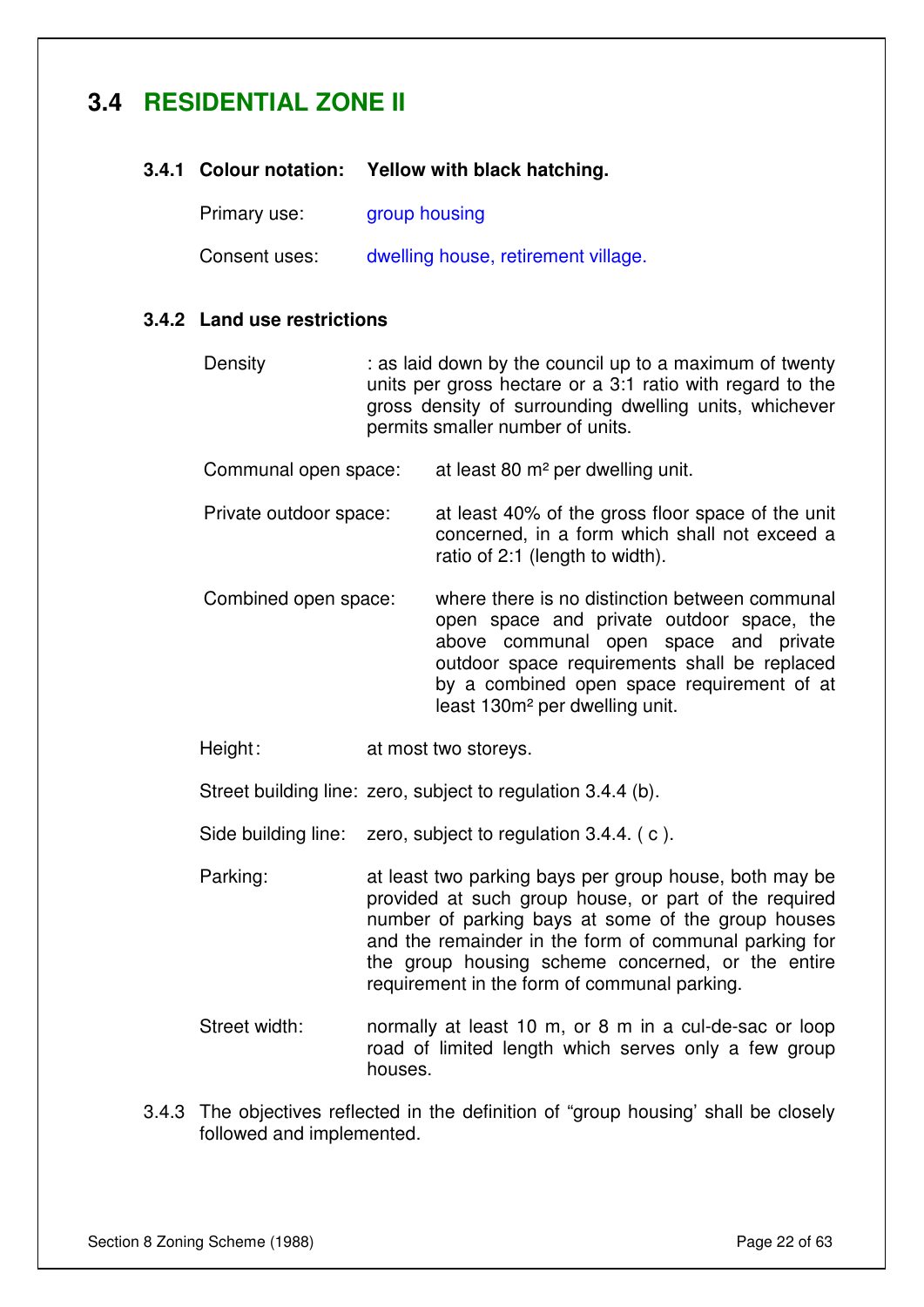#### **3.4.4 Additional provisions**

- (a) In addition to the private outdoor space or the combined open space, as the case may be, a service yard of an adequate area and screened by a wall from the view of anyone else than the occupant(s) of the dwelling unit concerned, shall be provided to the satisfaction of the council.
- (b) Despite the zero street building line, a street building line of 2m may be required to ensure safe traffic circulation or for other reasons such as development in the area, and a driveway shall have as adequate area to allow comfortably for the parking of a large motor car thereon.
- (c) Despite the zero side building line, adequate side building lines may be required for fire-fighting purposes, and a 3 m side building line shall apply where a residential zone II abuts on another zone.
- (d) Garages and carports shall be excluded in the calculation of floor space for the purpose of determining the area of the private outdoor space.
- (e) No group housing site may have an area greater than 2 ha, and no group housing site shall abut on another group housing site.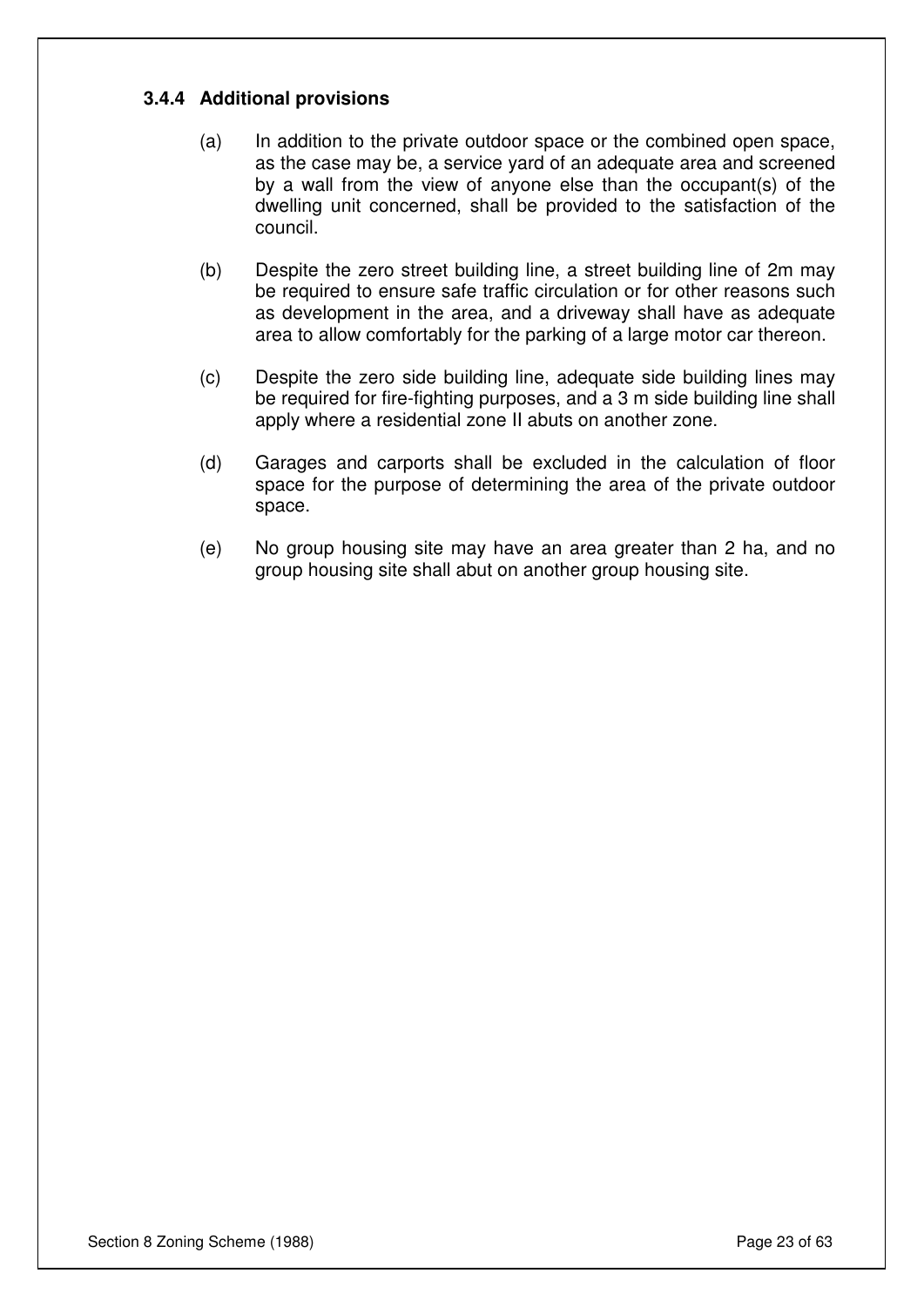# **3.5 RESIDENTIAL ZONE III**

#### **3.5.1 Colour notation: Yellow with black cross-line hatching.**

Primary use: town house

Consent uses: dwelling house, group house, retirement village.

#### **3.5.2 Land use restrictions**

Density: as laid down by the council up to a maximum of 50 units per gross hectare.

Coverage: at most 50 %

Height: at most two storeys.

Street building line: zero, subject to regulation 3.5.3(a)

Side building line: zero, subject to regulation 3.5.3(b)

Parking: at least two bays per town house; both may be provided at such town house, or part of the required number of parking bays at some of the town houses and the remainder in the form of communal parking for the town housing scheme concerned, or the entire requirement in the form of communal parking.

#### **3.5.3 Additional building line requirements**

- (a) Despite the zero street building line, a street building line of 2m may be required to ensure safe traffic circulation or for other reasons such as development in the area, and a driveway shall have to be adequate to allow comfortably for the parking of a large motor vehicle thereon.
- (b) Despite zero building line, adequate side building lines may be required for fire- fighting purposes, and a 3 m side building line shall have to apply where residential zone III abuts on another zone.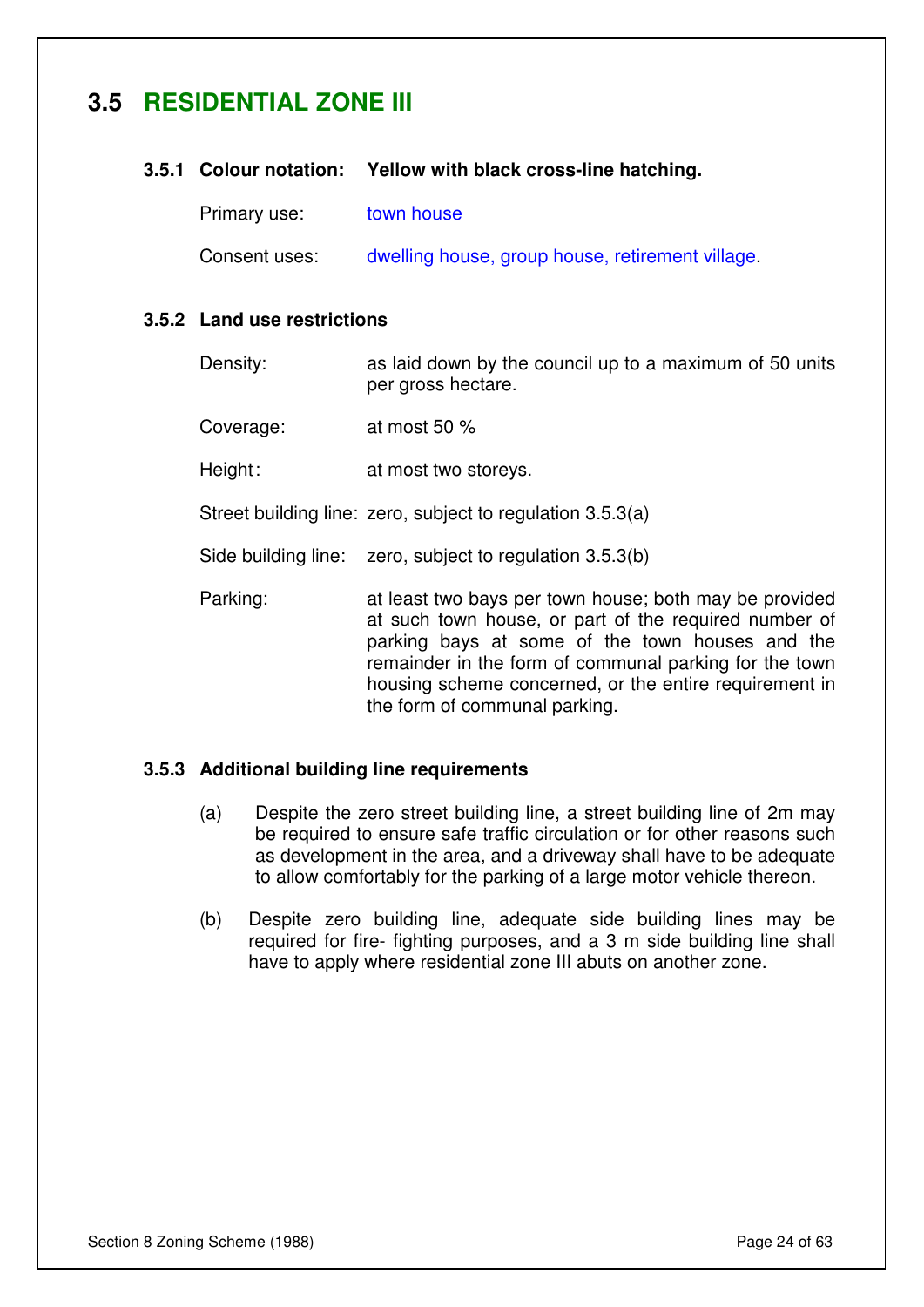# **3.6 RESIDENTIAL ZONE IV**

#### **3.6.1 Colour notation: Orange**

Primary uses: flats.

Consent uses: dwelling house, group housing, town housing, public housing, professional usage.

#### **3.6.2 Land Use Restrictions:**

| Floor factor: | at most 1,0 |
|---------------|-------------|
| Coverage:     | at most 40% |

Setback: at least 6,5 m

Height: at most four storeys

Street building line: at least 8 m.

- Side building line: at least 4m or half the height of the building, whichever is the greater, subject to regulation 3.6.3(a).
- Parking: at least 1,25 parking bays per flat; 25%, or more, if so required by Council, of the required number of parking bays shall be provided uncovered on the site and shall be clearly demarcated and properly indicated by means of a notice board to the satisfaction of the Council for the exclusive use of visitors.

#### **3.6.3 Notwithstanding regulation 3.6.2-**

- (a) the council may approve the erection of an outbuilding which exceeds a side building line, subject to-
	- (i) compliance with the street building line;
	- (ii) such outbuilding not exceeding a height of one storey;
	- (iii) no doors or windows being permitted in any wall of such outbuilding which fronts onto the side boundary concerned, and
	- (iv) the provision of an access way, other than through a building and at least 1 m wide, from a street to every vacant portion of the land unit concerned, other than a courtyard, and
- (b) the following additional parking requirement shall be applicable with regard to professional usage in this zone: three parking bays per professional person shall be reserved for patients or clients. These parking bays shall be clearly indicated and tarred or paved to the satisfaction of the council.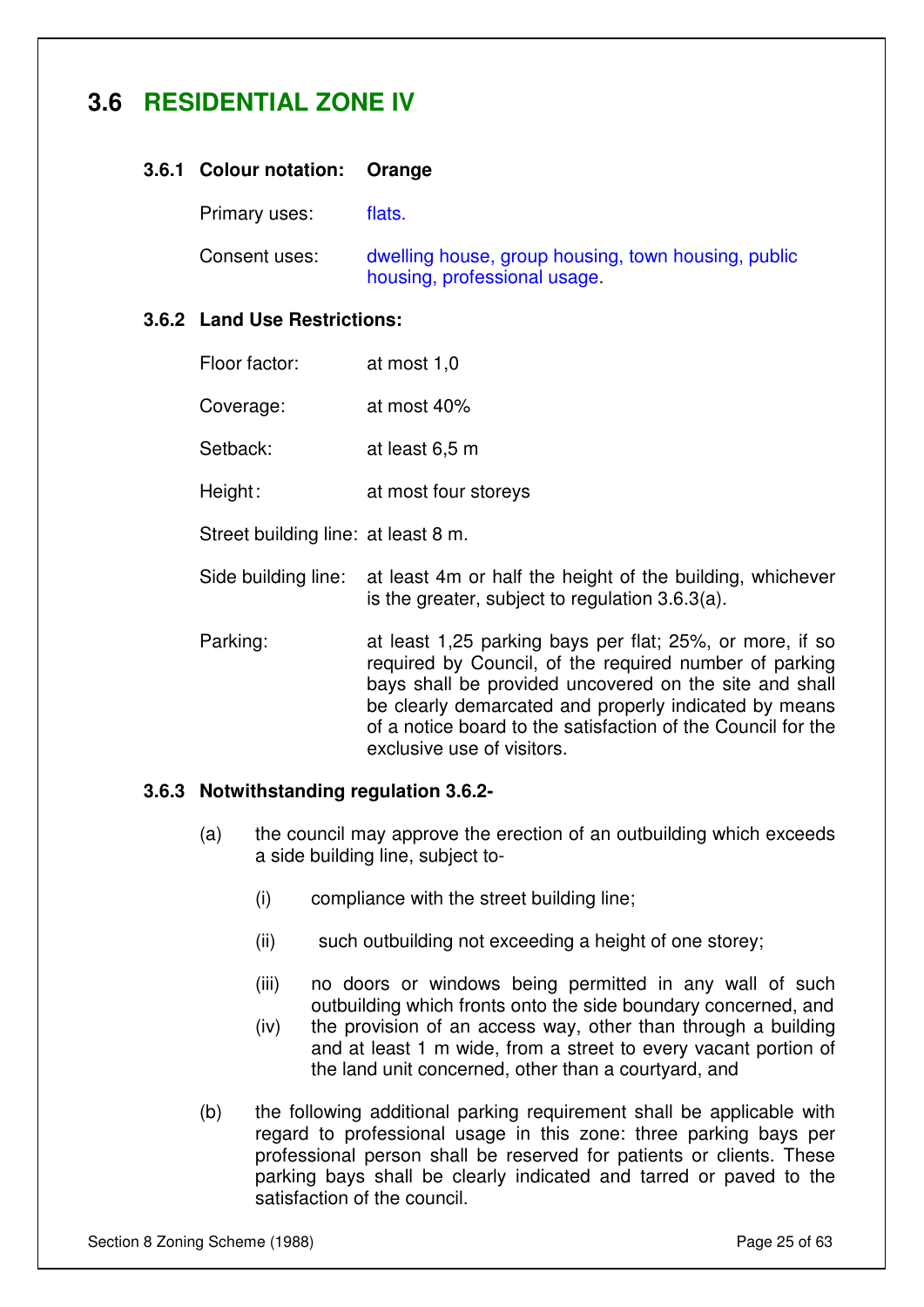# **3.7 RESIDENTIAL ZONE V**

#### **3.7.1 Colour notation: Orange with black hatching.**

Primary use: residential building.

Consent uses: group housing, town house, flats, public housing, professional usage, place of assembly.

#### **3.7.2 Land use restrictions**

| Floor factor:                       | at most 1,0                                                                                                      |  |
|-------------------------------------|------------------------------------------------------------------------------------------------------------------|--|
| Coverage:                           | at most 40%                                                                                                      |  |
| Height:                             | at most four storeys.                                                                                            |  |
| Setback:                            | at least 6,5 m.                                                                                                  |  |
| Street building line: at least 8 m. |                                                                                                                  |  |
| Side building line:                 | at least 4 m or half the height of the building, whichever<br>is the greater, subject to regulation $3.7.3(a)$ . |  |
| Parking:                            | at least 0,7 parking bay per bedroom, subject to<br>regulation $3.7.3(b)$ .                                      |  |

#### **3.7.3 Notwithstanding regulation 3.7.2 -**

- (a) the council may approve the erection of an outbuilding which exceeds a side line, subject to-
	- (i) compliance with the street building line;
	- (ii) such outbuilding not exceeding a height of one storey;
	- (iii) no doors or windows being permitted in any wall of such outbuilding which fronts onto the side boundary concerned.
	- (iv) And the provision of an access way, other than through a building and at least 1 m wide, from a street to every vacant portion of the land unit concerned, other than a courtyard;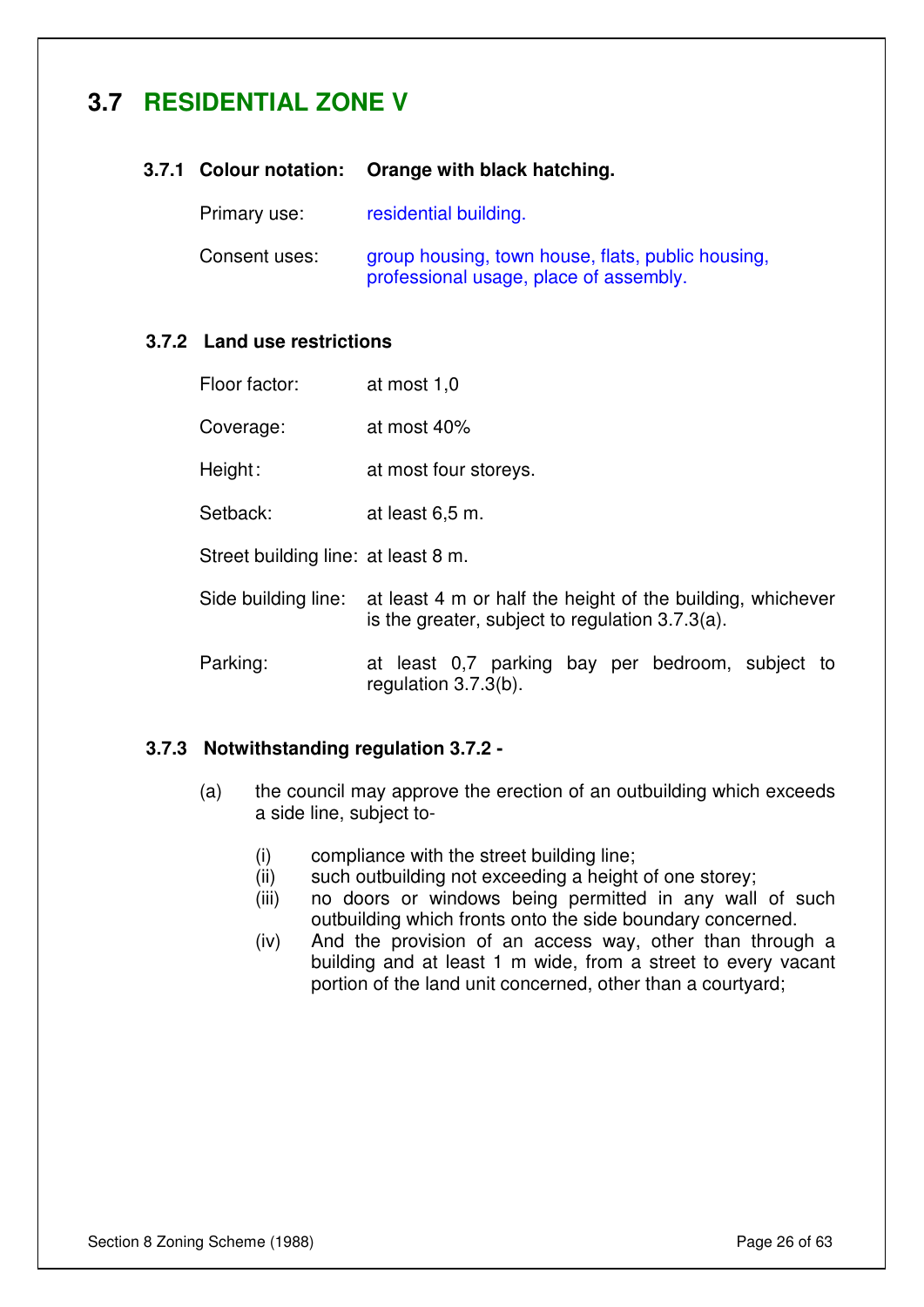(b) the following floor factor, coverage and parking requirements shall be applicable to licensed hotels:

Floor factor: at least 2,0.

Coverage: at most 80%.

- Parking: at least 0,7 parking bays per bedroom plus an additional twenty parking bays which shall be provided uncovered on the site and shall be clearly demarcated and properly indicated by means of a notice board to the satisfaction of the council for use by visitors who are non-paying guests, and
- (c) the following additional parking requirements shall be applicable with regard to professional usage in this zone: three parking bays per professional person, of which at least two parking bays per professional person shall be reserved for patients or clients. These parking bays shall be clearly indicated and tarred or paved to the satisfaction of the council.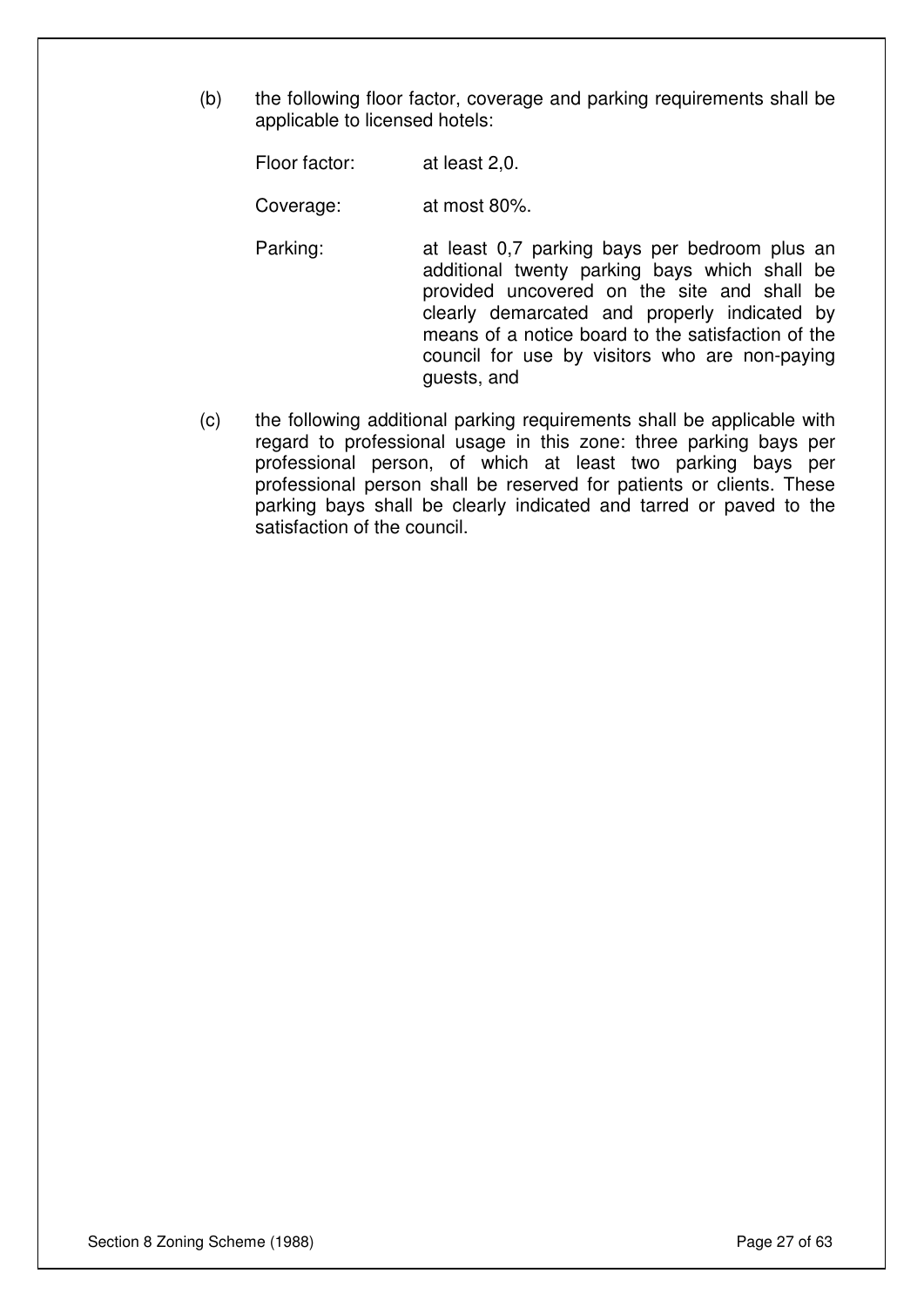# **3.8 BUSINESS ZONE I**

#### **3.8.1 Colour notation: Blue**

Primary use: business premises.

Consent uses: town house, flats, residential building, place of assembly, place of entertainment, place of instruction, institution, bottle-store, supermarket, service trade.

#### **3.8.2 Land use restrictions**

Floor factor: at most 3,0.

Coverage: 100%.

Setback: at least 6.5 m.

Street building line: zero.

- Side building line: zero; provided that the council may lay down side building lines in the interest of public health or in order to enforce any law or right.
- Parking: at least one parking bay per 25 m<sup>2</sup> of the total floor space.

#### **3.8.3 Additional provisions**

- (a) Alternative parking requirements.
	- (i) As an alternative to the parking requirement referred to in regulation 3.8.2, the owner may, with consent of the council, where it is of the opinion that it is undesirable or impractical from a planning point of view to provide the required parking space on the site, acquire the prescribed area of land for the parking facilities concerned elsewhere in a position approved by the council; provided that he shall register a notorial deed against such land to the effect that the council and public shall have free access thereto for the purpose of parking, and the owner shall be bound to level this land and surface and maintain it to the satisfaction of the council; the cost of registration of the servitude shall be borne by the owner.
	- (ii) As an alternative to regulation  $3.8.3(a)(i)$ , the owner may, with consent of the council, pay a cash sum to the council, equal to the estimated market value per m² of the land on which the building is erected, multiplied by the area in m² of the land which is required to be provided in terms of regulation 3.8.2, in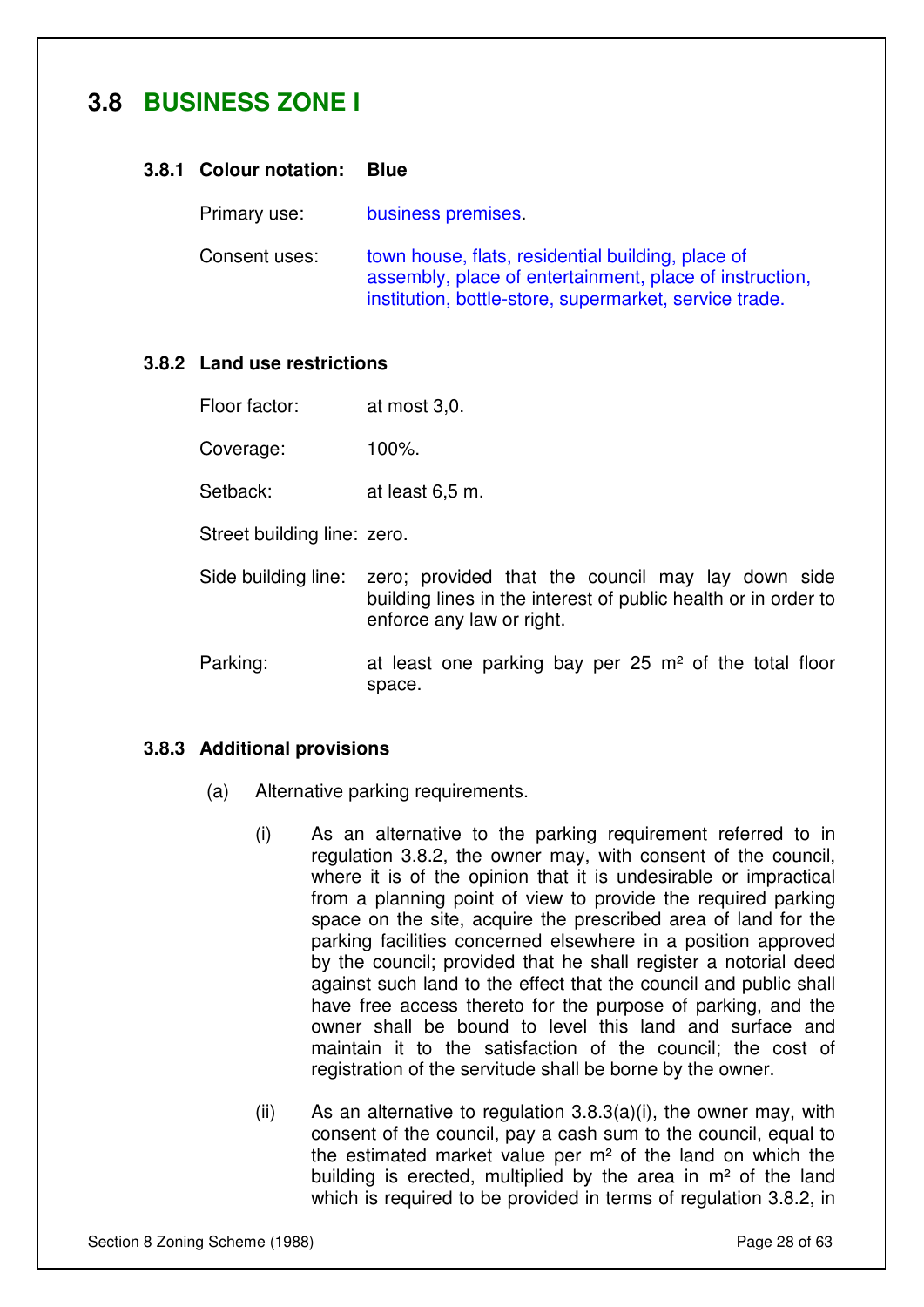which event the council itself shall be responsible for acquiring the necessary land for such parking purposes when and where the council requires.

- (b) Further parking and site access requirements:
	- (i) The vehicular access and exit ways shall be restricted to not more than one each per site per street abutting on the site.
	- (ii) The vehicular access and exit ways shall be restricted to a maximum total width of 6 m where they cross the street boundary.
	- (iii) If the corner at a street intersection is not splayed, vehicular access or exit ways shall not be closer than 10 m to such, corner.
	- (iv) If the corner at a street intersection is splayed, vehicular access or exit ways shall not be closer than 10 m to such corner or 5 m measured from the point where the splay reaches the road boundary, whichever is the greater distance from the corner.
	- (v) Such parking areas shall be duly constructed to the satisfaction of the council.
	- (vi) Such parking areas shall be used exclusively for the parking of vehicles, which are lawfully allowed on them and shall not be used for trading or any other purposes.
	- (vii) The way in which it is intended that vehicles should park in and gain access to or exit from such parking areas shall be indicated on a plan, which shall be submitted to the council, which may approve or reject it or lay down any conditions deemed necessary by it.
	- (viii) The Council may lay down more restrictive requirements than those in regulation 3.8.3(b)(i) to (vii) if it deemed necessary from any traffic point of view.
- (c) Basements

Subject to the provisions of section 190(17) of the Divisional Council's Ordinance, 1976 (ordinance 18 of 1976), the building line restrictions need not be complied with in so far as basements are concerned.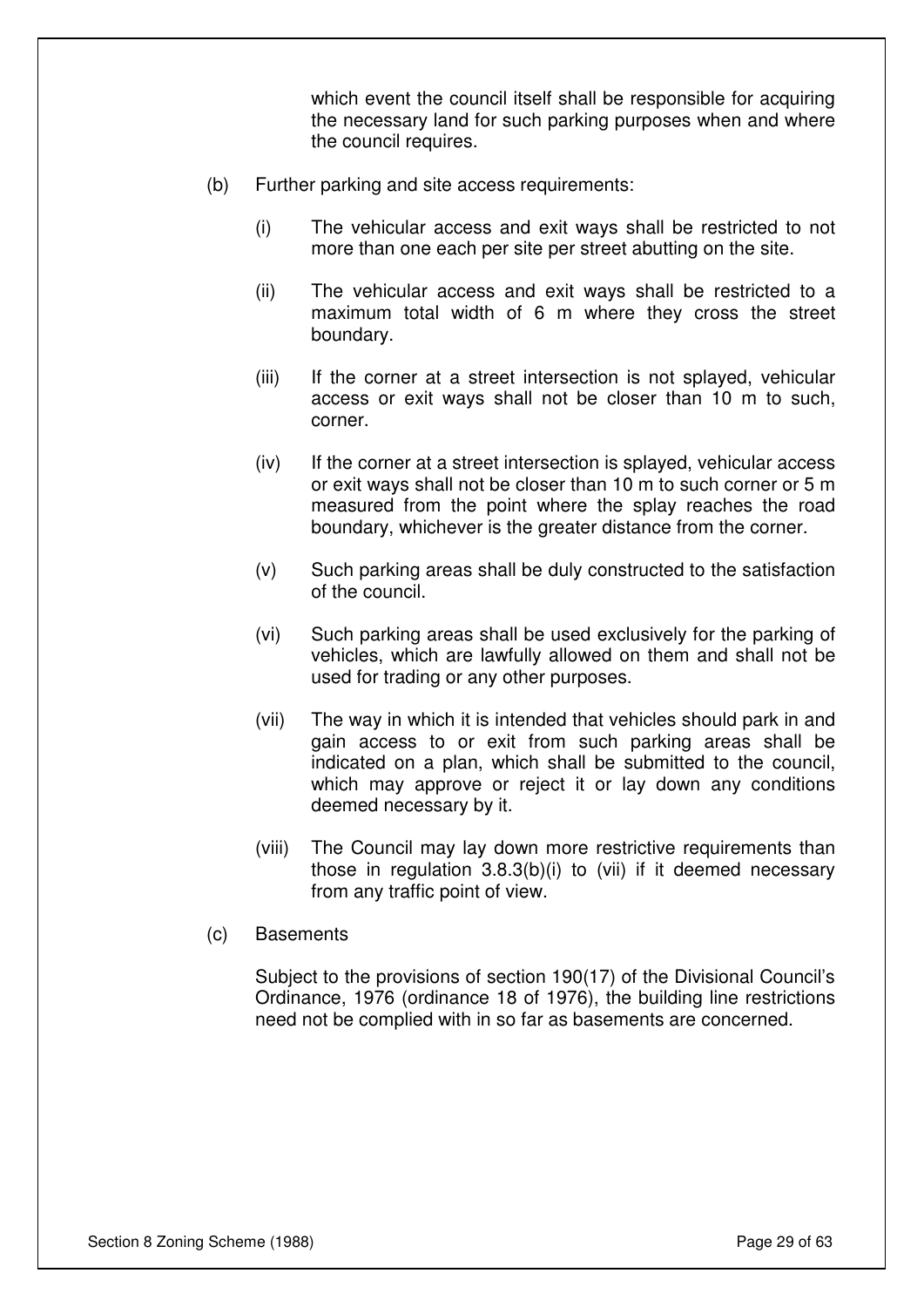#### (d) Projections

In this zone, projections, excluding advertising signs approved by the council in accordance with the provisions of any other law, over streets and building lines shall be limited to minor architectural features and one cantilevered open canopy to within 0,5 m of the pavement edge, provided that no portion of a projection shall be less than 3m above the pavement and there shall be no access from the building to the canopy.

#### **3.8.4 Places of assembly**

Notwithstanding regulation 4.8, the following land use restrictions shall be applicable with regard to places of assembly over and above the other land use restrictions, which apply, and shall prevail if the last-mentioned land use restrictions are in conflict therewith;

Street building line : at least 4,5 m.

Parking : at least one parking bay per eight seats that are provided in the building.

#### **3.8.5 Flats and residential buildings**

Notwithstanding regulation 4.8, the following land use restrictions shall be applicable with regard to flats and residential buildings over and above the other land use restrictions, which apply, and shall prevail if the lastmentioned land use restrictions are in conflict therewith:

Floor factor: at most 1,0.

Coverage: at most 75%.

Height: at most two storeys.

Parking: at least 1,25 parking bays per flat or, in the case of residential buildings, at least 0,7 parking bay per bedroom. In the case of flats, 25% of the required number of parking bays, or a greater number than the required number, if so required by the council, and, in the case of residential buildings which are licensed hotels, at least twenty additional parking bays, shall be provided uncovered on the site and shall be clearly demarcated and properly indicated by means of a notice board to the satisfaction of the council for the exclusive use of visitors.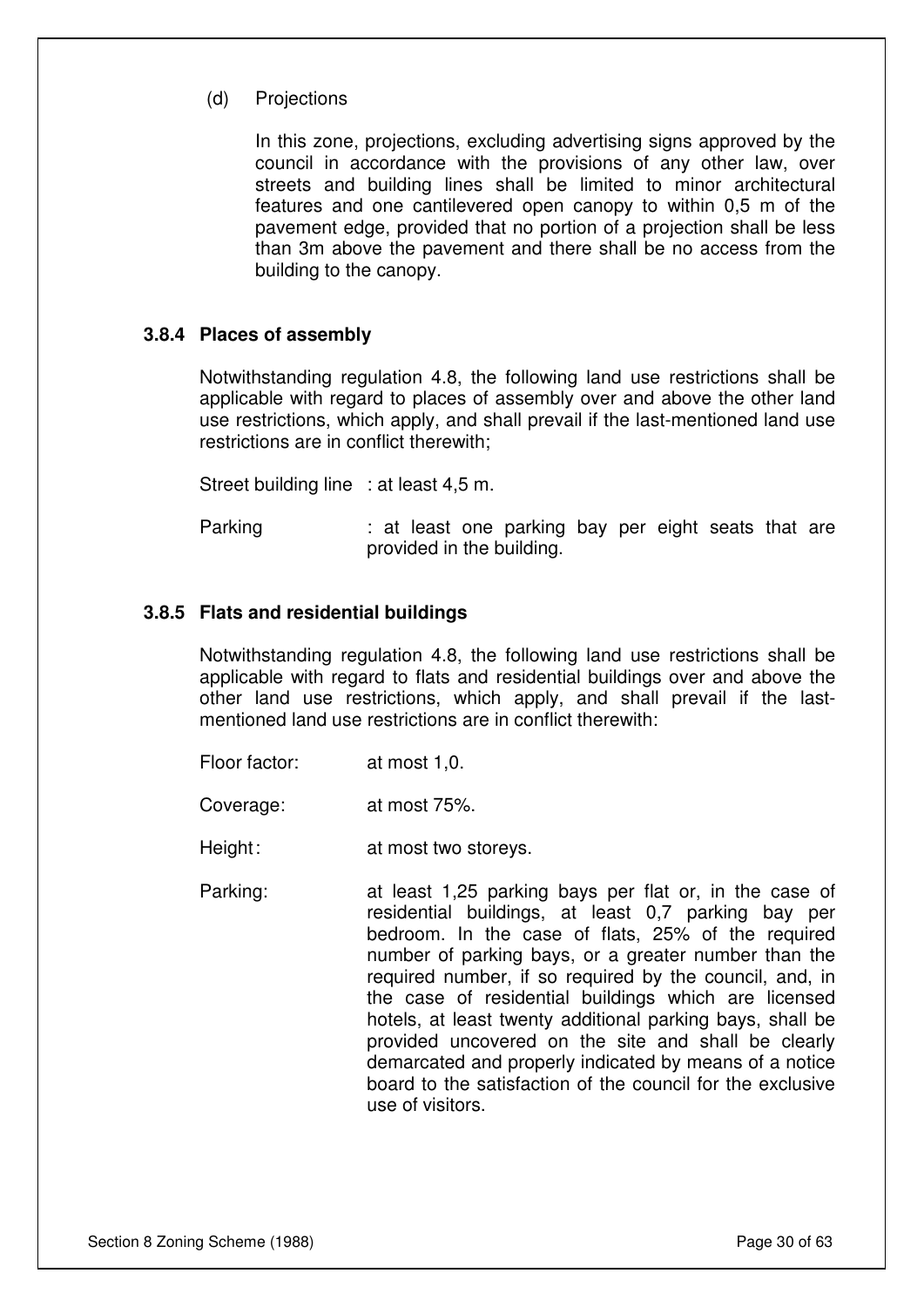# **3.9 BUSINESS ZONE II**

#### **3.9.1 Colour notation: blue with black hatching.**

Primary use: shop.

Consent uses: town house, flats, residential building, place of assembly, offices, supermarket, restaurant.

#### **3.9.2 Land use restrictions.**

| Floor factor: | at most 1,5. |
|---------------|--------------|
|               |              |

Coverage: 100%.

Height: at most two storeys.

- Setback: at least 6,5 m.
- Street building line: zero
- Side building line: zero; provided that the council may lay down side building lines in the interest of public health or in order to enforce any law or right.
- Parking: at least one parking bay per 25 m<sup>2</sup> of the total floor space.

#### **3.9.3 Additional provisions**

- (a) Alternative parking requirements
	- (i) As an alternate to the parking requirement referred to in regulation 3.9.2, the owner may, with the consent of the council, where it is of the opinion that it is undesirable or impractical from a planning point of view to provide the required parking space on the site, acquire the prescribed area of land for the parking facilities concerned elsewhere in a position approved by the council: provided that he shall register a notorial deed against such land to the effect that the council and public shall have free access thereto for the purpose of parking, and the owner shall be bound to level this land and surface and maintain it to the satisfaction of the council; the cost of registration of the servitude shall be borne by the owner.
	- (ii) As an alternative to regulation  $3.9.3(a)(i)$ , the owner may, with consent of the council, pay a cash sum to the council, equal to the estimated market value per  $m^2$  of the land on which the building is erected, multiplied by the area in  $m^2$  of the land which is required to be provided in terms of regulation 3.9.2, in which event the council itself shall be responsible for acquiring the necessary land for such parking purposes when and where the council desires.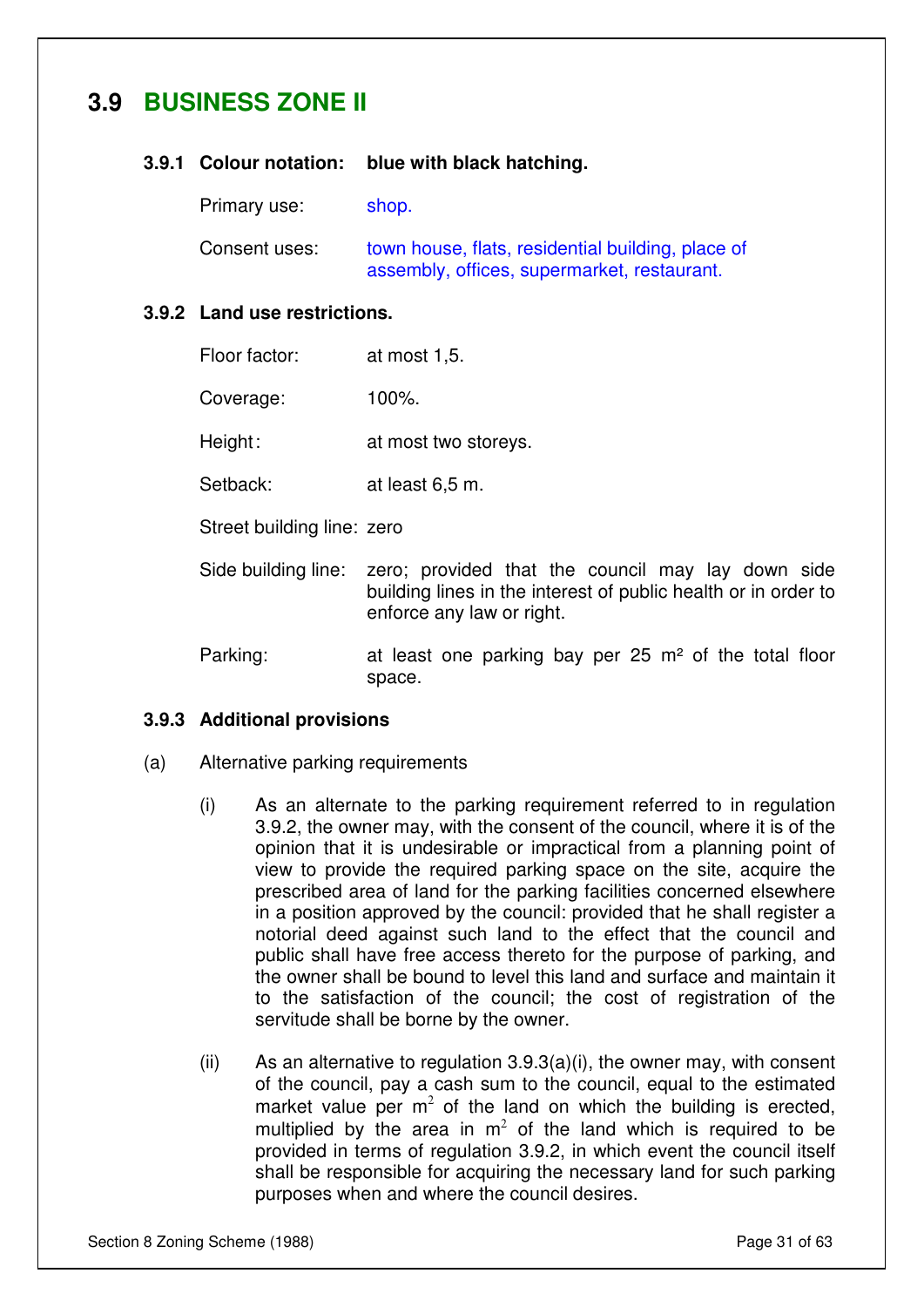- (b) Further parking and site access requirements
	- (i) The vehicular access and exit ways shall be restricted to not more than one each per site per street abutting on the site.
	- (ii) The vehicular access and exit ways shall be restricted to a maximum total width of 6 m where they cross the street boundary.
	- (iii) If the corner of a street intersection is not splayed, vehicular access or exit ways shall not be closer than 10 m to such corner.
	- (iv) If the corner of the street is splayed, vehicular access or exit ways shall not be closer than 10m to such corner or 5m measured from the point where the splay reaches the road boundary, whichever is the greater distance from the corner.
	- (v) Such parking areas shall be duly constructed to the satisfaction of the council.
	- (vi) Such parking areas shall be used exclusively for the parking of vehicles, which are lawfully allowed on them and shall not be used for trading or any other purposes.
	- (vii) The way in which it is intended that vehicles should park in and gain access to or exit from such parking areas shall be indicated on a plan, which shall be submitted to the council, which may approve or reject it or lay down any conditions deemed necessary by it.
	- (viii) The council may lay down one or more restrictive requirements than those in regulation 3.9.3(b)(i) to (vii) if deemed necessary from any traffic point of view.
- (c) Basements

Subject to the provisions of section 190(17) of the Divisional Councils Ordinance, 1976 (Ordinance 18 of 1976), the building line restrictions need not be complied with in so far as basements are concerned.

(d) Projections

In this zone, projections, excluding advertising signs approved by the council in accordance with the provisions of any other law, over streets and building lines shall be limited to minor architectural features and one cantilevered open canopy to within 0,5 m of the pavement edge; provided that no portion of a projection shall be less than 3 m above the pavement and there shall be no access from the building to the canopy.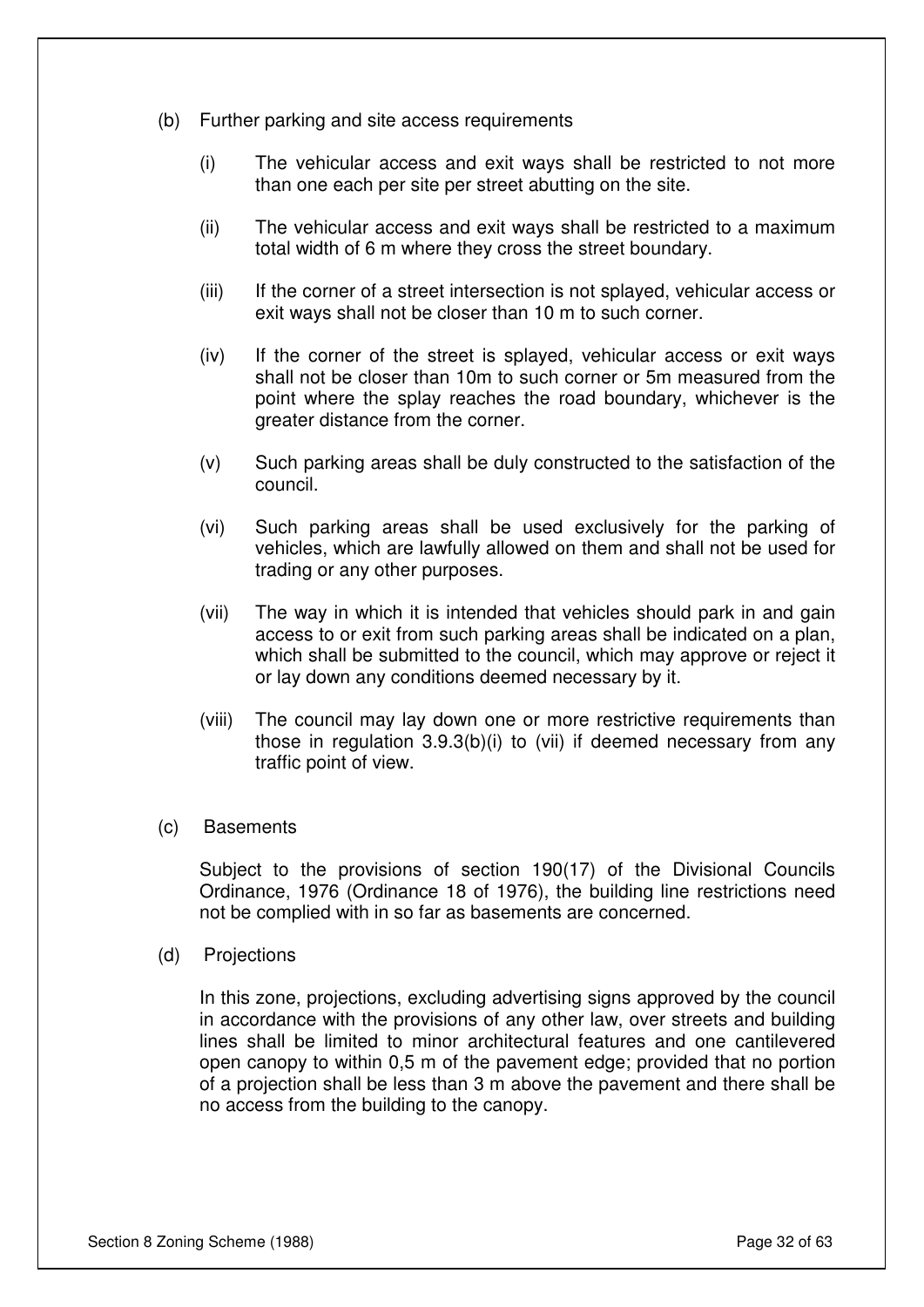#### **3.9.4 Places of assembly**

Notwithstanding regulation 4.8, the following land use restrictions shall be applicable with regard to places of assembly over and above the other land uses restrictions, which apply, and shall prevail if the last mentioned land use restrictions are in conflict therewith:

Street building line: at least 4,5 m.

Parking: at least one parking bay per eight seats that are provided in the building.

#### **3.9.5 Flats and residential buildings**

Notwithstanding regulation 4.8, the following land use restrictions shall be applicable with regard to flats and residential buildings over and above the other land use restrictions, which apply, and shall prevail if the land use restrictions are in conflict therewith:

Floor factor: at most 1,0.

Coverage: at most 75%.

Height: at most two storeys.

Parking: at least 1,25 parking bays per flat or, in the case of residential buildings, at least 0,7 parking bay per bedroom. In the case of flats, 25% of the required number of parking bays, or a greater number than the required number, if so required by the council, and in the case of residential buildings which are licensed hotels, at least twenty additional parking bays shall be provided uncovered on the site and shall be clearly demarcated and properly indicated by means of a notice board to the satisfaction of the council for the exclusive use of visitors.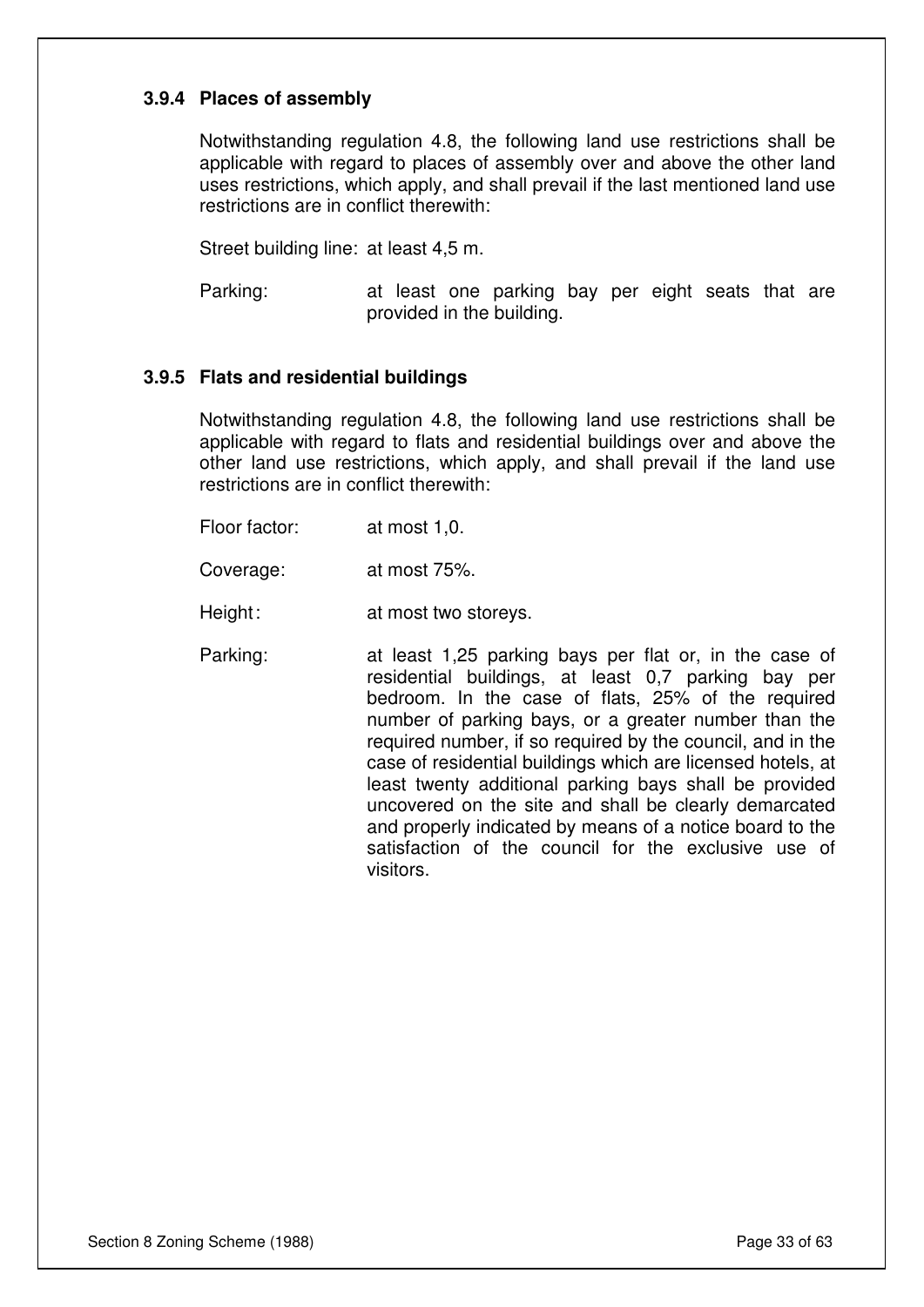# **3.10 BUSINESS ZONE III**

#### **3.10.1 Colour notation: blue with black cross-line hatching**

Primary use: offices.

Consent uses: town-house, flats, residential building, place of assembly, place of entertainment, supermarket.

#### **3.10.2 Land use restrictions**

| Floor factor:                       | at most 1,5.                                                      |
|-------------------------------------|-------------------------------------------------------------------|
| Coverage:                           | at most $50\%$ .                                                  |
| Height:                             | at most four storeys.                                             |
| Setback:                            | at least 8 m.                                                     |
| Street building line: at least 5 m. |                                                                   |
| Side building line: at least 3 m.   |                                                                   |
| Parking:                            | at least one parking bay per 25 $m2$ of the total floor<br>space. |

#### **3.10.1 Additional provisions**

- (a) Alternative parking requirements
	- (i) As an alternative to the parking requirements referred to in regulation 3.10.2, the owner may, with the consent of the council, where it is of the opinion that it is undesirable or impractical from a planning point of view to provide the required parking space on the site, acquire the prescribed area of land for the parking facilities concerned elsewhere in a position approved by the council: provided that he shall register a notorial deed against such land to the effect that the council and public shall have access thereto for the purpose of parking, and the owner shall be bound to level this land and surface and maintain it to the satisfaction of the council; the cost of registration of the servitude shall be borne by the owner.
	- (ii) As an alternative to regulation  $3.10.3(a)(i)$ , the owner may, with the consent of the council, pay a cash sum to the council, equal to the estimated market value per  $m<sup>2</sup>$  of the land which the building is erected, multiplied by the area in m² of the land which is required to be provided in terms of regulation 3.10.2, in which event the council itself shall be responsible for acquiring the necessary land for such parking purposes when and where the council desires.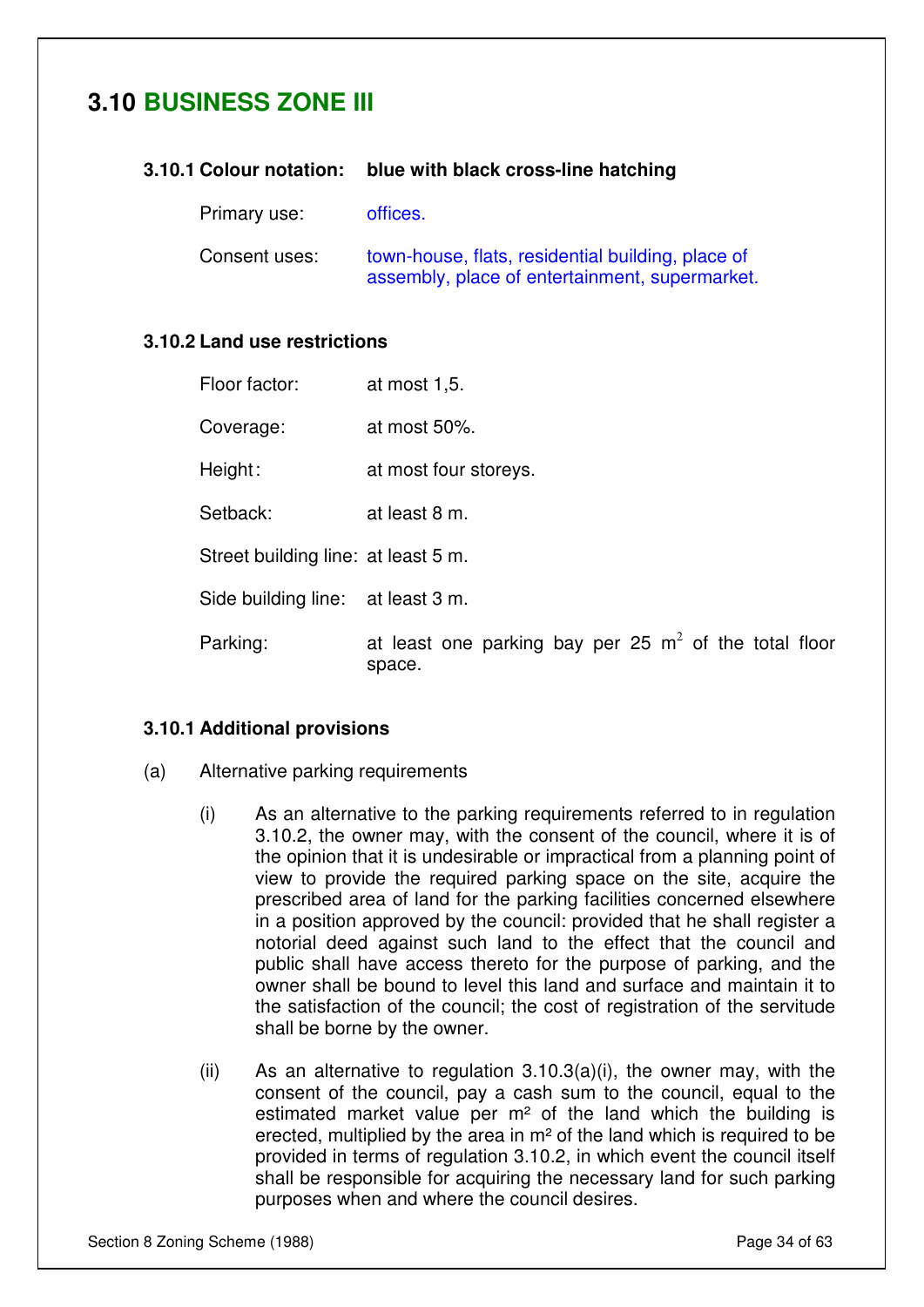#### **(b) Further parking and site access requirements**

- (i) The vehicular access and exit ways shall be restricted to not more than one each per site per street abutting on the site.
- (ii) The vehicular access and exit ways shall be restricted to a maximum total width of 6 m where they cross the street boundary.
- (iii) If the corner at a street intersection is not splayed, vehicular access or exit ways shall not be closer than 10 m to such corner.
- (iv) If the corner at a street intersection is splayed, vehicular access and exit ways shall not be closer than 10 m to such corner or 5m measured from the point where the splay reaches the road boundary, whichever is the greater distance from the corner.
- (v) Such parking areas shall be duly constructed to the satisfaction of the council.
- (vi) Such parking areas shall be used exclusively for the parking of vehicles, which are lawfully allowed on them and shall not be used for trading or any other purposes.
- (vii) The way in which it is intended that vehicles should park in and gain access to or exit from such parking areas shall be indicated on a plan, which shall be submitted to the council, which may approve or reject it or lay down any conditions deemed necessary by it.
- (viii) The Council may lay down more restrictive requirements than those in regulation 3.10.3(b)(i) to (vii) if deemed necessary from any traffic point of view.

#### **(c) Basements**

Subject to the provisions of section 190(17) of the Divisional Councils Ordinance, 1976 (Ordinance 18 of 1976), the building line restrictions need not be complied with in so far as basements are concerned.

#### **(d) Projections**

In this zone, projections, excluding advertising signs approved by the council in accordance with the provisions of any other law, over streets and building lines shall be limited to minor architectural features and one cantilevered open canopy to within 0,5 m of the pavement edge, provided that no portion of a projection shall be less than 3 m above the pavement and there shall be no access from the building to the canopy.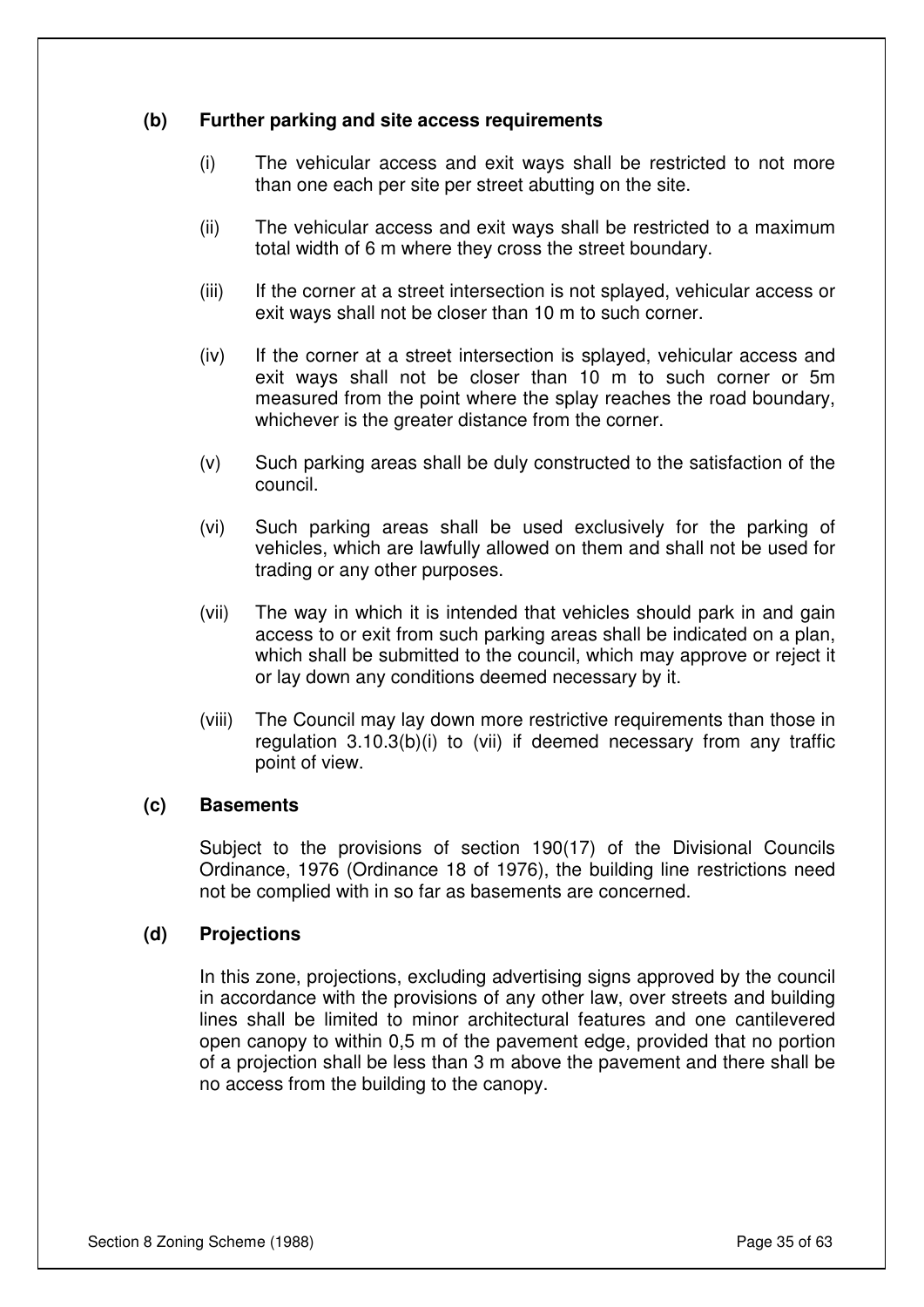#### **3.10.2 Places of assembly**

Notwithstanding regulation 4.8, the following land use restrictions shall be applicable with regard to places of assembly over and above the other land use restrictions, which apply, and shall prevail if the last mentioned land use restrictions are in conflict therewith:

Street building line: at least 4,5 m.

Parking: at least one parking bay per eight seats that are provided in the building.

#### **3.10.3 Flats and residential buildings**

Notwithstanding regulation 4.8, the following land use restrictions shall be applicable with regard to flats and residential buildings over and above the other land use restrictions, which apply, and shall prevail if the last mentioned land use restrictions are in conflict therewith:

- Floor factor: at most 1,0.
- Coverage: at most 75%.
- Height: at most two storeys.
- Parking: at least 1,25 parking bays per flat, or in the case of residential buildings, at least 0,7 parking bay per bedroom. In the case of flats, 25% of the required number of parking bays, or a greater number than the required number, if so required by the council, and, in the case of residential buildings which are licensed hotels, at least twenty additional parking bays shall be provided uncovered on the site and shall be clearly demarcated and properly indicated by means of a notice board to the satisfaction of the council for the exclusive use of visitors.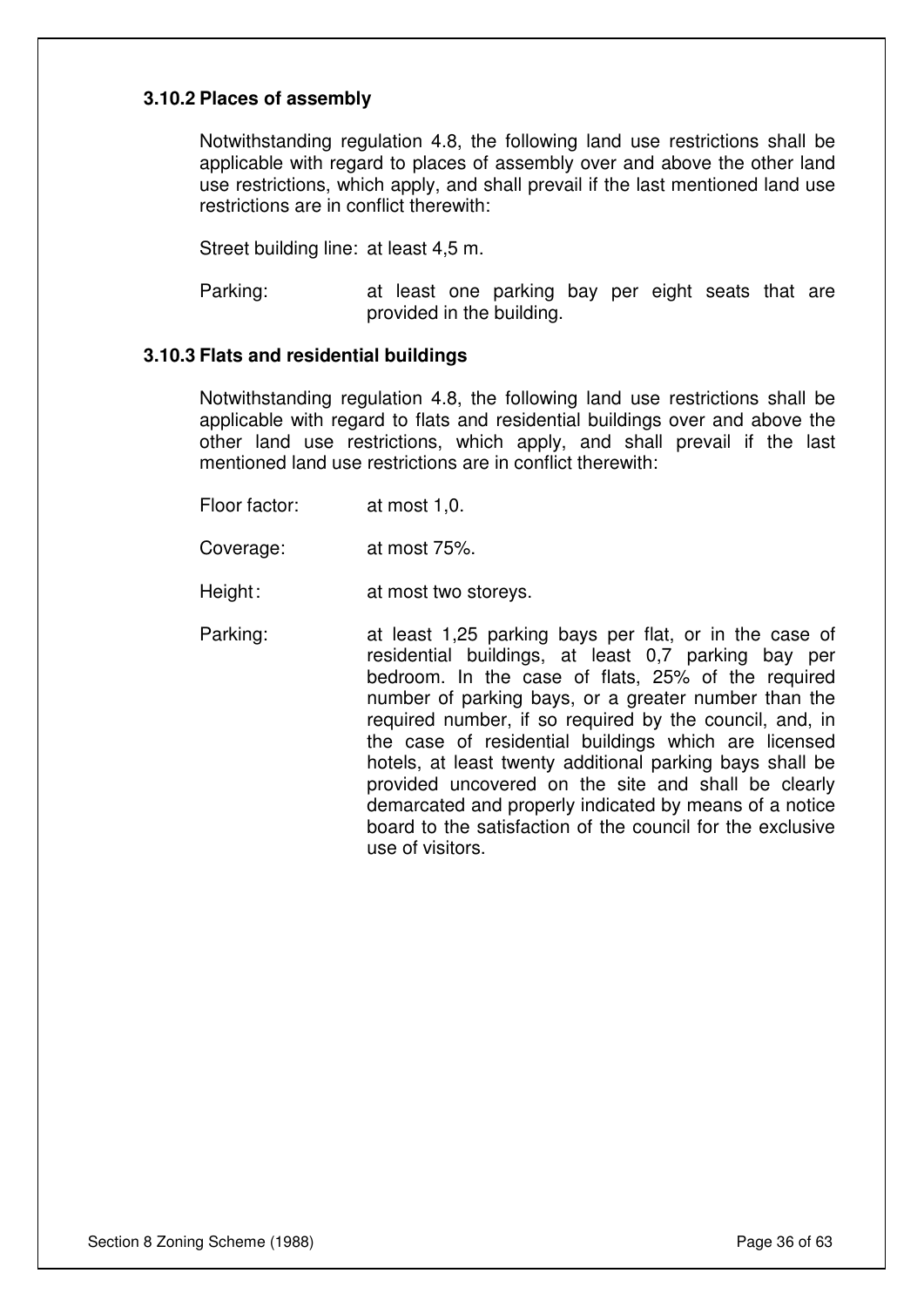# **3.11 BUSINESS ZONE IV**

#### **3.11.1 Colour notation: blue-purple**

Primary use: warehouse

Consent uses: Place of assembly, place of entertainment, place of instruction, transport usage, supermarket.

#### **3.11.2 Land use restrictions:**

| Floor factor: | at most 1,5. |
|---------------|--------------|
|---------------|--------------|

- Coverage: at most 75%.
- Setback: at least 8 m.

Street building line: zero.

- Side building line: zero, provided that the council may lay down side building lines in the interest of public health or in order to enforce any law or right.
- Parking: at least one parking bay per 200m<sup>2</sup> of floor space.

#### **3.11.3 Loading and unloading**

For the purpose of loading and unloading vehicles, the following space or spaces shall be provided on the site to the satisfaction of the council:

| <b>Total floor space of building</b>                        | <b>Required loading and unloading</b> |
|-------------------------------------------------------------|---------------------------------------|
| (to the nearest m <sup>2</sup> )                            | area                                  |
| $0 - 2500$ m <sup>2</sup>                                   | 1 bay                                 |
| $2501 - 5000$ m <sup>2</sup>                                | 2 bays                                |
| $5001 - 10000 m2$                                           | 3 bays                                |
| Every additional 10 000m <sup>2</sup> or portion<br>thereof | 1 additional bay                      |

Such loading bays shall have vehicular access to a street (which shall be to the satisfaction of the council and not be less than 5 m wide and, if carried through a building, not less than 3 m in height).

#### **3.11.4 Fencing**

The council may require any land used in connection with a builder's yard or transport business to be completely or partly fenced to its satisfaction.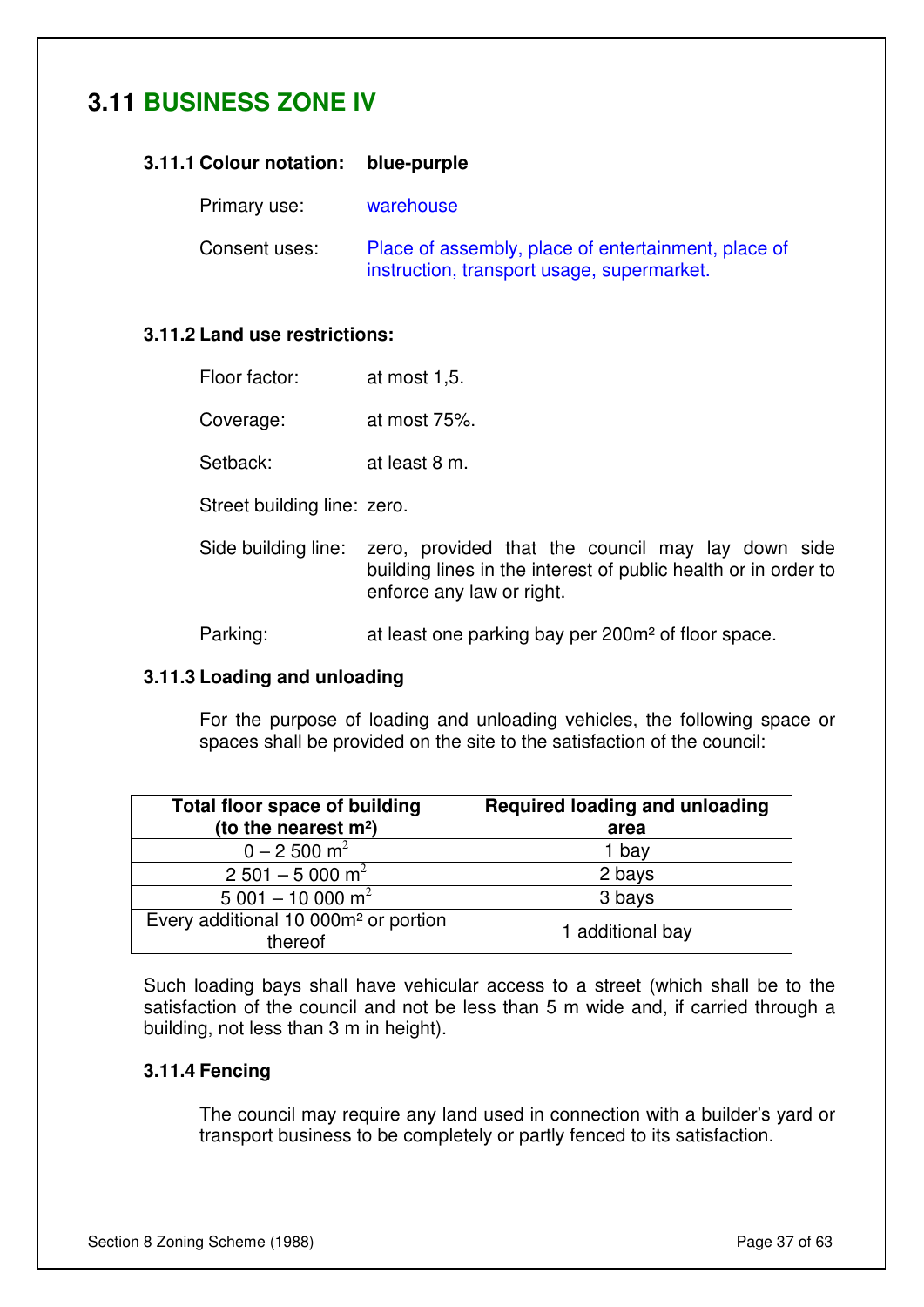# **3.12 BUSINESS ZONE V**

#### **3.12.1 Colour notation: blue-purple with black hatching**

Primary use: service station.

Consent uses: public garage.

#### **3.12.2 Land use restrictions**

| Floor factor: | at most 1,5. |
|---------------|--------------|
|               |              |

Coverage: at most 75%.

Height: at most two storeys.

- Setback: at least 6.5 m.
- Street building line: zero; provided that a 3,5 m building line shall apply if fuel pumps are to be erected.
- Side building line: zero; provided that the council may lay down side building lines in the interest of public health or in order to enforce any law or right.
- Parking: at least one parking bay per 50m<sup>2</sup> of the total floor space; provided that the parking bays be clearly indicated for visitors.
- 3.12.3 Notwithstanding regulation 3.12.2, the following floor factor and coverage requirements shall be applicable with regard to public garages.

Floor factor: at most 0,5.

Coverage: at most 30%.

#### **3.12.4 Additional provisions**

(a) The vehicular access and exit ways to and from premises of a service station or public garage shall, where they cross the road boundary, be not more than 10 m wide, and a wall at least 100mm thick and 200mm high shall be erected on the road boundary between the points of access and exit. The wall shall be continued along such boundary unless the premises are otherwise enclosed. The vehicular access and exit ways to and from motor vehicle pumps, shall be restricted to one each for every continuous stretch of frontage of 30m which the premises whereon such pumps are erected have on the boundary of a public street or public road.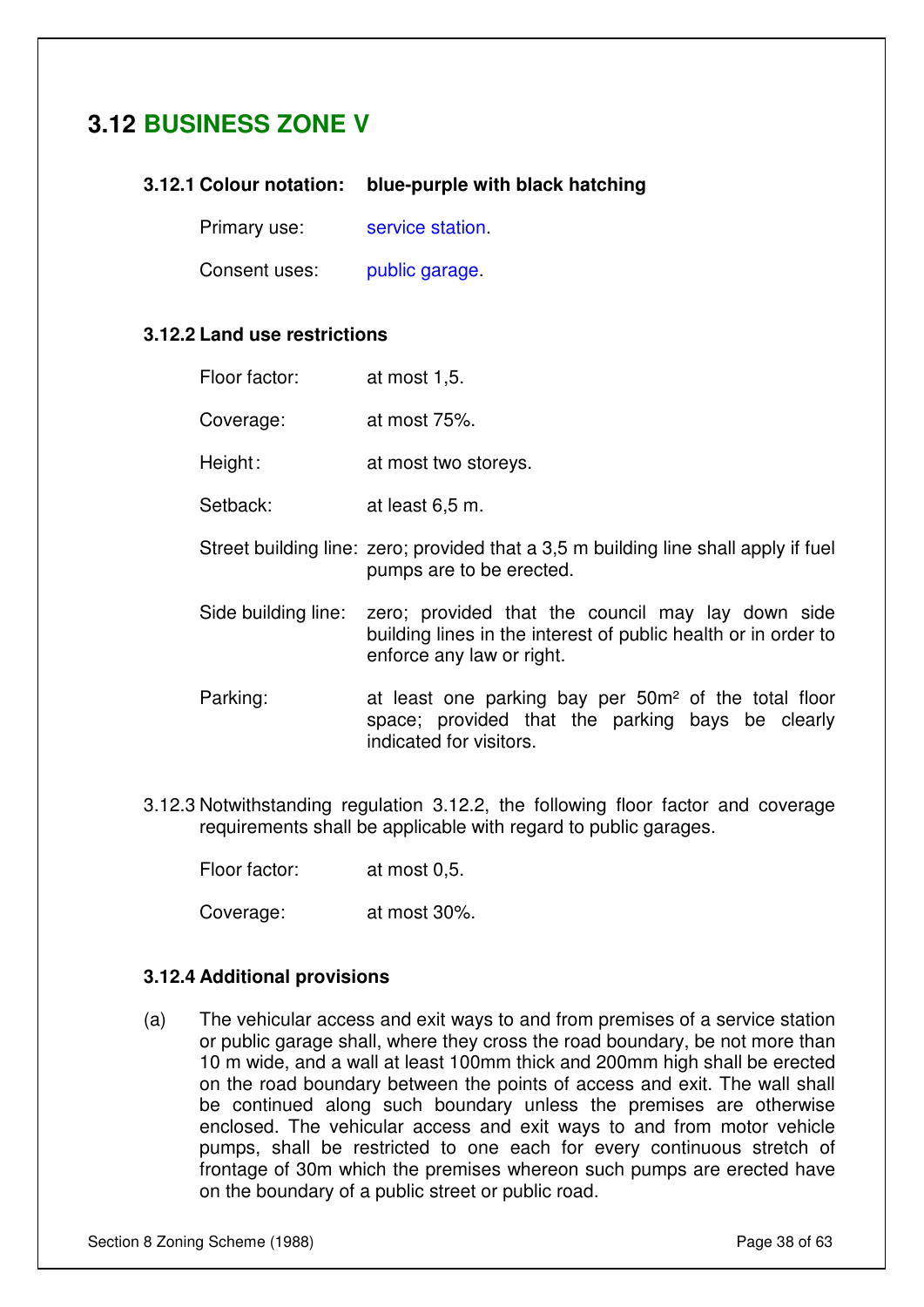- (b) In an urban area vehicular access and exit ways to and from the premises of a service station or public garage, where they cross the road boundary, shall-
	- (i) be not less than 30 m from the point nearest to where a declared road, proclaimed road or prospective main road intersects any other road of a like status, or the nearest point of an intersection where traffic is controlled, or is proposed to be controlled, by a traffic signal or traffic island;
	- (ii) be not less than 1,5 m from the side boundary of the premises, or
	- (iii) in the case of an intersection other than one referred to in paragraph (i), if the corner of the intersection is not splayed, be not less than 10 m from such corner, or if the corner at the intersection is splayed, be not less than 10m from such corner or 5m from the point where the line of splay meets the road boundary, whichever is the greater distance from the corner.
- (c) In the area other than an urban area the vehicular access and exit ways to and from the premises of a service station or public garage shall, where they cross the road boundary, be not less than 500 m from the point nearest to-
	- (i) where declared road, proclaimed road or prospective main road intersects any other road of a like status;
	- (ii) an intersection where traffic is controlled, or is proposed to be controlled, by a traffic signal or traffic island, or
	- (iii) where any vehicular access and exit ways cross the road boundary to and from motor vehicles fuel pumps on the premises of another service station or public garage on the same side of the road.
- (d) Any part of the premises of a service station or public garage which is used for the storage of disused motor vehicles or parts of motor vehicles, empty containers such as oil drums and packing cases, or any other scrap whatsoever, or for the assembly, repair, painting or dismantling of motor vehicles shall, unless it is enclosed by buildings at least 2 m high, be enclosed with a suitable brick or concrete screen wall at least 2 m high.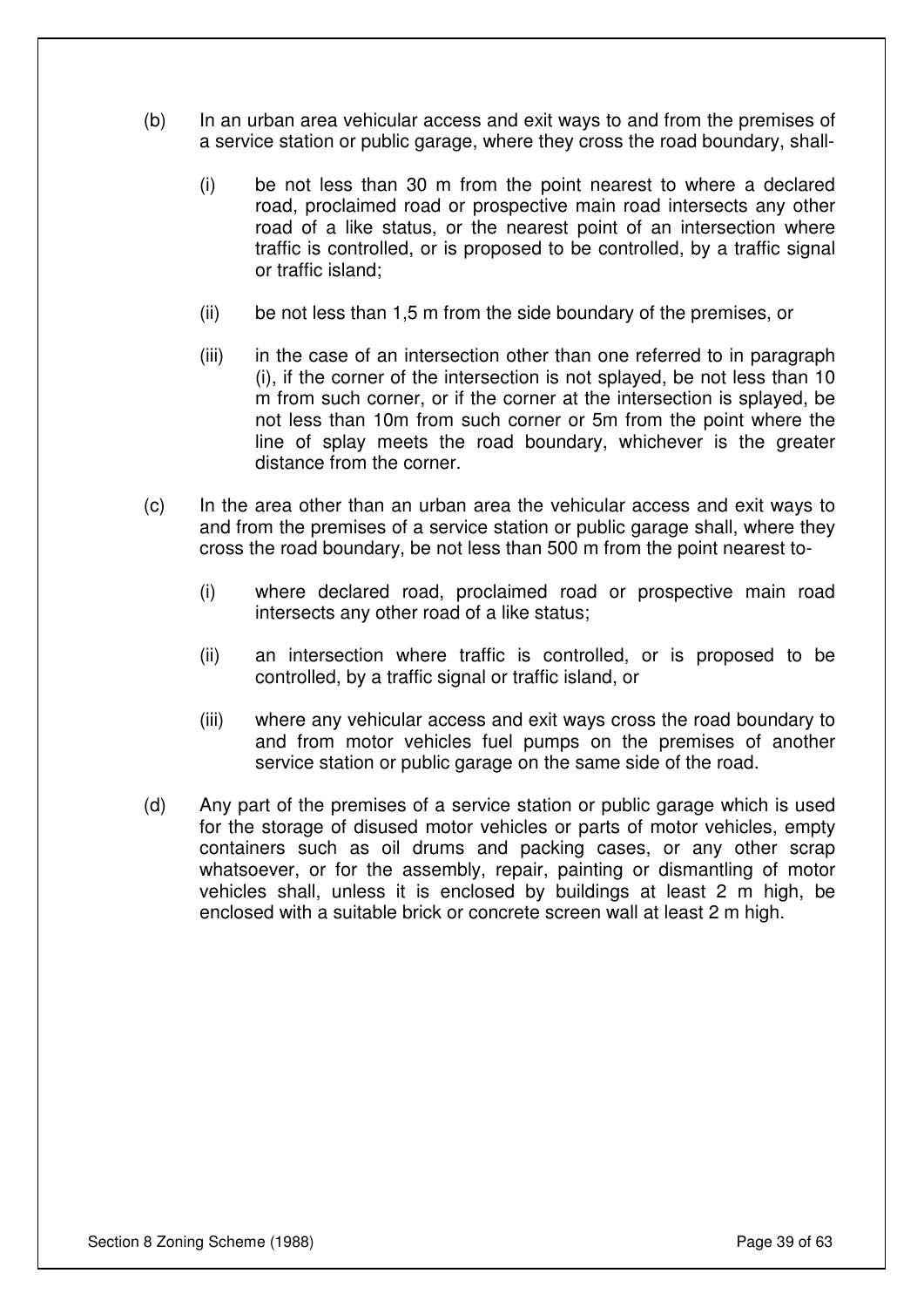# **3.13 INDUSTRIAL ZONE I**

#### **3.13.1 Colour notation: red-purple.**

Primary use: industry

Consent uses: warehouse, public garage, transport usage, scrap yard.

#### **3.13.2 Land use restrictions**

| Floor factor: | at most 1,5. |
|---------------|--------------|
|---------------|--------------|

- Coverage: at most 75%.
- Setback: at least 8m.

Street building line: zero

Side building line: zero; provided that the council may lay down side building lines in the interest of public health or in order to enforce any law or right.

Parking: at least one parking bay per 200m<sup>2</sup> of floor space.

#### **3.13.3 Loading and unloading**

For the purposes of loading and unloading vehicles, the following space or spaces shall be provided on site to the satisfaction of the council:

| <b>Total floor space of building</b><br>(to the nearest m <sup>2</sup> ) | <b>Required loading and unloading</b><br>area |
|--------------------------------------------------------------------------|-----------------------------------------------|
| $0 - 2500$ m <sup>2</sup>                                                | 1 bay                                         |
| $2501 - 5000$ m <sup>2</sup>                                             | 2 bays                                        |
| $5001 - 10000$ m <sup>2</sup>                                            | 3 bays                                        |
| Every additional 10 000m <sup>2</sup> or portion<br>thereof              | 1 additional bay                              |

Such loading bays shall have vehicular access to a street (which shall be to the satisfaction of the council and be not less than 5m wide, and if carried through a building, not less than 3m in height).

#### **3.13.4 Fencing**

The council may require any land used in connection with a scrap-yard, builders yard or transport business to be completely or partly fenced to its satisfaction.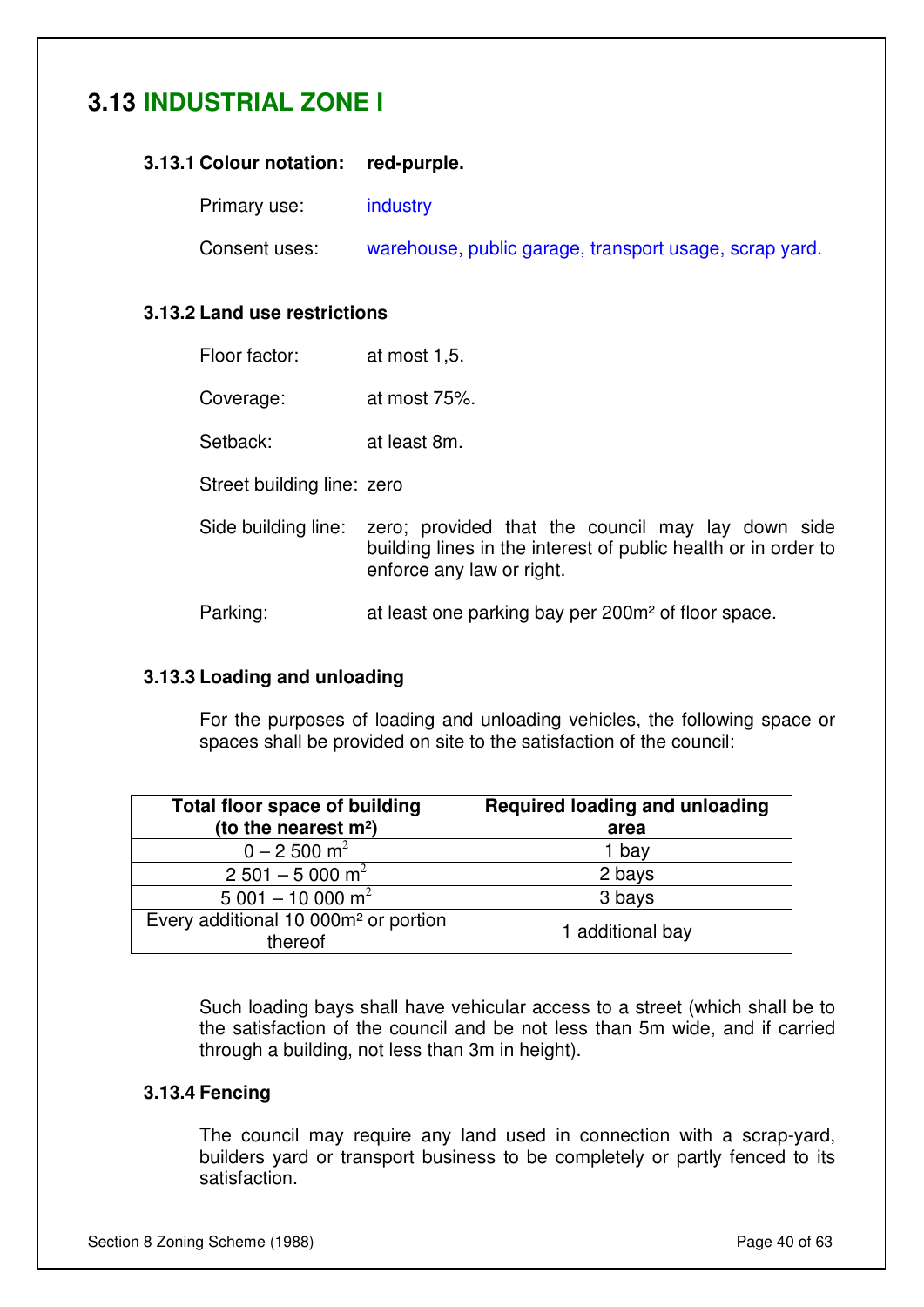#### **3.12.5 Public garages**

Notwithstanding regulation 4.8, the land use restrictions, which are applicable to public garages in Business Zone V shall be applicable to public garages in this zone.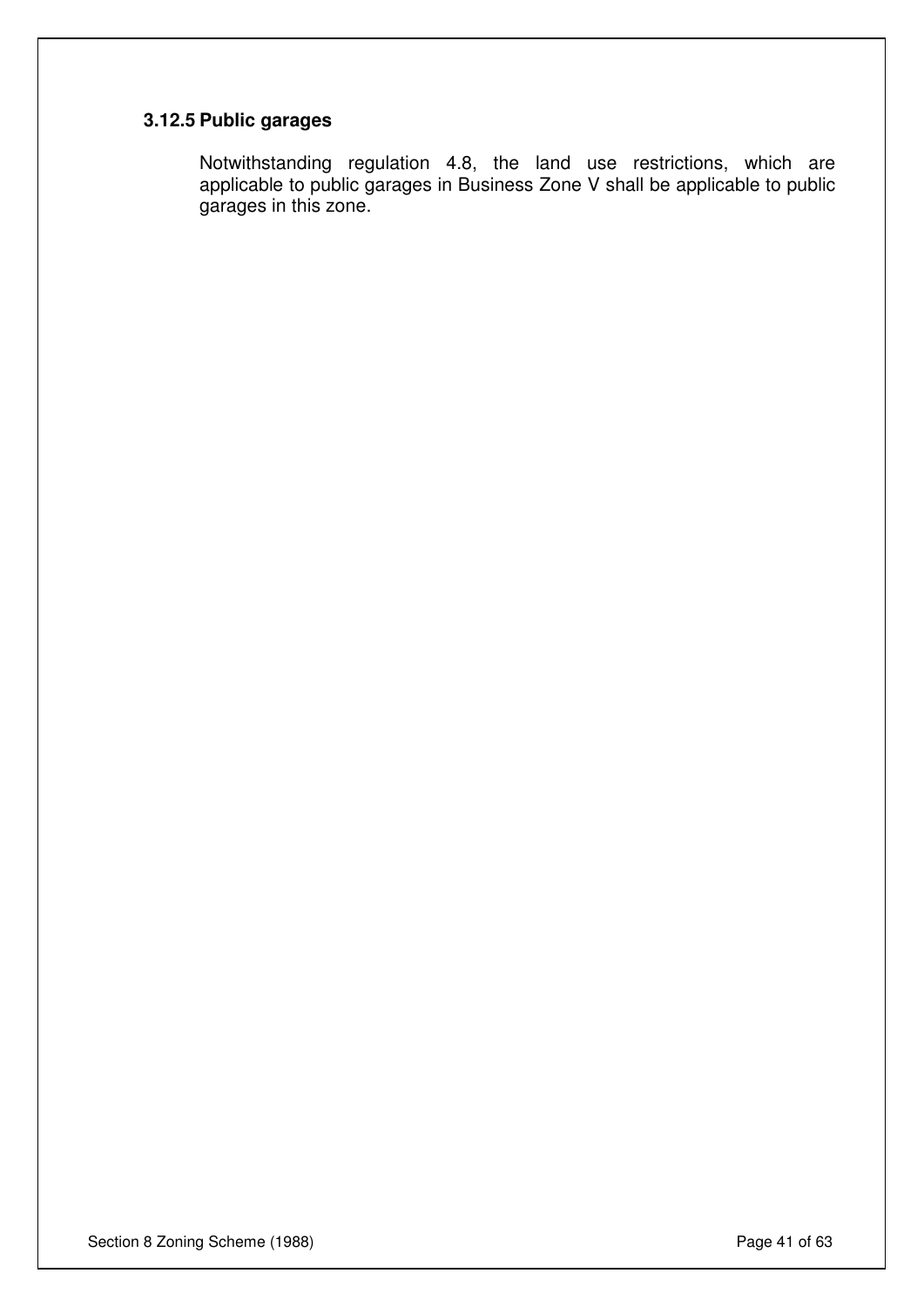# **3.14 INDUSTRIAL ZONE II**

#### **3.14.1 Colour notation: red-purple with black hatching**.

Primary use: noxious trade

Consent uses: industry, warehouses, public garage, scrap-yard.

#### **3.14.2 Land use restrictions**

| Floor factor: | at most 1,5. |
|---------------|--------------|
|---------------|--------------|

Coverage: at most 75%.

Setback: at least 8 m.

Street building line: zero.

Side building line: zero: provided that the council may lay down side building lines in the interest of public health or in order to enforce any law or right.

Parking: at least one parking bay per 200m<sup>2</sup> of floor space.

#### **3.14.3 Loading and unloading**

For the purpose of loading and unloading vehicles, the following space or spaces shall be provided on site to the satisfaction of the council:

| <b>Total floor space of building</b><br>(to the nearest m <sup>2</sup> ) | <b>Required loading and unloading</b><br>area |
|--------------------------------------------------------------------------|-----------------------------------------------|
| $0 - 2500$ m <sup>2</sup>                                                | 1 bay                                         |
| $2501 - 5000$ m <sup>2</sup>                                             | 2 bays                                        |
| $5001 - 10000 m2$                                                        | 3 bays                                        |
| Every additional 10 000m <sup>2</sup> or portion<br>thereof              | 1 additional bay                              |

Such loading bays shall have vehicular access to a street (which shall be to the satisfaction of the council and be not less than 5m wide, and if carried through a building, not less than 3 m in height).

#### **3.14.4 Fencing**

Any land used in connection with a scrap-yard, builders yard or transport business shall be enclosed completely with a wall or fence approved by the council and to a height prescribed by the council.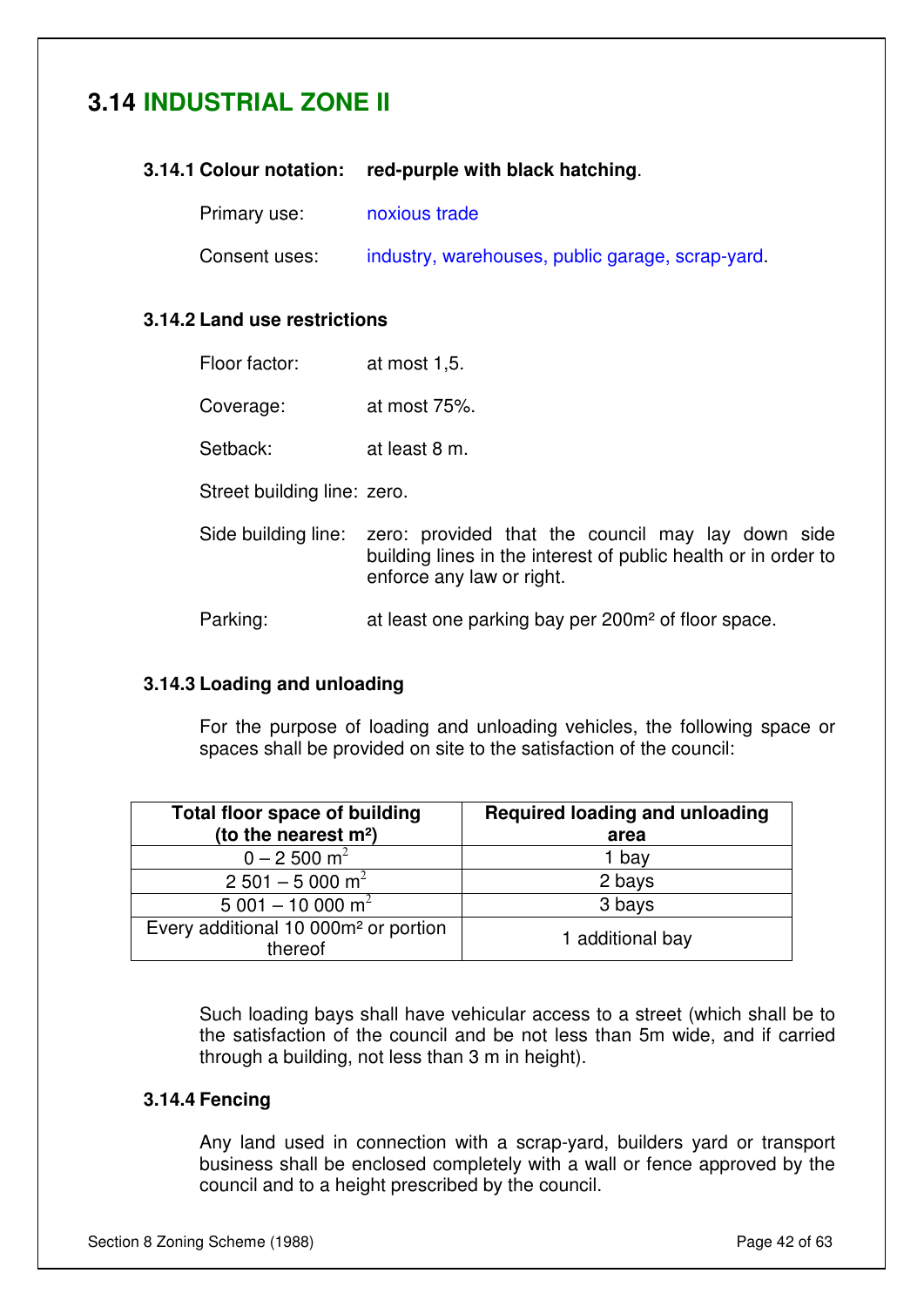# **3.14.5 Public garages**

Notwithstanding regulation 4.8, the land use restrictions, which are applicable to public garages in Business Zone V shall be applicable to public garages in this zone.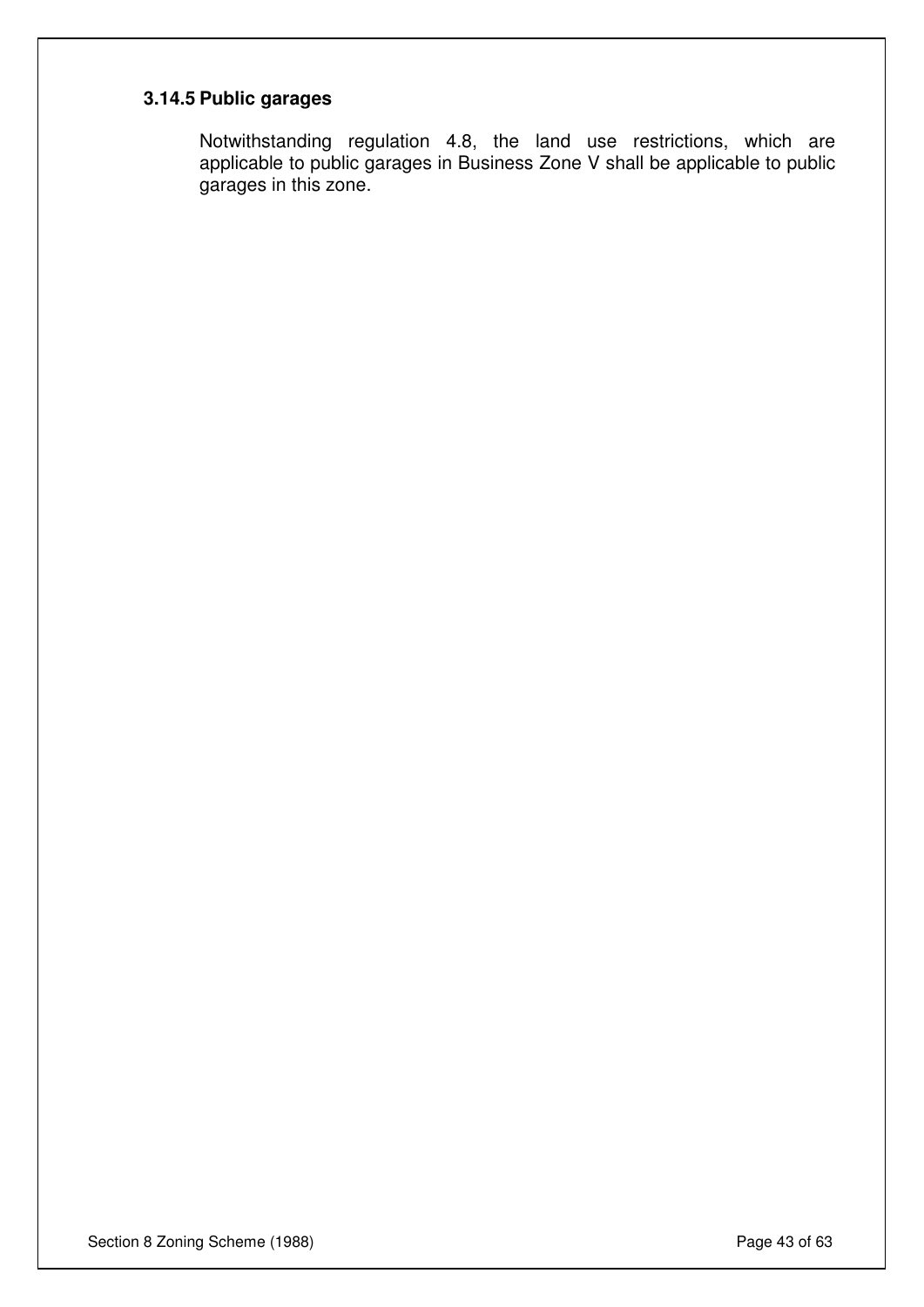# **3.15 INDUSTRIAL ZONE III**

**3.15.1 Colour notation: red-purple with black cross-line hatching.** 

Primary use: mining.

Consent uses: none.

3.15.2 This zone shall be subject to all relevant statutory restrictions which apply to the exploitation of raw materials.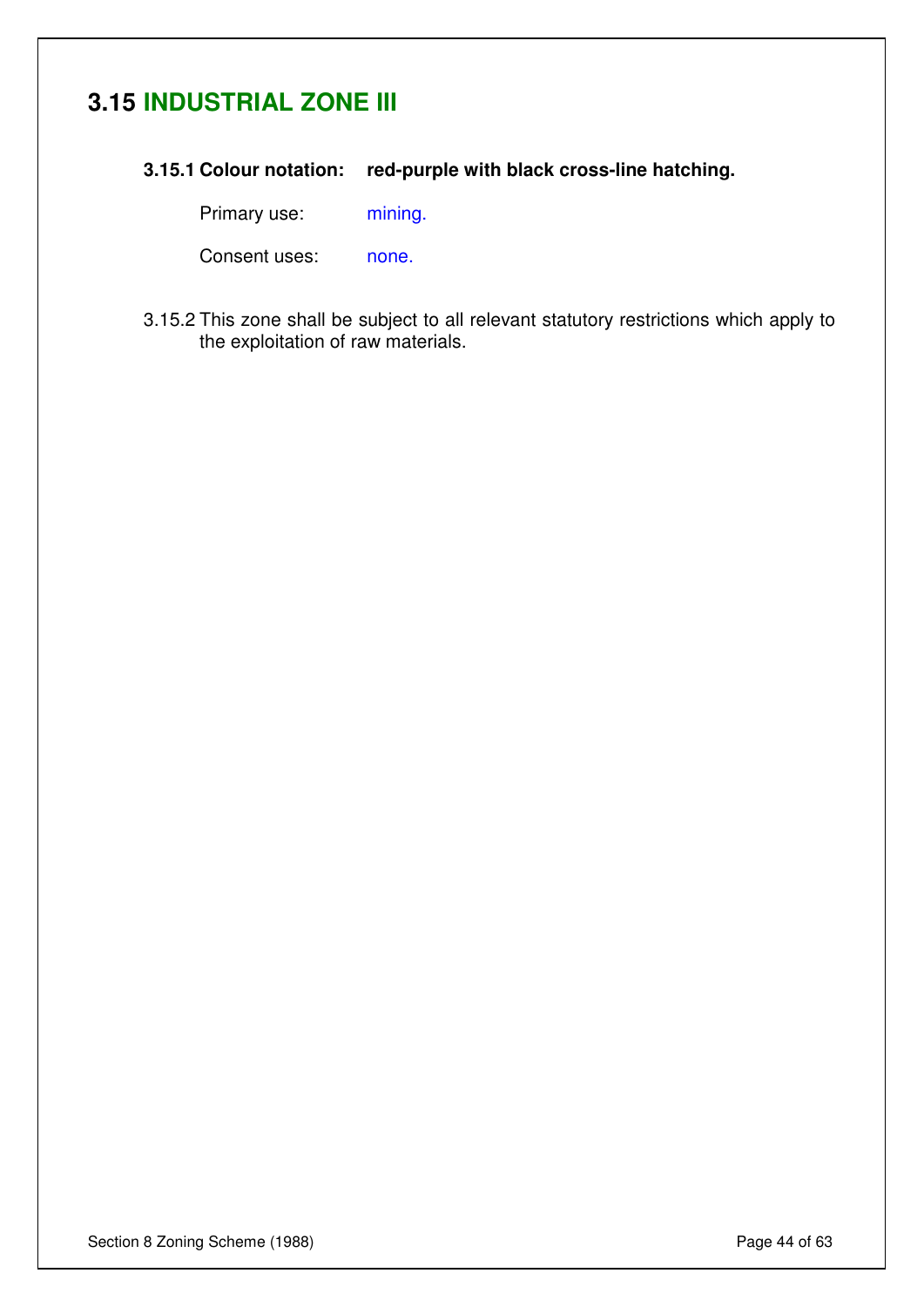# **3.16 INSTITUTIONAL ZONE I**

#### **3.2.1 Colour notation: grey**

Primary use: place of instruction.

Consent uses: place of assembly.

#### **3.16.2 Land use restrictions**

Coverage: at most 50%. Street building line: at least 10 m. Side building line: at least 10 m. Parking: as required by the council

### **3.17 INSTITUTIONAL ZONE II**

#### **3.17.1 Colour notation: grey with black hatching.**

Primary use: house of worship.

Consent uses: parsonage, place of assembly.

#### **3.17.2 Land use restrictions**

| Coverage: | at most 50%. |
|-----------|--------------|
|-----------|--------------|

Street building line: at least 10 m.

Side building line: at least 10 m.

Parking: at least one parking bay per eight seats.

3.17.3 Notwithstanding regulation 3.17.2, the following land use restrictions shall apply to a **parsonage**:

| (a) Coverage:             | at most $50\%$ .                                   |
|---------------------------|----------------------------------------------------|
| (b) Height:               | at most two storeys                                |
| (c) Street building line: | at least 4m subject to regulation 3.3.3            |
| (d) Side building line:   | at least 2m subject to regulation 3.3.3            |
| (e) Parking:              | at least one parking hay per land unit on the lang |

(e) Parking: at least one parking bay per land unit, on the land unit.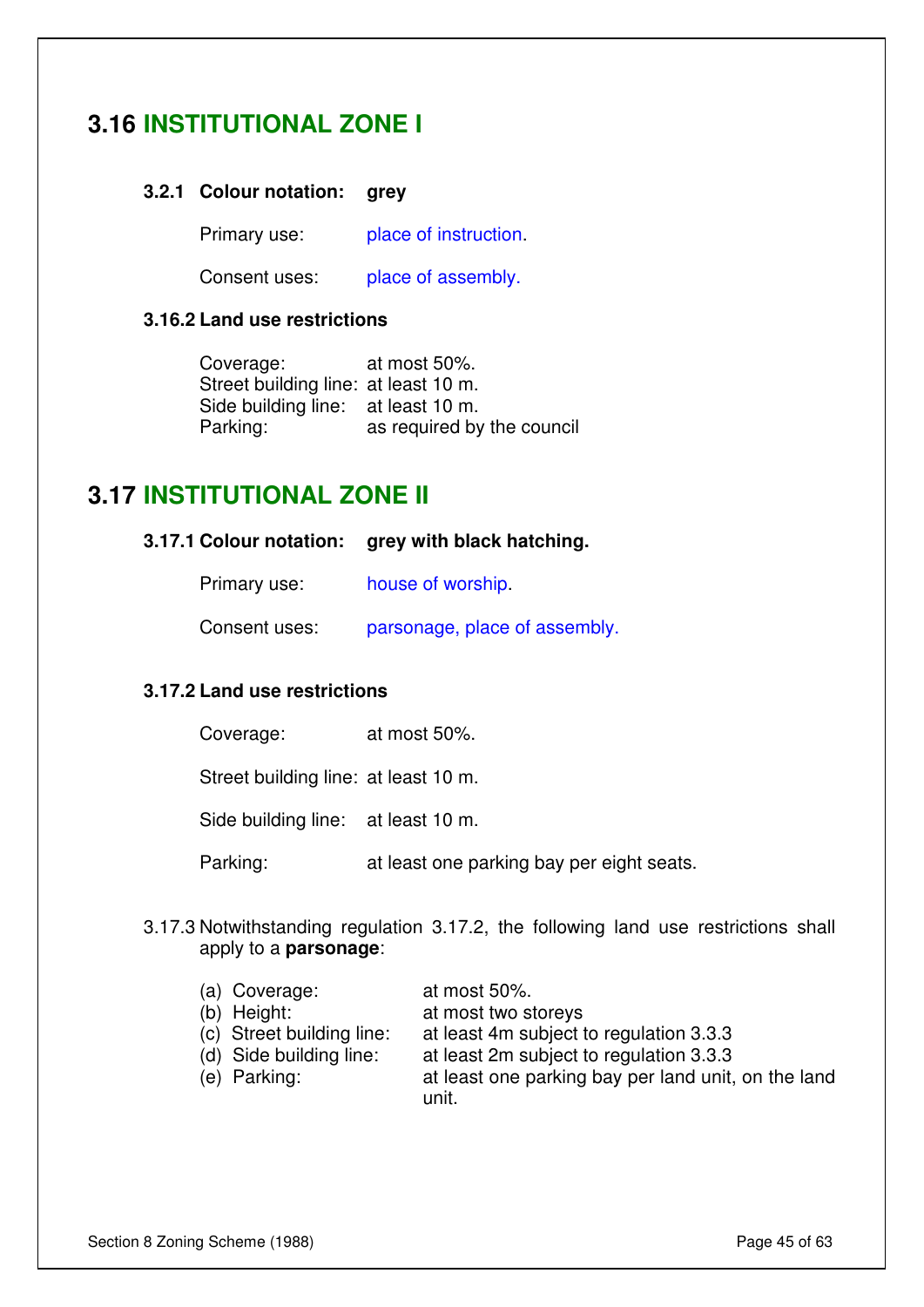# **3.18 INSTITUTIONAL ZONE III**

#### **3.18.1 Colour notation: grey with black cross-line hatching.**

Primary use: **Institution**.

Consent uses: Place of assembly.

#### **3.18.2 Land use restrictions**

| Coverage:                            | at most 50%.           |
|--------------------------------------|------------------------|
| Street building line: at least 10 m. |                        |
| Side building line: at least 10 m.   |                        |
| Parking:                             | as required by Council |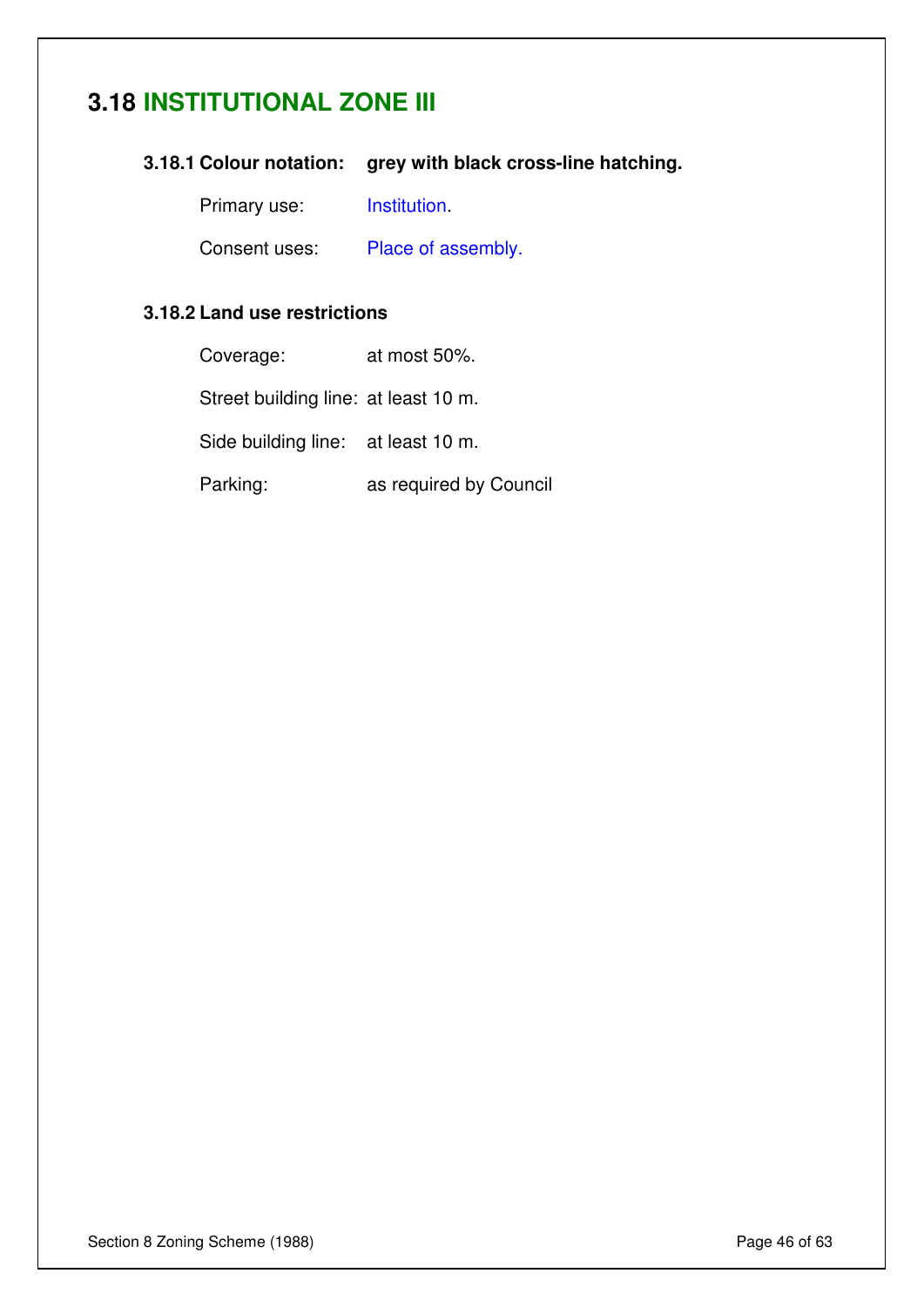# **3.19 RESORT ZONE I**

#### **3.19.1 Colour notation: pink.**

Primary use: holiday accommodation.

**3.20.1 Colour notation: pink with black hatching.** 

Consent uses: resort shop, tourist facilities.

#### **3.19.2 Land Use Restrictions**

- (a) The parameters of the existing lawful development shall apply as land use restrictions with regard to land, which is deemed to be zoned as a resort zone I with effect from date of commencement of the Ordinance.
- (b) With the rezoning of land to resort zone I, conditions shall be laid down with regard to density, layout, landscaping, building design, etcetera, and a layout plan shall be approved by and filed with the local authority, clearly indicating the position of all structures, stands and internal roads.

### **3.20 RESORT ZONE II**

| Primary use:  | holiday housing                                         |
|---------------|---------------------------------------------------------|
| Consent uses: | motel, licensed hotel, tourist facilities, resort shop. |

#### **3.20.2 Land use restrictions.**

- (a) The parameters of the existing lawful development shall apply as land use restrictions with regard to land, which is deemed to be zoned as a resort zone II with effect from the date of commencement of the Ordinance.
- (b) With the rezoning of land to resort zone II, conditions shall be laid down with regard to density, layout, landscaping and building design, and a layout plan shall be approved by and filed with the local authority, clearly indicating the position of all structures, stands and internal roads.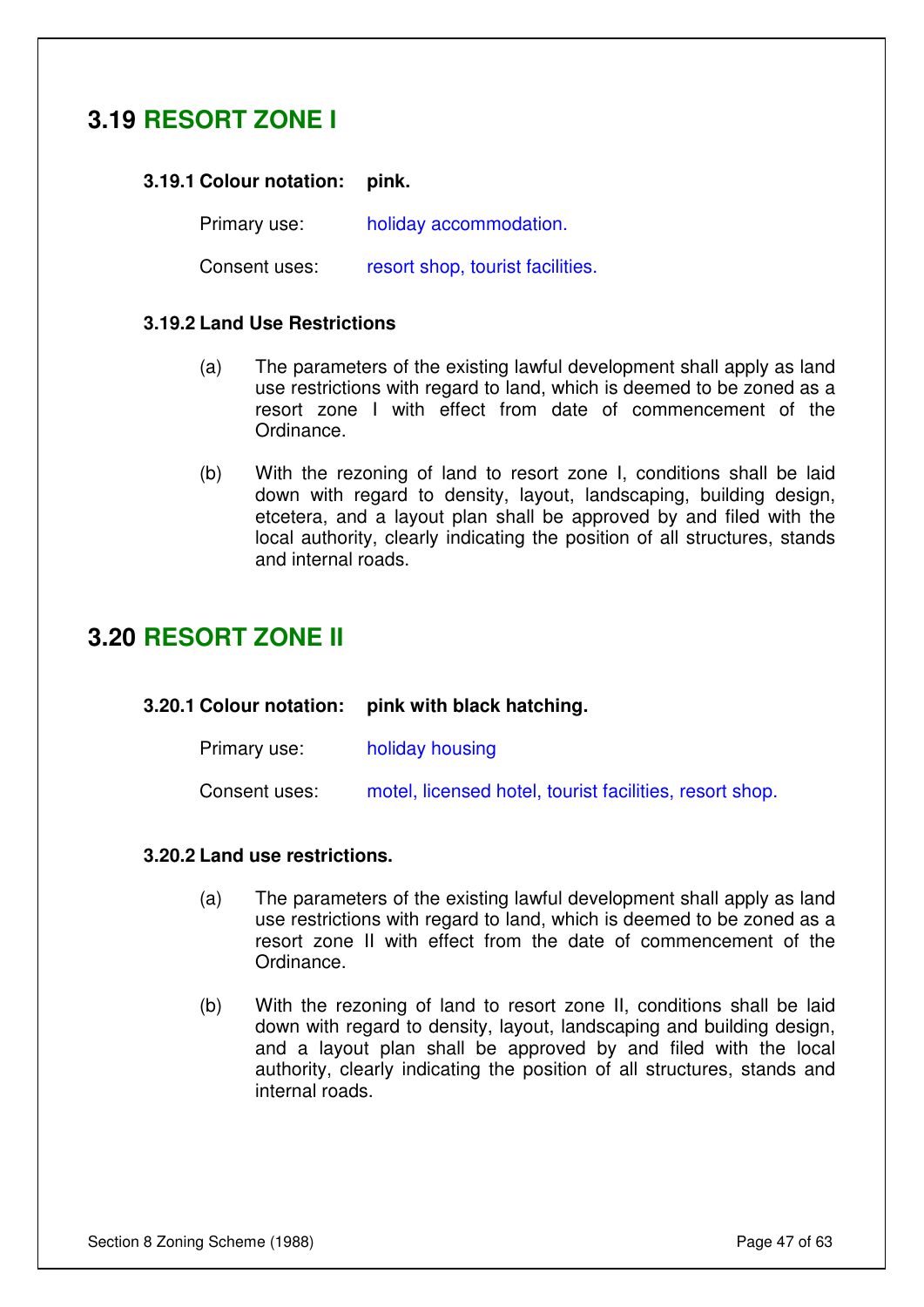# **3.21 OPEN SPACE ZONE I**

#### **3.21.1 Colour notation: dark green.**

Primary use: public open space.

Consent uses: none.

- 3.21.2 No structure shall be erected or use practised except such as is compatible with "public open space", as defined.
- 3.21.3 The provisions contained in a relevant guide plan that is in force in terms of section 6A of the Physical Planning Act, 1976 (Act 88 of 1976), shall mutatis mutandis apply as additional land use restrictions in this zone.

# **3.22 OPEN SPACE ZONE II**

#### **3.22.1 Colour notation: dark green with black hatching**

| private open space. |
|---------------------|
|                     |

Consent uses: none.

- 3.22.2 No structure shall be erected or use practised except such as is compatible with "private open space", as defined.
- 3.22.3 The provisions contained in a relevant guide plan that is in force in terms of section 6A of the Physical Planning Act, 1976 (Act 88 of 1976), shall mutatis mutandis apply as additional land use restrictions in this zone.

### **3.23 OPEN SPACE ZONE III**

**3.23.1 Colour notation: dark green outline** 

Primary use: nature reserve.

Consent uses: none.

- 3.23.2 The relevant authorities shall in each case, depending on unique circumstances, stipulate land use restrictions and additional provisions.
- 3.23.3 The provisions contained in a relevant guide plan that is in force in terms of Section 6A of the Physical Planning Act, 1967 (Act 88 of 1967), shall mutatis mutandis apply as additional land use restrictions in this zone.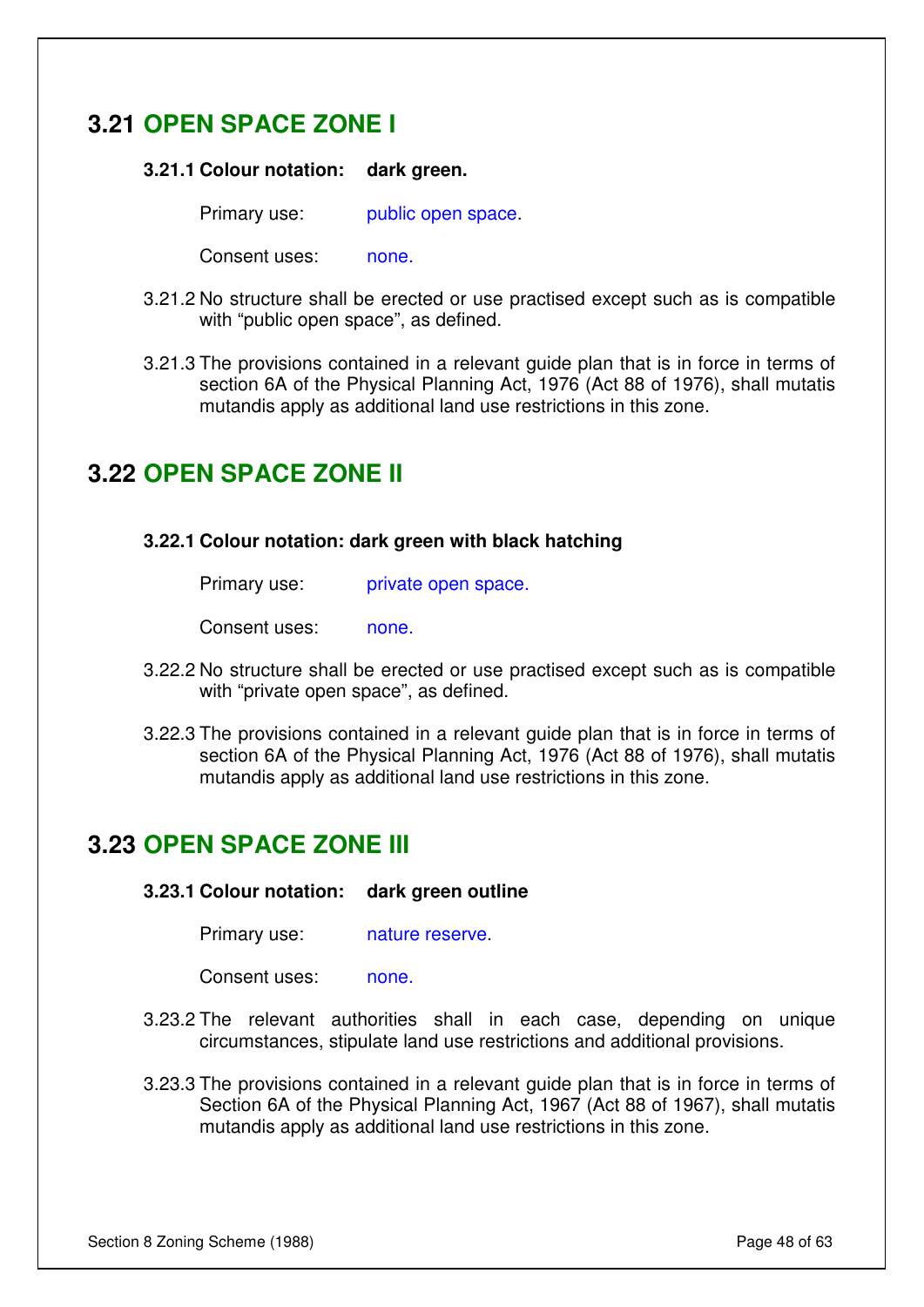# **3.24 TRANSPORT ZONE I**

**3.24.1 Colour notation: dark brown.** 

Primary use: transport usage.

Consent uses: none.

#### **3.24.2 Land use restrictions**

| Floor factor: | at most $1,0$ .      |
|---------------|----------------------|
| Coverage:     | at most 80%.         |
| Height:       | at most two storeys. |

Street building line: zero, except where transport zone I abuts on another zone, in which case the side building line of the latter zone shall apply to the transport zone I.

Parking: as required by the council.

# **3.25 TRANSPORT ZONE II**

| 3.25.1 Colour notation: | light brown |
|-------------------------|-------------|
|-------------------------|-------------|

Primary use: public road

Consent uses: none.

3.25.2 No structure shall be erected or use practised except such as is compatible with "public road", as defined.

### **3.26 TRANSPORT ZONE III**

- **3.26.1 Colour notation: light brown with black hatching** 
	- Primary use: public parking

Consent uses: none

3.26.2 No structure shall be erected or use practised except such as is compatible with "public parking", as defined.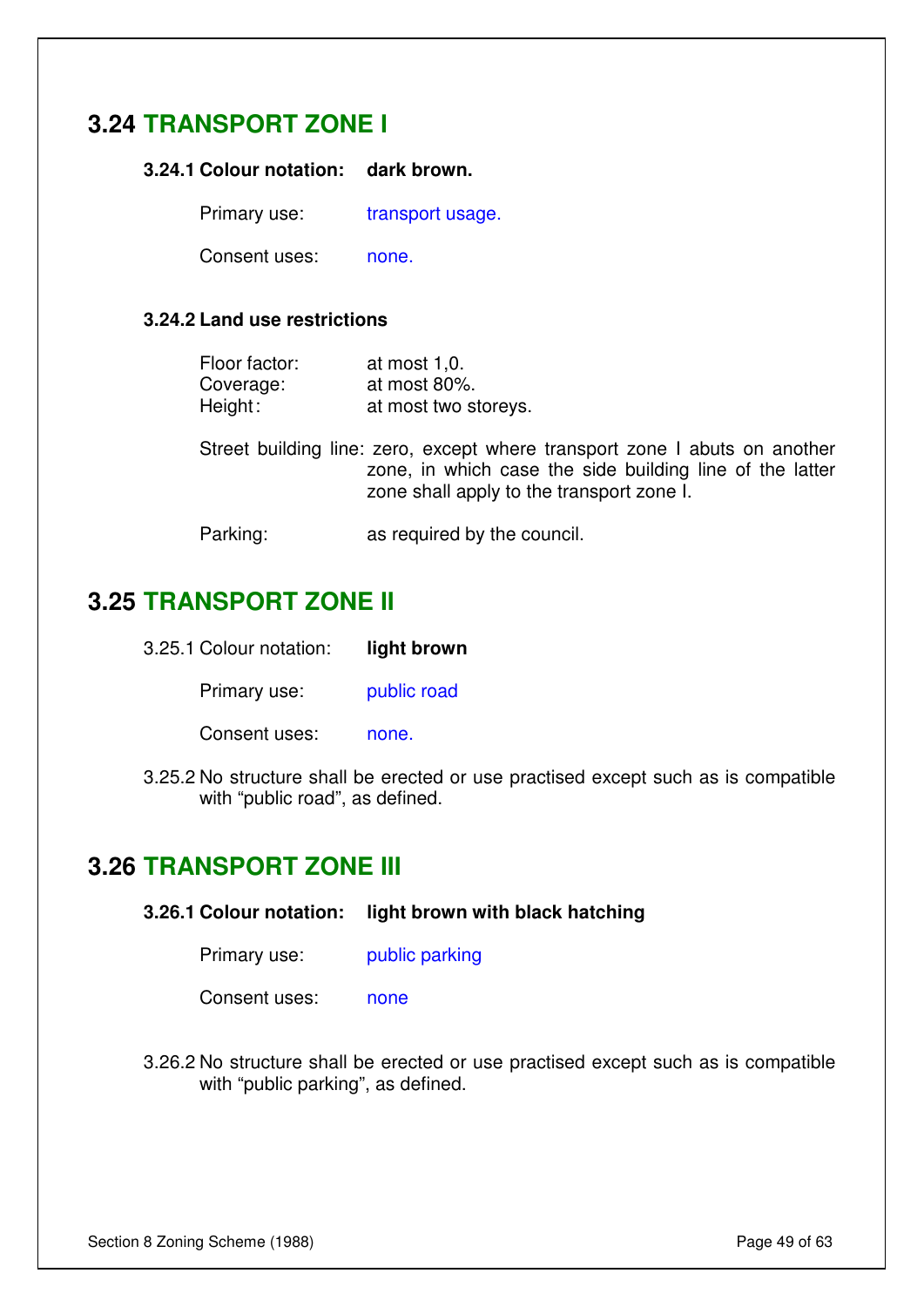# **3.27 AUTHORITY ZONE**

#### **3.27.1 Colour notation: red**

Primary use: authority usage

Consent uses: none

3.27.2 The land use restrictions and additional provisions applicable to this zone shall apply as for every site or use or type of building approved by the Administrator or, if authorized thereto by the administrator, the council.

### **3.28 SPECIAL ZONE**

**3.28.1 Colour notation: blue-green**

| Primary use: | special usage |
|--------------|---------------|
|--------------|---------------|

Consent uses: conservation usage

3.27.3 If special factors justify the creation of a new zone on the zoning map for a site or sites without justifying the creation of a new zone in the scheme regulations, such site shall be zoned as a special zone on the zoning map. Every such portion of land, which has been zoned as such and in respect of which has been zone as such shall be given a separate number on the zoning map. A special zone may consist of different portions of land, provided the land use restrictions are the same. Each special zone in respect of which the land use restrictions differ from those of other special zones shall be given a separate number (from 1 onwards), and each number with the accompanying land use restrictions shall be described as a separate special zone in an annexure to these scheme regulations.

### **3.29 UNDETERMINED ZONE**

**3.29.1 Colour notation: blue-green with blur-purple outline.**

| Primary use: | none |
|--------------|------|
|--------------|------|

Consent uses: none.

3.29.2 Subject to the provisions of section 14(8) of the Ordinance, no building may be erected in this zone and no use referred to in Table B in regulation 2.5 of these regulations may be practised in this zone.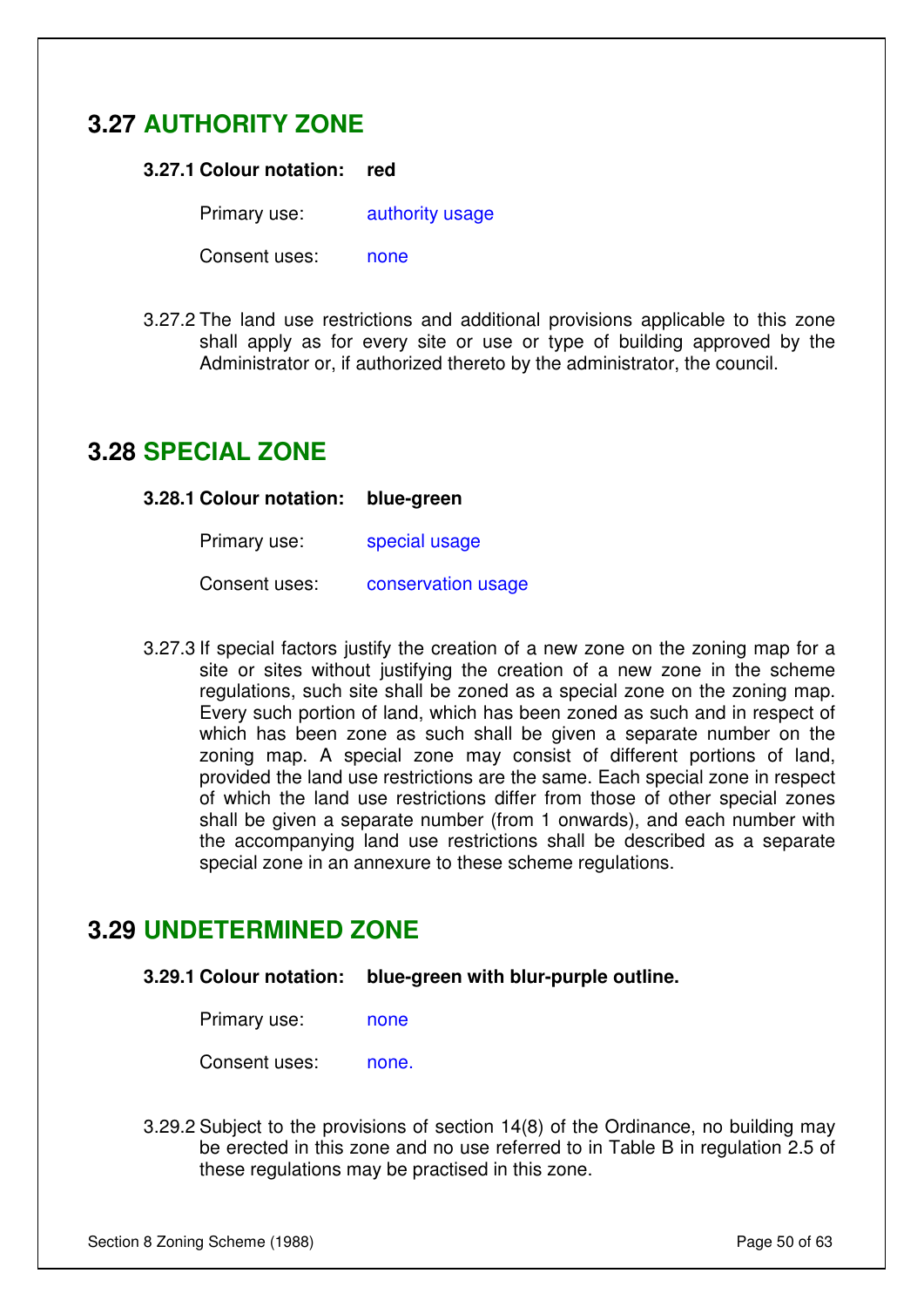# **4. GENERAL**

### **4.1 Utilization of land**

- 4.1.1 No person shall damage or destroy zoned land so as to destroy or impair its utilization for the purpose for which it is zoned, provided that the council may consent to the deposit on such land of waste materials or refuse.
- 4.1.2 In giving its consent under this regulation, the council may impose such conditions as it may deem fit.
- 4.1.3 Subject to the provisions of any other law, nothing in this regulation contained shall be construed as prohibiting the reasonable fencing of land.

### **4.2 Reservation of remainder**

Where the coming into operation of a provision of the zoning scheme involves the acquisition by the council of a portion of land unit, the said provision may be applied by the council to the remainder of the land unit, if-

- 4.2.1 in the opinion of the council, the remainder will be too small to develop as a separate entity, or
- 4.2.2 the development of the remainder will be undesirable

### **4.3 Imposed conditions**

Where permission to erect a building or execute any works or to utilize a building or land for any particular purposes or to perform any other activity has been granted under this zoning scheme and conditions shall have the same force and effect as if they were part of this scheme.

#### **4.4 Compliance with regulations**

Nothing in these regulations contained shall be deemed to grant exemption from compliance with any of the council's regulations.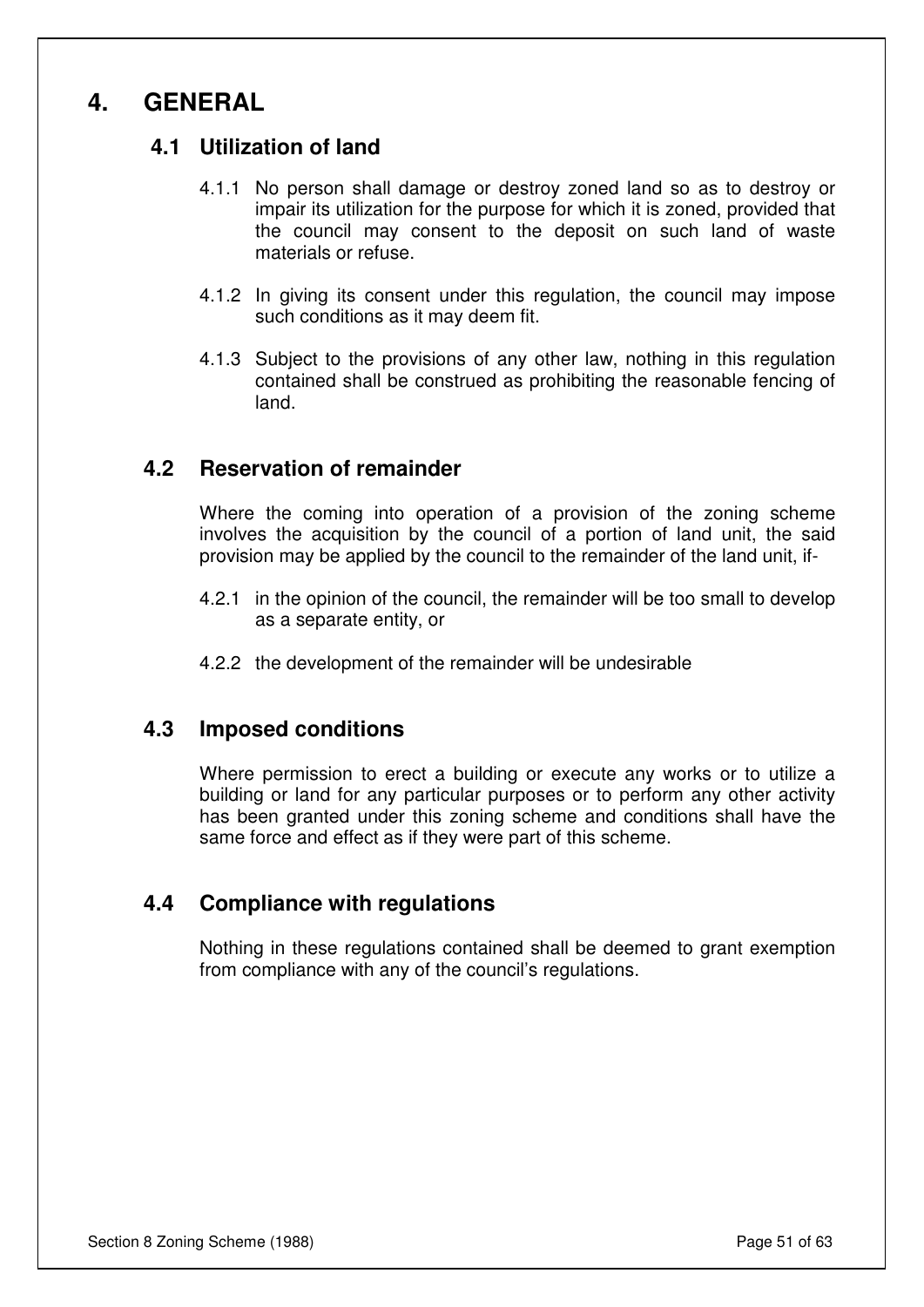### **4.5 Non-conforming sites**

Before written authority is granted in terms of section 96(1) of the Municipal Ordinance, 1974 (Ordinance 20 of 1974), or section 96(1) of the Divisional Councils Ordinance, 1976 (Ordinance 18 of 1976), or a license is issued by the council with regard to a site for which there is no valid license on the date of coming into operation of these scheme regulations, or when a building is extended or changed, the council may require that all the buildings on the site and the site itself be brought into line with the land use restrictions contained in these regulations, with the by-laws of the council, and with any other laws which are applicable.

### **4.6 Applications for consent use**

- 4.6.1 Subject to the provisions of regulation 4.7 of these regulations, the council may, where application is made to it for its consent to the erection or utilization of a building in a zone in which a building of the type proposed may be erected and utilized only with the councils special consent, grant or refuse its consent, and shall in granting its consent be entitled to impose such restrictive conditions as it may deem fit governing the erection or utilization of such building.
- 4.6.2 In considering such application, regard shall be had to the question whether the use for which the building is intended or designed, or the proposed building, is likely to mar the amenity of the neighbourhood, including marring owing to the emission of smoke, fumes, dust, noise or smells.

### **4.7 Advertisement of intended application for consent use**

- 4.7.1 Any person intending to make application to the council for its consent to the erection or utilization of a building or to the utilization of land, whether wholly or partly, for any purposes requiring the councils special consent, shall, if the council is of the opinion that any landowner may have an interest in the matter, first advertise the application concerned.
- 4.7.2 The council shall take into consideration any objections received within the period referred to in the advertisement and shall notify the applicant and the persons, if any, from whom objections were received, of its decision.
- 4.7.3 Any decision of the council given in terms of this paragraph shall be by special resolution of the council as defined in the Municipal Ordinance, 1974 (Ordinance 20 of 1974), or the Divisional Council Ordinance, 1976 (Ordinance 18 of 1976).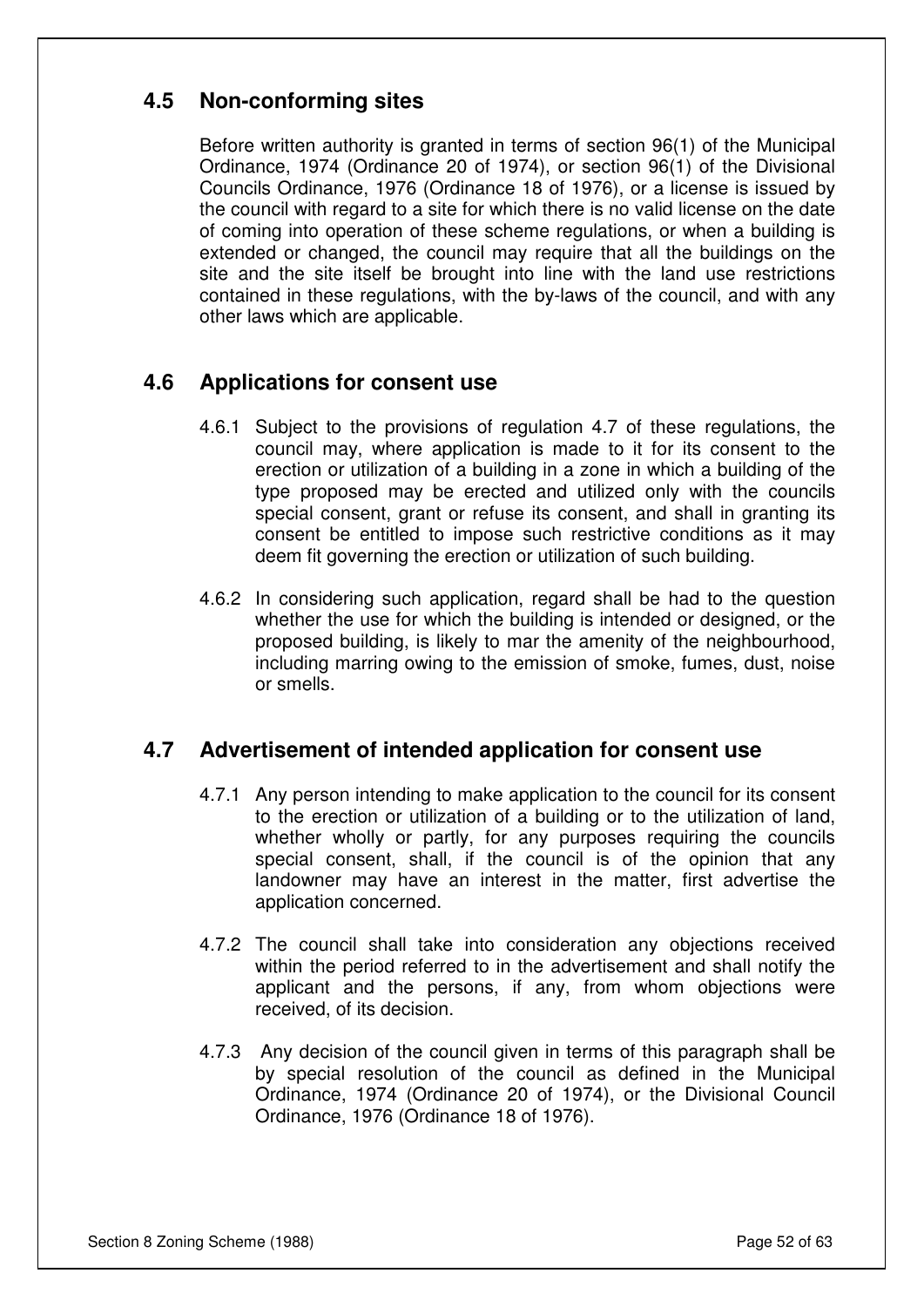### **4.8 Conditions applicable to consent uses**

Consent uses, as listed in column 3 of Table B, shall be subject to the following conditions:

- 4.8.1 Any consent use in a particular zone, which is a primary use in any other zone shall be subject to the same conditions applicable to the primary use in the other zone, unless special land use, restrictions apply in respect thereof.
- 4.8.2 Any consent use in a particular zone, which is not a primary use in another zone shall be subject to the same conditions as the primary use in the zone in which it is a consent use, unless special land use restrictions apply in respect thereof.
- 4.8.3 The council may in both of the abovementioned cases lay down other conditions with regard to any specific property.

### **4.9 Occupational practice and other rights**

- 4.8.1 Without prejudice to any powers of the council under any other law, nothing in a zoning scheme contained shall be construed as prohibiting or restricting, or enabling the council to prohibit or restrict the following:
	- (a) The letting, subject to the councils regulations relating to boarding houses and hostels, by any occupant of a dwelling house of any part of such dwelling house;
	- (b) The occasional utilization of a place of public worship, place of instruction or institution as a hall for social functions, or
	- (c) The utilization of a portion of a dwelling unit for purposes of occupational practice.
- 4.8.2 The following conditions shall apply where a portion of a dwelling unit is utilized for purposes of occupational practice:
	- (a) Such dwelling house, flat or residential building or any portion thereof shall not be used for purposes of a shop, business premises an industry or a noxious trade;
	- (b) No goods for sale shall be publicly displayed;
	- (c) No advertising sign shall be displayed other than an unilluminated sign or notice not projecting over a street and not exceeding 2 000 cm2 in area and indicating only the name and profession or occupation of the occupant, and
	- (d) No activities shall be carried on which are or are likely to be a source of disturbance or nuisance to occupants of other dwelling units or portions thereof.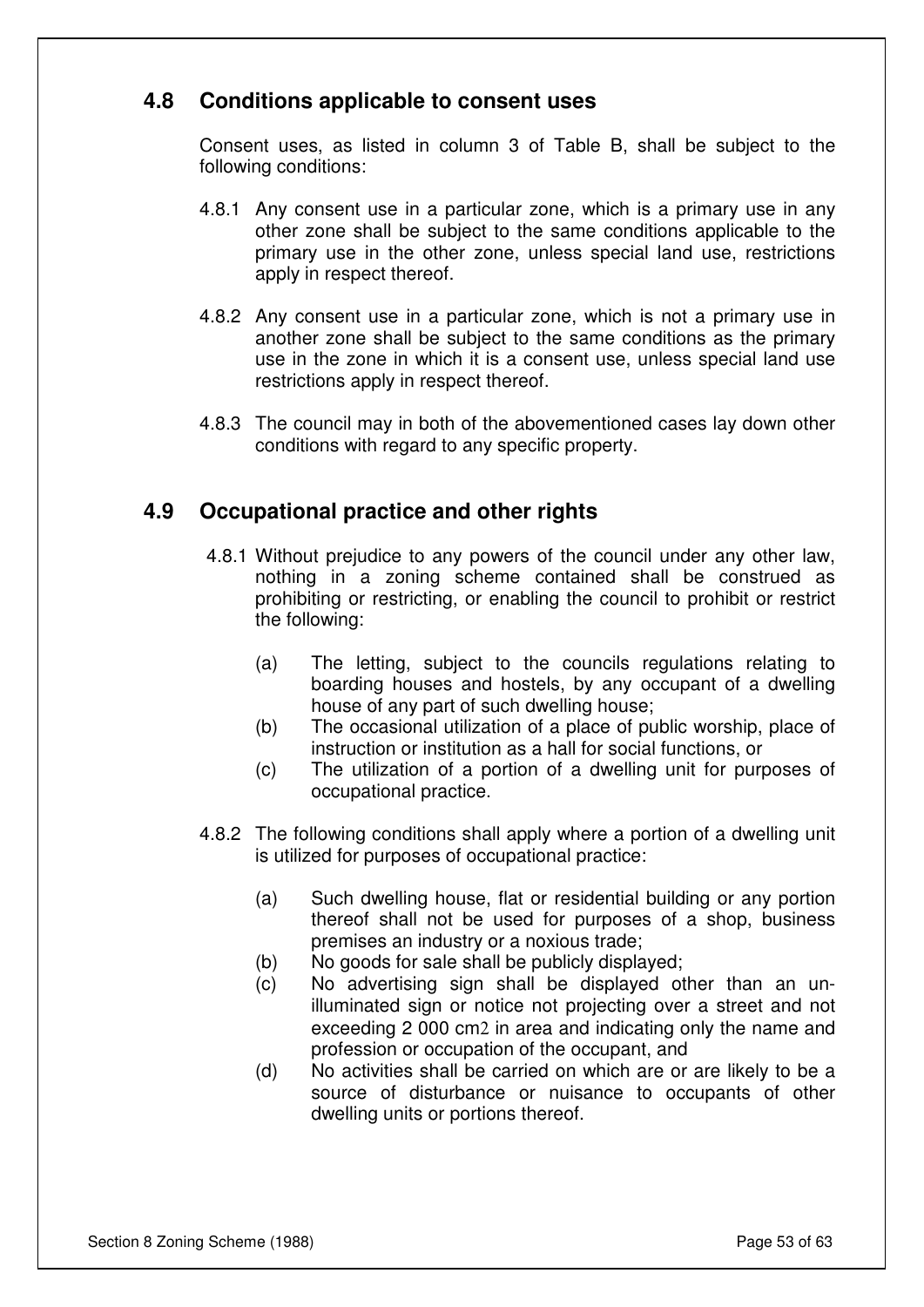4.8.3 If anybody is of the opinion that any condition referred to in regulation 4.9.2 or the definition of "occupational practise" is contravened, such person may lodge a written complaint with the council requesting action in terms of section 39(1)(b) of the Ordinance.

### **4.10 Combined-use buildings**

Where more than one primary and/or consent use is approved in the same coverage, as prescribed for the primary use of the zone concerned, shall be applicable, and the following conditions apply with regard to all other land use restrictions:

- 4.10.1 Where a use which is permitted in a combined-use building in a particular zone is a primary use in another zone, the use concerned shall be subject to the same conditions, except those with regard to floor factor, height and coverage, applicable to the primary use in the other zone.
- 4.10.2 Where a use which is permitted in a combined-use building in a particular zone is not a primary use in any other zone, the use concerned shall be totally subject to the conditions applicable to the primary use in the zone in which the use concerned is permitted.

### **4.11 External appearance of buildings**

Any person intending to erect any building shall furnish the council for its consideration, if it so requires (in addition to any plans and particulars required to be submitted under any of the councils regulations), with drawings or some other sufficient indication of the external appearance of the proposed building, including a description of the building materials to be used for that purpose. The drawings shall be upon suitable and durable material to a scale of 1:100, except that where the building is so extensive as to render a smaller scale necessary, the drawings may be to a scale of 1:200. The council may require such alteration to the external appearance and building materials as it may deem necessary.

### **4.12 Loading and unloading facilities**

- 4.12.1 Except in business zone IV, industrial zone I and industrial zone II, the council may, for the purpose of preventing the obstruction of traffic on any street or proposed street on which a proposed building will front or abut, require the owner to submit for its approval proposals for ensuring, to the councils satisfaction, suitable and sufficient space on the site for any loading, unloading or fuelling or vehicles which the utilization of the building is likely to entail normally.
- 4.12.2 No owner or occupant of the building in respect of which proposals under this regulation have been required shall undertake or knowingly permit the continued loading or unloading or fuelling of vehicles otherwise than in accordance with approved proposals.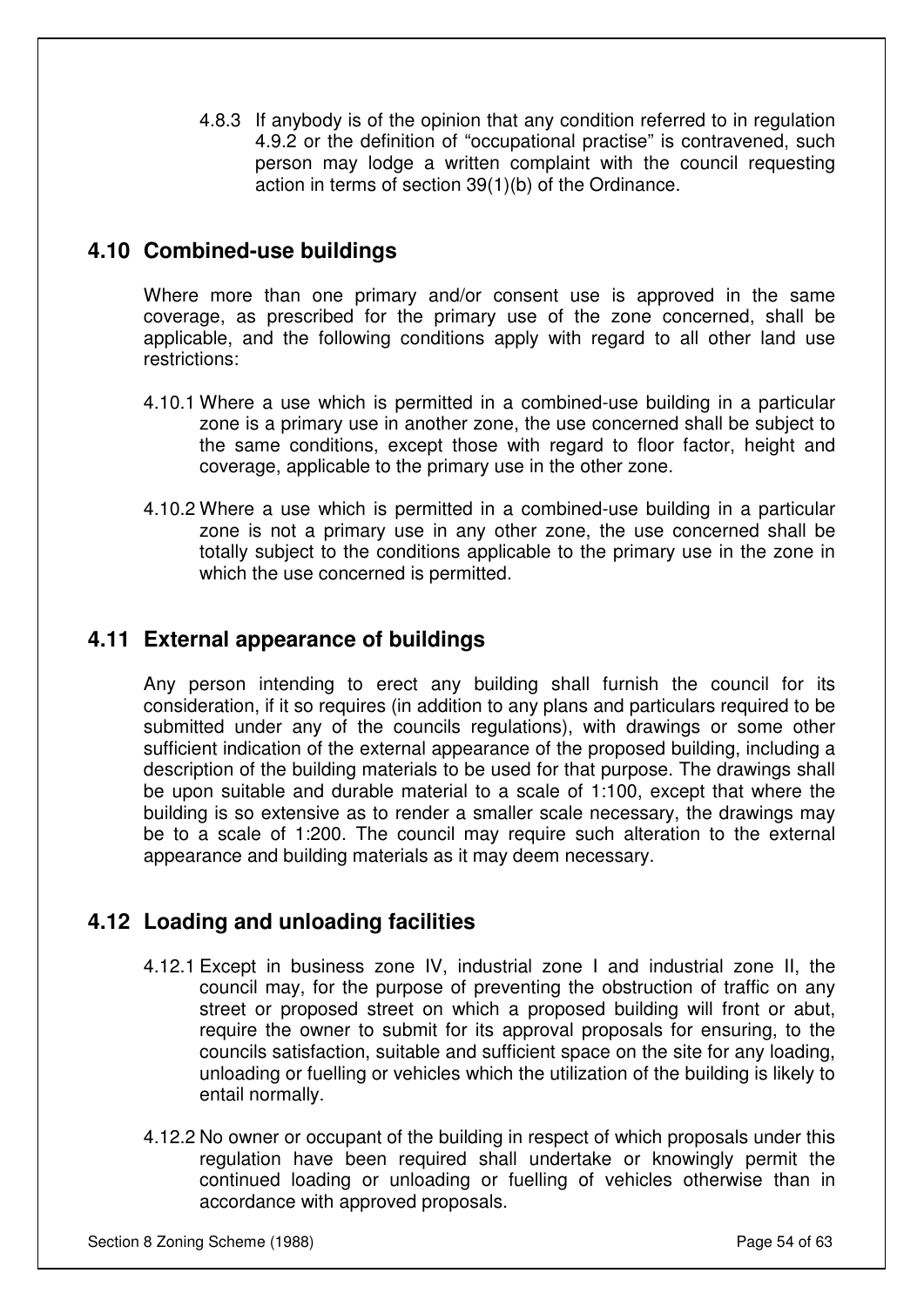### **4.13 Utilization of outbuildings**

No outbuilding may be utilized for any purpose other than that for which plans have been approved by the council, and no such outbuilding may be utilized until the main buildings are completed or occupied, unless otherwise resolved by the council.

### **4.14 Carports**

Subject to the council's approval, a carport, which will exceed a street or side building line may be erected subject to the following conditions:

- 4.14.1 The width of the carport, measured parallel to the street boundary, shall be not more than 6 m.
- 4.14.2 The carport shall be supported by metal, wooden, brick or cement poles or pillars. These poles or pillars may have a maximum measurement of 350 mm horizontal gauge (or 350 mm diameter in the case of piping), and at most four poles or pillars may be provided on one side of the carport.
- 4.14.3 No walls, except boundary walls, shall be constructed so far as to enclose the carport.
- 4.14.4 The height of the carport, measured from the floor to the top of the roof, shall not exceed 3 m.
- 4.14.5 The sides of the roof shall be neatly finished with a facia not exceeding a depth of 250mm.
- 4.14.6 The façade of the carport shall not be closer than 300mm to the street boundary.
- 4.14.7 No gates which open onto the pavement shall be permitted.
- 4.14.8 Standard provision shall be made for the collection and runoff of rainwater from the carport.
- 4.14.9 Written confirmation from the adjoining owner(s), if a side building line will be exceeded, and the owner(s) of both adjoining land units, if a street building line will be exceeded, to the effect that they have no objection against the proposed carport shall be obtained.

### **4.15 Councils duties**

The council shall allow any person at any reasonable time to examine any scheme regulations, zoning map or register, as contemplated by sections 9, 10 and 12 respectively of the Ordinance, which are or is kept in the office of the council; provided that any information connection with the zoning scheme which is given to any person shall only be valid if it is in writing and signed by the official duly authorized thereto by the council.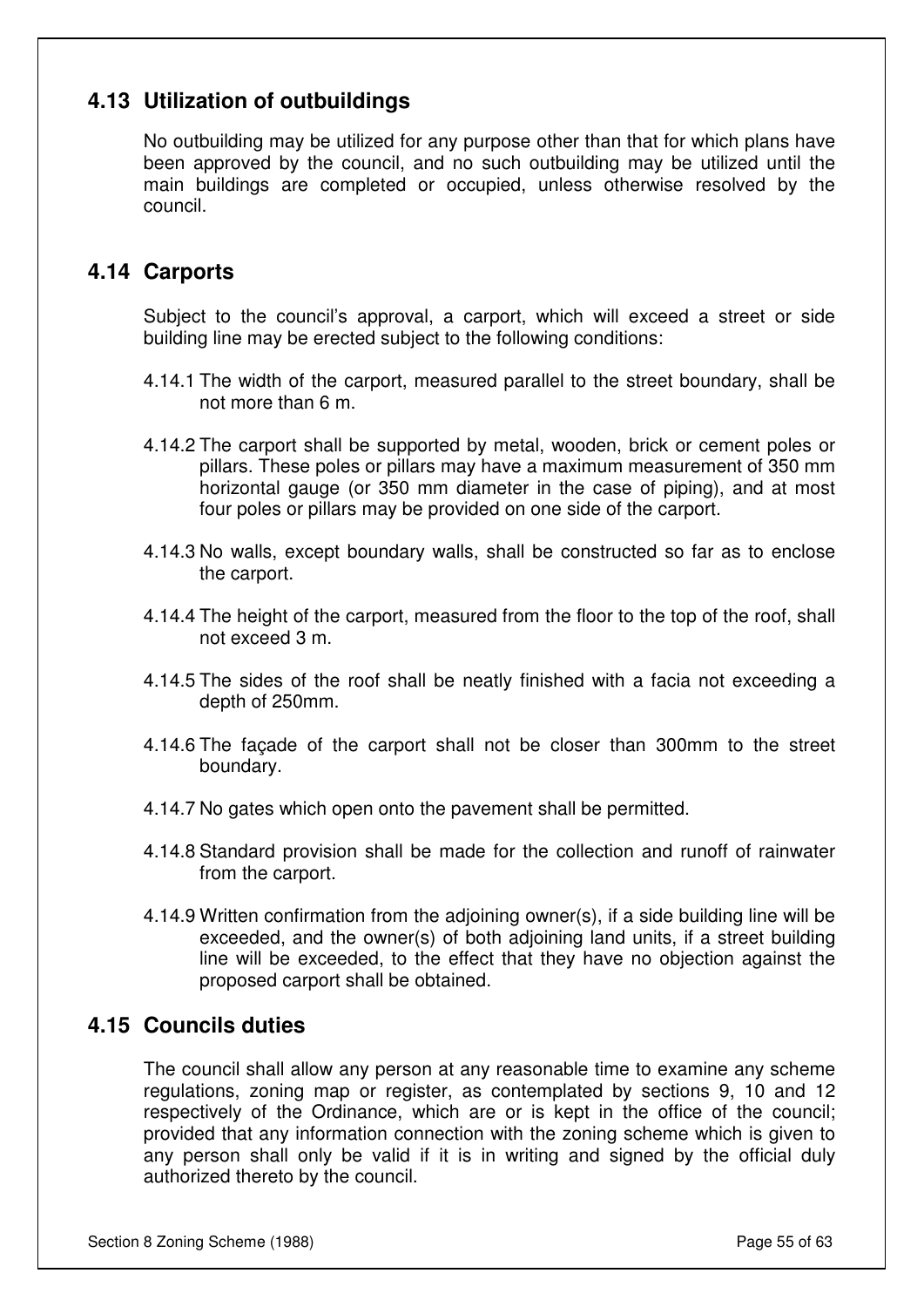### **4.16 Service of documents**

The provision of section 211 of the Municipal Ordinance, 1974 (Ordinance 20 of 1974), and section 213 of the Divisional Councils Ordinance, 1976 (Ordinance 18 of 1976), shall mutatis mutandis apply to this zoning scheme.

### **4.17 Townships and minor subdivisions in terms of the Township Ordinance, 1934**

Notwithstanding anything to the contrary in these regulations contained, conditions of ownership imposed by the Administrator upon approval of townships and minor subdivisions in terms of the Township Ordinance, 1934 (Ordinance 33 of 1934), shall be applicable in so far as such conditions are more restrictive than the provisions of the zoning scheme.

### **4.18 Aesthetics and landscaping**

Where paving, landscaping, other treatment or any aesthetic requirement is deemed necessary by the council, or the Administrator if the matter is considered by him, in order to prepare land for development, it may be required by the council or the Administrator, as the case may be, and such requirement shall be carried out to the satisfaction of the council or the Administrator, as the case may be, at the cost of the owner.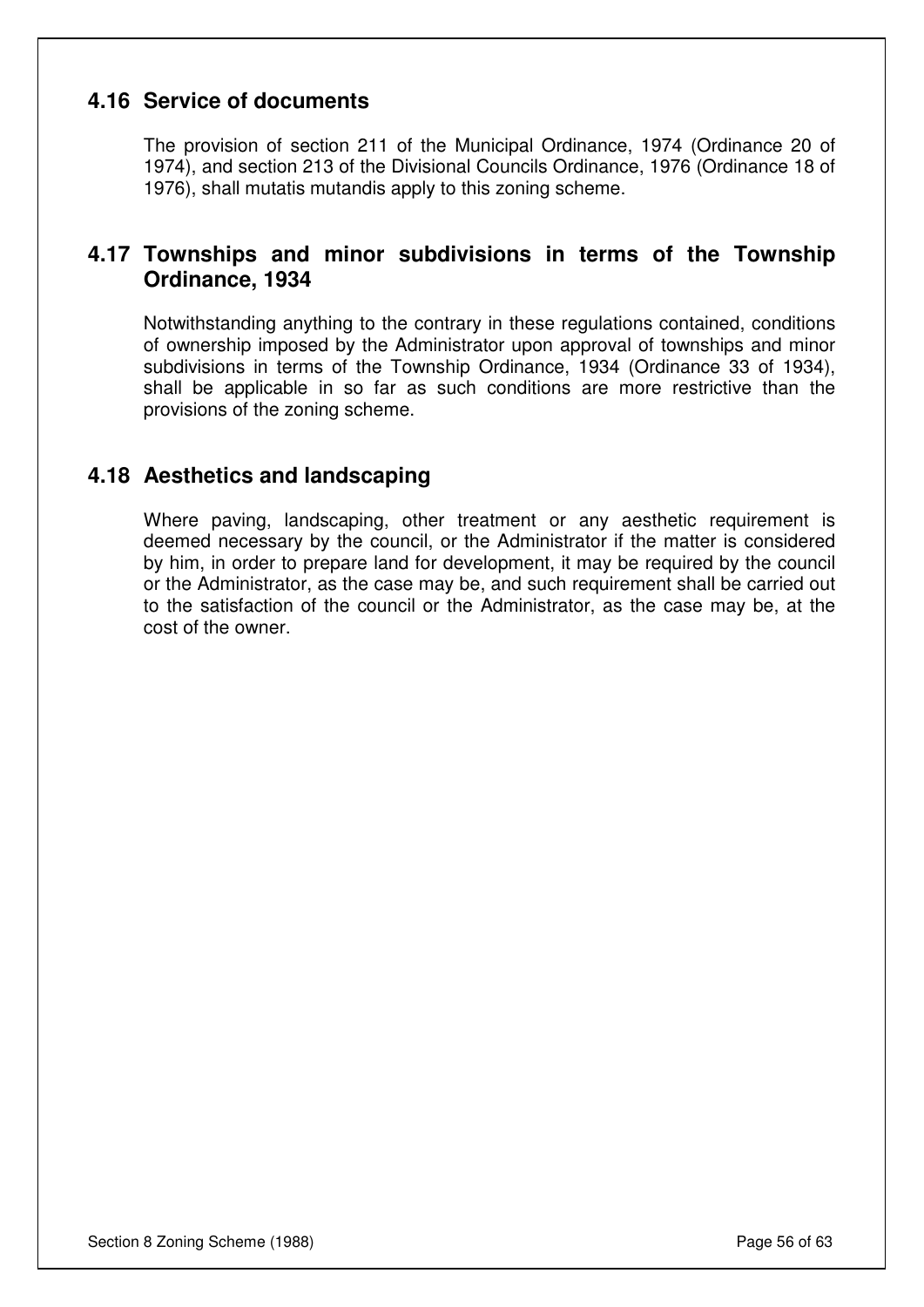# **5. APPROVAL OF DEPARTURES AND SUBDIVISIONS BY COUNCIL**

### **5.1 Departures**

5.1.1 A council, may, in terms of section 15(1)(b) of the Ordinance grant or refuse an application for a departure, or in terms of section 15(5) determine an extended period, after which such departure shall lapse; provided that, where the council authorizes the utilization of land on a temporary basis as contemplated by section 15(1)(a)(iii), such concession shall be granted for a period of at most five years, with the exception of a departure for which a permit is required in terms of section 6B of Act 88 of 1967, in which case the concession may be granted for such number of years as is related to the expected life time of the mine concerned.

### **5.2 Subdivisions**

- 5.2.1 A council may grant or refuse an application for the subdivision of land in terms of section 25(1) of the Ordinance within, and subject to the conditions applicable to, a subdivisional area, as well as an application for the subdivision of land involving no change in zoning.
- 5.2.2 Whenever a council has granted a subdivision in terms of section 25(1) of the Ordinance, it may act in terms of section 30 of the Ordinance.
- 5.2.3 In the process of the creation of new streets in any subdivision in terms of these regulations, the general principles in regard to layout, street intersections and gradients, as set out in parr. 3,4.4, 4.5, 10.7.1 and 11 of Part B of the document "Guidelines for the Provision of Engineering Services in Residential Townships", published by the former department of Community Development and as amended from time to time, shall be complied with. The following additional requirements shall also be met:
	- (a) Any street intersection shall be so located, with due regard to topography, that there is sight distance in all directions of at least 40 m from such intersection.
	- (b) The traverse gradient of any street shall not be steeper than 1 in 6 (that is the gradient of the land before construction).
	- (c) The longitudinal gradient of any portion of a street shall not be steeper than 1 in 8 (that is the gradient of the land before construction).
	- (d) The weaving distance (distance between intersections in different directions) that is between the nearest corners of the streets concerned, shall be at least 40m.
	- (e) The angle of intersection of streets shall be at least 70°.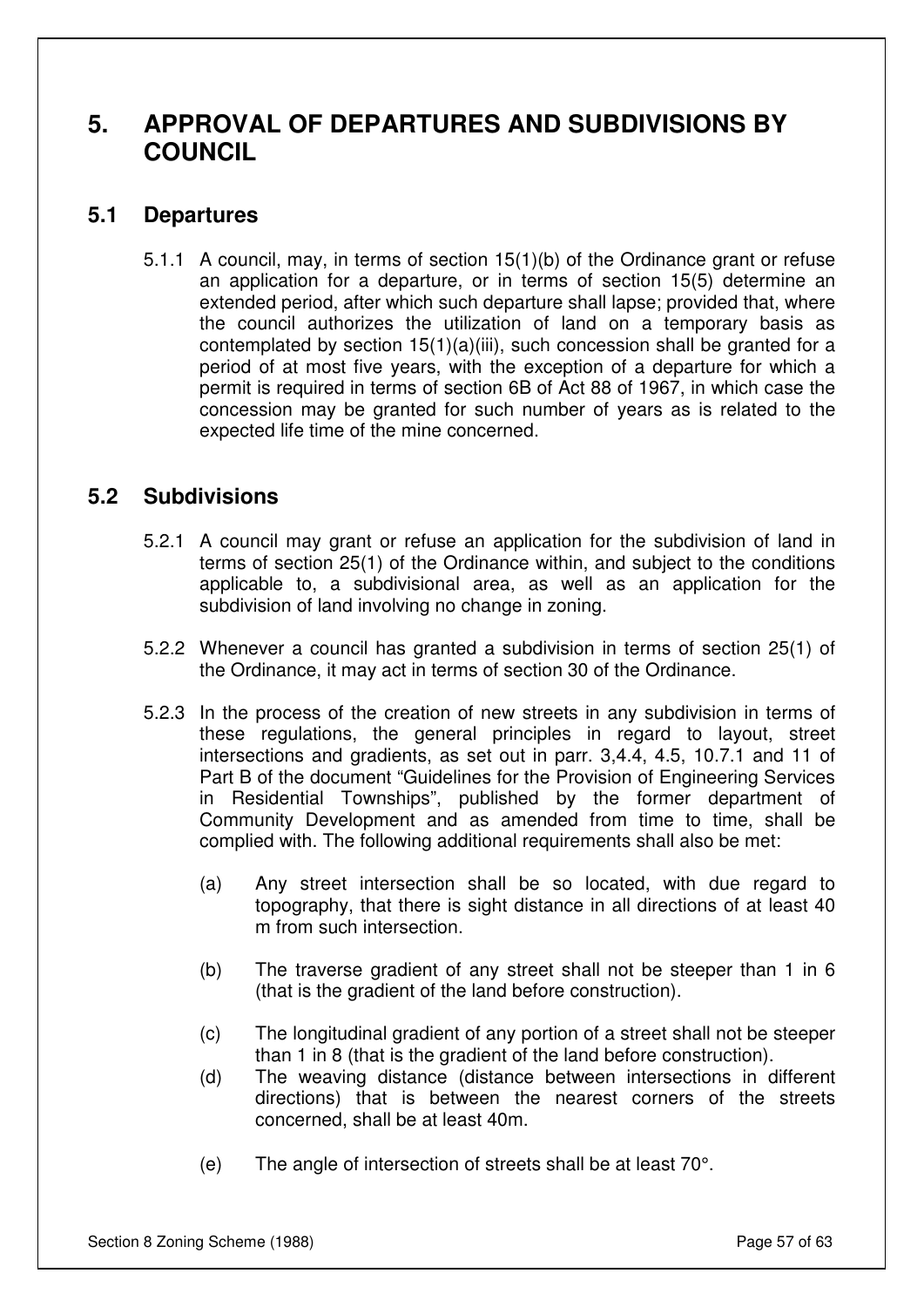- 5.2.4 The granting of an application for subdivision in terms of section 25(1) of the Ordinance with a view to permitting two or more attached dwelling units to be held under separate title shall be subject to the following conditions which shall be complied with before the issuing of a written authority by the council as contemplated by section 31(1) of the Ordinance:
	- (a) Where restoration or improvement is considered necessary by the council, the buildings shall be fully restored or improved to its satisfaction, and
	- (b) Where considered necessary by the council, one parking bay shall be provided and constructed to the satisfaction of the council on each of the land units.
- 5.2.5 Subsequent to the granting of a subdivision in terms of section 25(1) of the Ordinance with a view to permitting two or more attached dwelling units to be held under separate title, the person who at any time is the owner of any land unit directly involved in the subdivision shall-
	- (a) maintain such part of any retaining wall, roof, pipe, gutter, wiring or other structure or thing as is common to such land unit and any other land unit;
	- (b) maintain every part of such wall, roof, pipe, gutter, wiring or other structure or thing which is on or traverses such land unit;
	- (c) permit access to such land unit for the purposes of maintaining, cleaning renovating, repairing, renewing, altering and adding to any wall, roof, pipe, gutter, wiring or other structure or thing, and shall not do anything which will prevent or hinder any such access or work from being done, and
	- (d) not make alterations or additions to or demolish any part of the buildings erected on such land unit, including boundary walls and fences, or change the exterior colour scheme or materials of such buildings without the written consent of the council, or permit the exterior of the buildings to deteriorate and become untidy or dirty.
- 5.2.6 Subsequent to the granting of a subdivision in terms of section 25(1) of the Ordinance, the person who at any time is the owner of any land unit directly involved in the subdivision shall be required, without compensation-
	- (a) to allow gas mains, electricity, telephone and television cables and / or wires, main and / or other water-pipes and foul sewers and stormwater pipes, ditches or channels of any other land unit or units to be conveyed across the land unit concerned, and surface installations such as mini-substations, meter kiosks and service pillars to be installed thereon, if considered necessary by the council and in such manner and position as may from time to time be reasonably required; this shall include the right of access to the land unit at any reasonable time for the purpose of constructing, altering, removing or inspecting any works connected with the above; and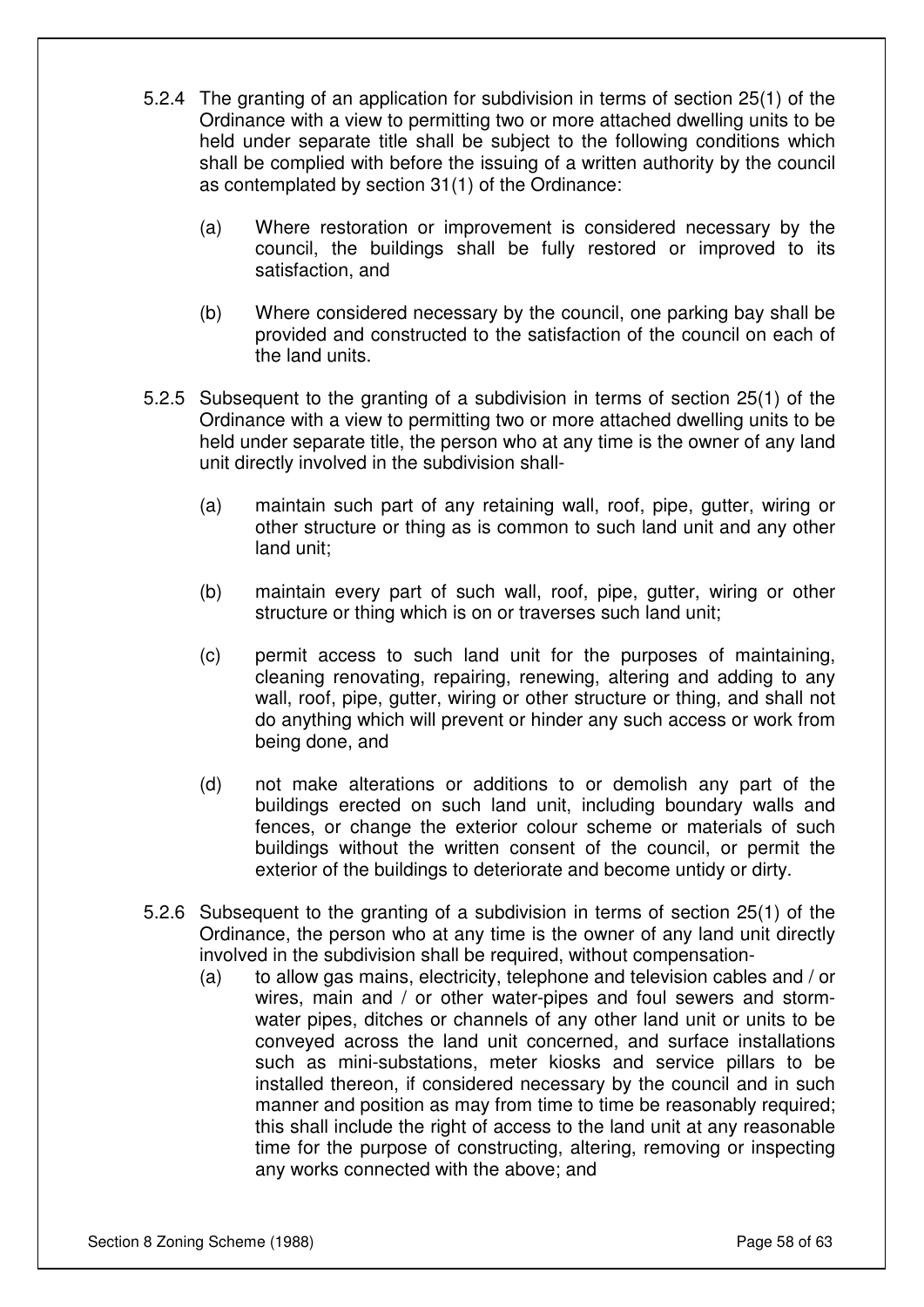- (b) to receive such material or permit such excavation on the land unit as may be required to allow use of the full width of an abutting street and provide a safe and proper slope to its bank necessitated by differences between the level of the street as finally constructed and the level of the land unit, unless he elects to build retaining walls to the satisfaction of and within a period to be determined by the council.
- 5.2.6 In terms of section 31(2) of the Ordinance, a council may permit a building or structure to be erected on a land unit forming part of a subdivision which has not been confirmed.

### **5.3 Removal of restrictions**

Notwithstanding regulations 5.1 and 5.2 of these regulations, all conditions restricting subdivision, the number of buildings that may be erected or the utilization of the land, or any other restrictive conditions which may have a bearing on the subdivision or departure applied for and registered against the land unit shall, where applicable, first be removed prior to an application being granted.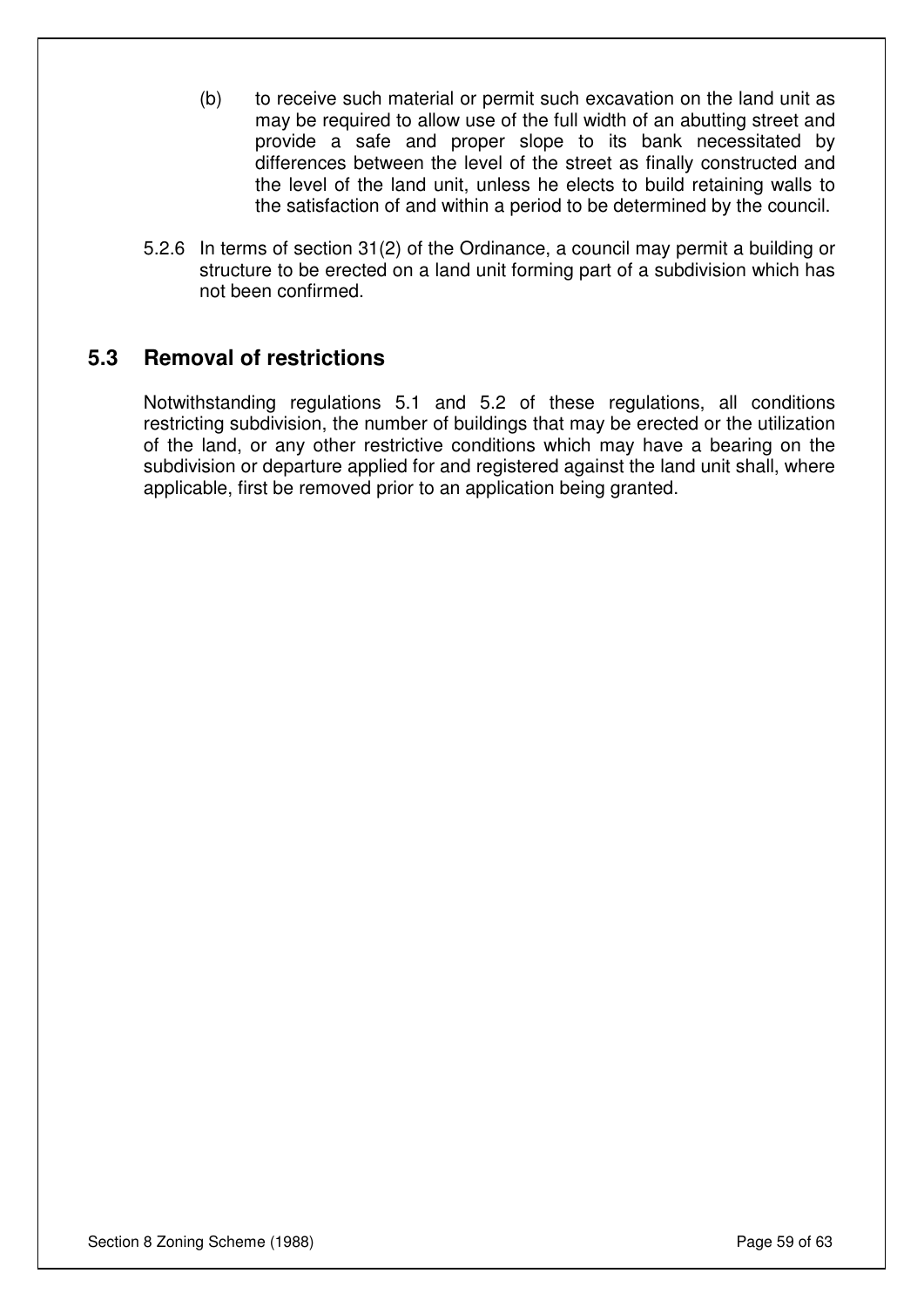P.N. 465/1992 25 September 1992

# **LAND USE PLANNING ORDINANCE, 1985 (ORDINANCE 15 OF 1985):**

### **AMENDMENT OF SCHEME REGULATIONS**

 Under section 9(2) of the Land Use Planning Ordinance, 1985 (Ordinance 15 of 1985), read with Proclamations No. R37 of 1989 and No.203 of 1989 as well as Government Notice No.382 of 7 February 1992, the Administrator, in respect of those portions of the Cape Province which are not declared White local government areas, and the Ministerial Representatives for the areas South-Western, Eastern and Northern Cape on behalf of the Minister of Local Government: House of Assembly in respect of those areas of the Cape Province which are declared White local government areas, have amended the Scheme Regulations made in terms of section 8 of the aforementioned Ordinance and published in Provincial Notices 353 of 20 June 1986 and 1048 of 5 December 1988, as well as the Scheme Regulations made in terms of section 7(2) of the aforementioned Ordinance to supplement the Scheme Regulations of the Zoning Schemes set out in the Schedule published in Provincial Notice 1047 of 5 December 1988 and in paragraph 5 of the following paragraph: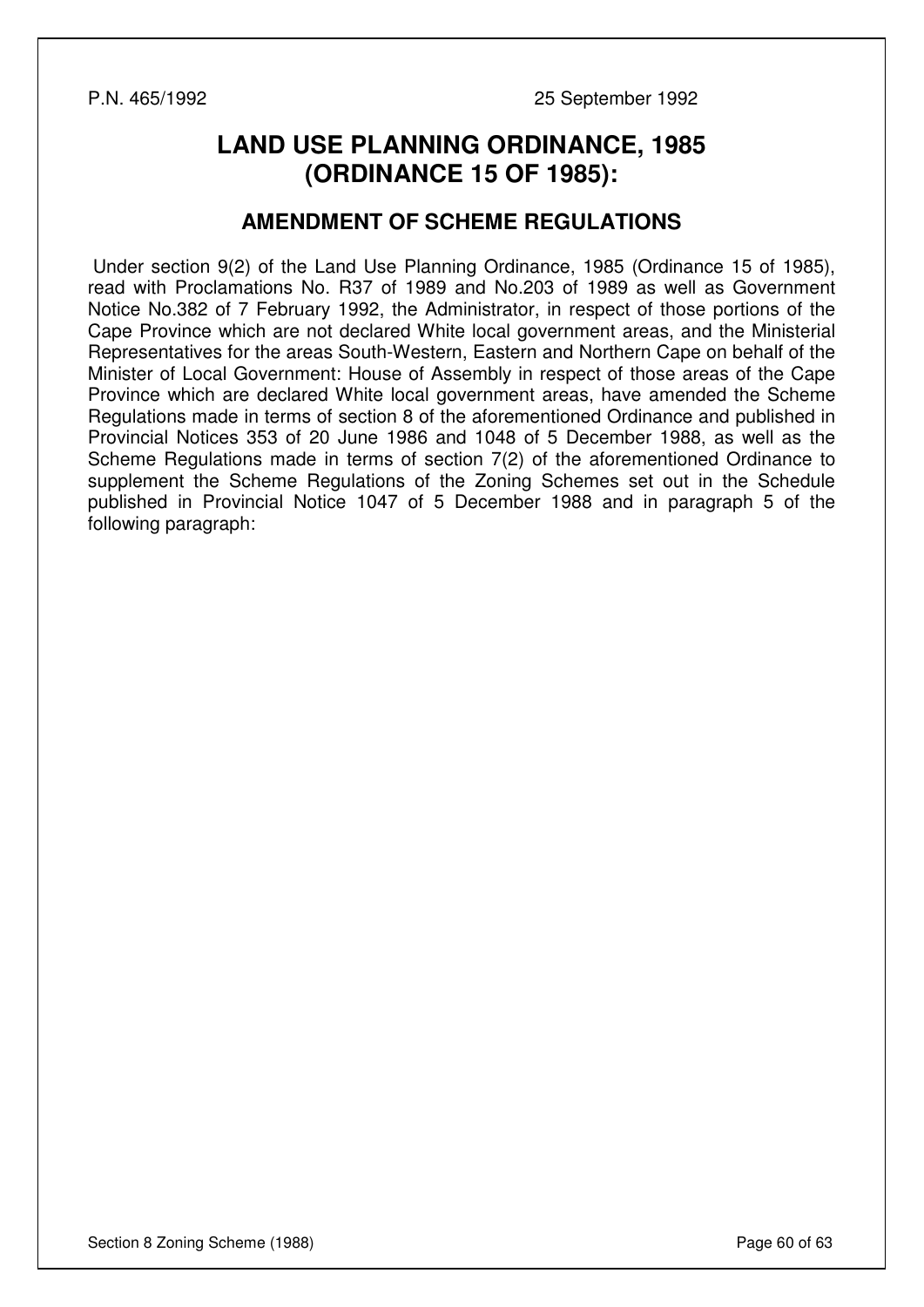# **6. INFORMAL RESIDENTIAL ZONE**

6.1 Notwithstanding the provisions of the Scheme Regulations of any local authority, the following zone is deemed to be part of the Zoning Scheme of the relevant local authority:

| Zoning:              | Informal Residential zone.       |
|----------------------|----------------------------------|
| Colour notation:     | Yellow with light-brown outline. |
| Monochrome notation: | Letra tone: LT 121               |
| Primary use:         | <b>Shelters, Dwelling house</b>  |
| Consent use:         | none                             |

6.2 In this zone any words have the meaning attached to it in the Scheme Regulations made in terms of section 8 of Ordinance 15 of 1985 as published in Provincial Notice 1048 of 5 December 1988 and the undermentioned word has the following meaning:

**"Shelter"** means a unit of accommodation, situated within an informal town or settlement, of any material whatsoever, which does not comply with the standards of durability intended by the National Building Regulations, as applicable to the area of jurisdiction of the council, and includes any land use complying with clause 6.4.

#### **6.3 Land use restrictions**

#### **Shelters**

| no restriction |
|----------------|
|                |

Coverage: no restriction

Height: at most 3 storeys

Street building line: at least 1 m, if required by council.

Side building line: at least 1 m on one boundary; provided that where a building is erected less than 1 m from side boundary, no doors or windows shall be permitted in the wall concerned; provided further that if a midblock sewerage system is provided, a rear building line of up to 2 m can be required by council.

Setback: no restriction

Parking: no restriction

Section 8 Zoning Scheme (1988) **Page 61** of 63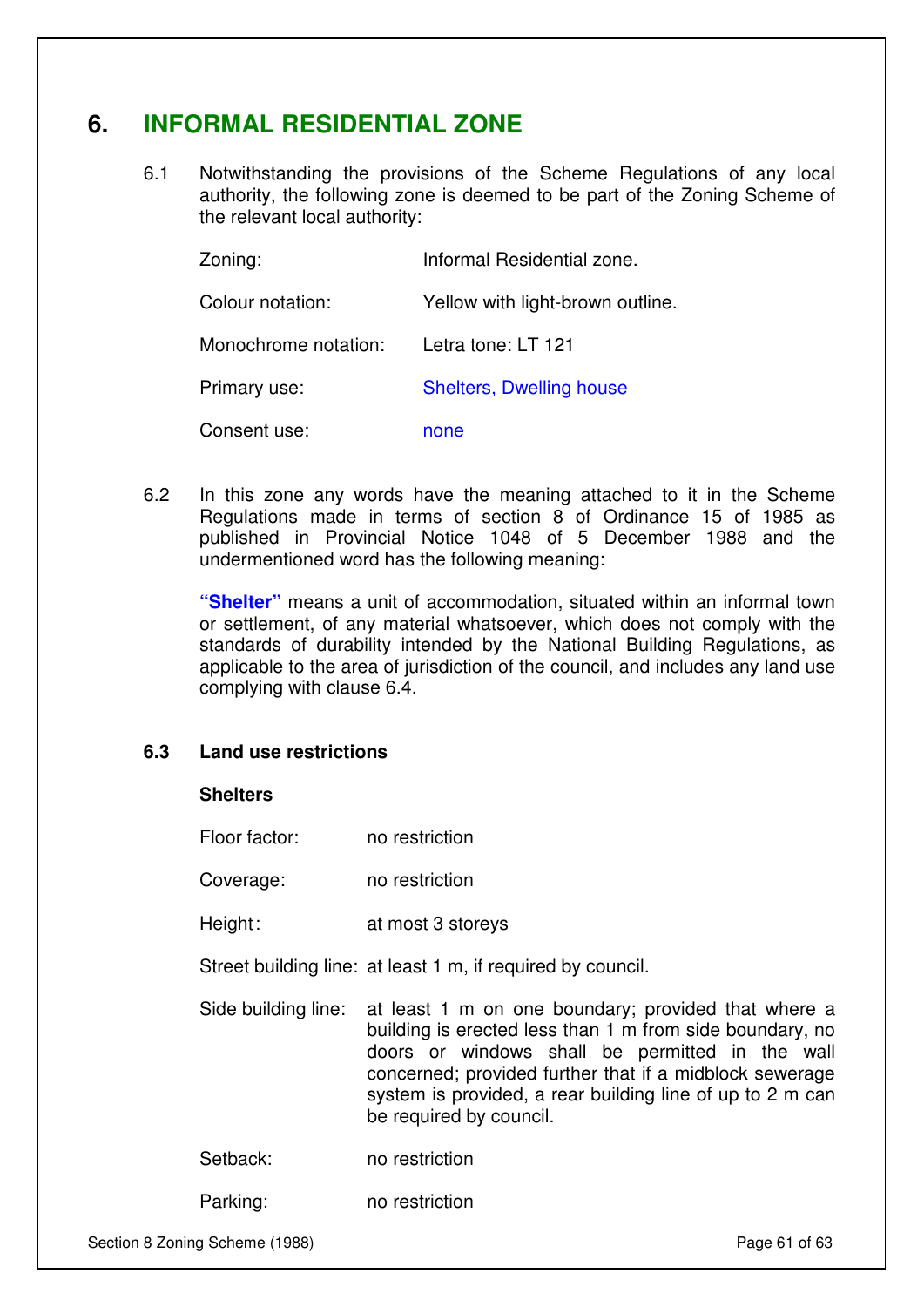#### **Dwelling house**

| Floor factor: | no restriction |
|---------------|----------------|
|---------------|----------------|

Coverage: at most 80 %

Height: at most 3 storeys

- Street building line: at least 1 m; provided that there shall be no restriction in respect of a garage with a roll-up door.
- Side building line: at least 1 m on one boundary; provided that where a building is erected less than 1 m from a side boundary, no doors or windows shall be permitted in the wall concerned; provided further that if a midblock sewerage system is provided, a rear building line of up to 2 m can be required by council.
- Setback: no restriction
- Parking: at least 1 parking bay per land unit, on the land unit ,if so required by council.

#### **6.4 Additional rights pertaining to Informal Residential zone**

6.4.1 Notwithstanding any provisions to the contrary in the Zoning Scheme -

- (a) any occupier of any unit of accommodation may utilise such unit for any social, educational, religious, occupational or business purposes subject to the following conditions:
	- (i) The dominant use of the property shall remain residential;
	- (ii) The use concerned shall not be disturbing to neighbours, and
	- (iii) The use concerned shall not interfere with the amenity of the direct neighbourhood
- (b) Land zoned for street purposes may be utilized for business purposes without erection of any permanent structures; provided that the council may terminate such utilization if in its opinion interference with pedestrian or vehicular movement, or with the amenity of the neighbourhood, is caused.
- 6.4.2 If anybody with a direct interest is of the opinion that any condition referred to in clause 6.4.1 is contravened, such person may lodge a written complaint with the council requesting action in terms of section 39(1)(b) of the Ordinance.